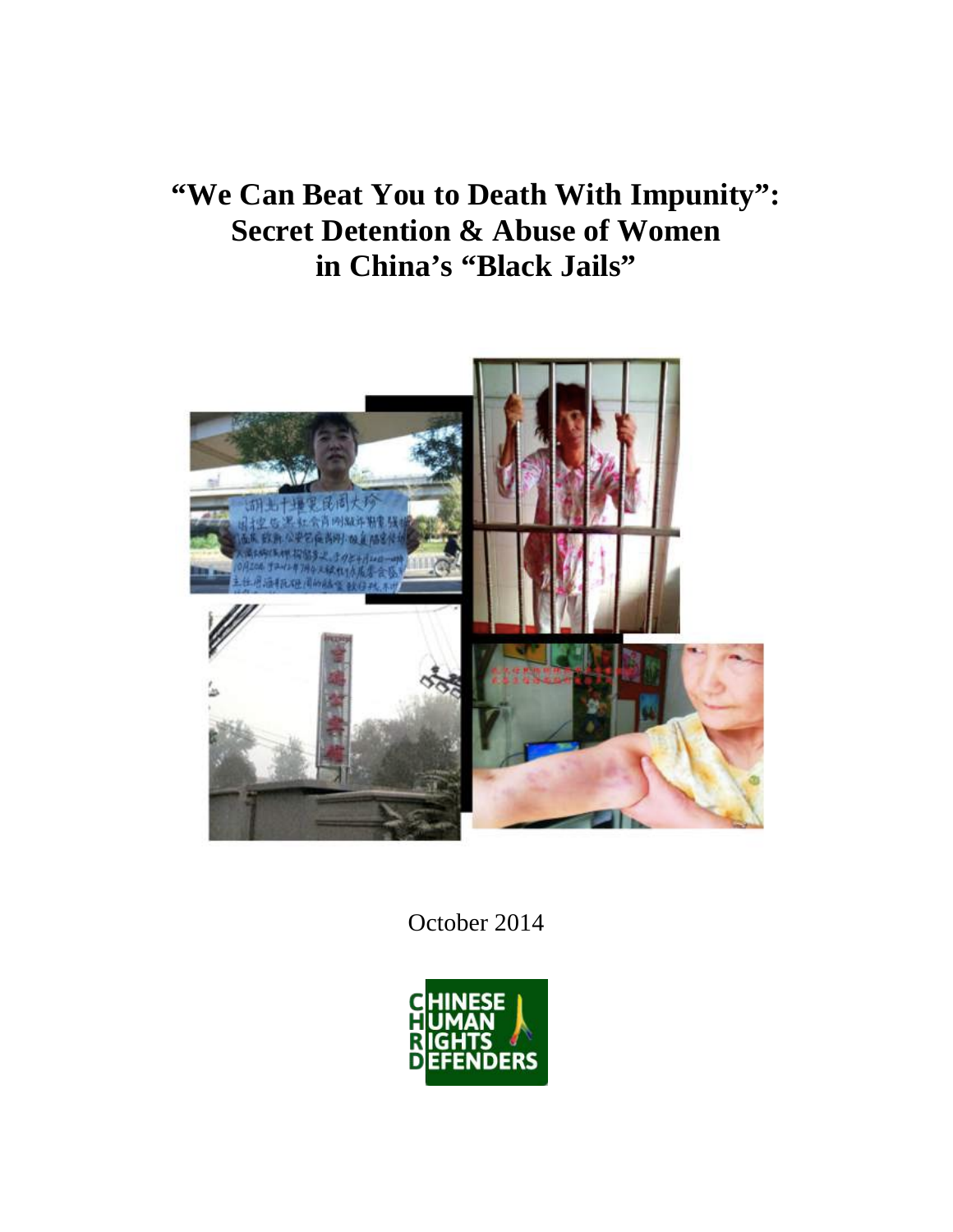## **Table of Contents**

| <b>I. Executive Summary</b>                           | $\mathbf{1}$            |
|-------------------------------------------------------|-------------------------|
| <b>II.</b> Introduction                               | $\boldsymbol{2}$        |
| <b>III. Women Account for Majority of Victims</b>     | $\overline{\mathbf{4}}$ |
| <b>IV. The Various Guises of Black Jails</b>          | 5                       |
| V. Types of Abuse Against Women in Black Jails        | 8                       |
| VI. Why Have Black Jails Flourished?                  | 16                      |
| <b>VII. The Illegality of Black Jails</b>             | 16                      |
| <b>VIII. Black Jail Denials</b>                       | 18                      |
| IX. New Policies Failing to Address Core Problems     | 19                      |
| X. Impunity for Abuses, Reprisals for Seeking Justice | 20                      |
| <b>XI. Recommendations</b>                            | 25                      |
| <b>Notes</b>                                          | 30                      |
|                                                       |                         |

**Appendix I: Map – Locations of Black Jails**

**Appendix II: Women Detained in Black Jails (Partial Data)** 

**Cover (clockwise from upper left):** Zhou Dazhen (周大珍) was refused medical treatment after she fell ill in a black jail in Hubei Province in August 2013; Cao Xingfen (曹杏芬) was locked up in "legal education classes" in Jiangsu Province in 2012 and 2013; Yang Mingzhu (杨明珠) was injured while trying to help a black jail detainee escape in Hubei Province in August 2013; an elderly woman was reportedly beaten to death in March 2013 in a black jail set up inside the Jiruigong Hotel in Beijing.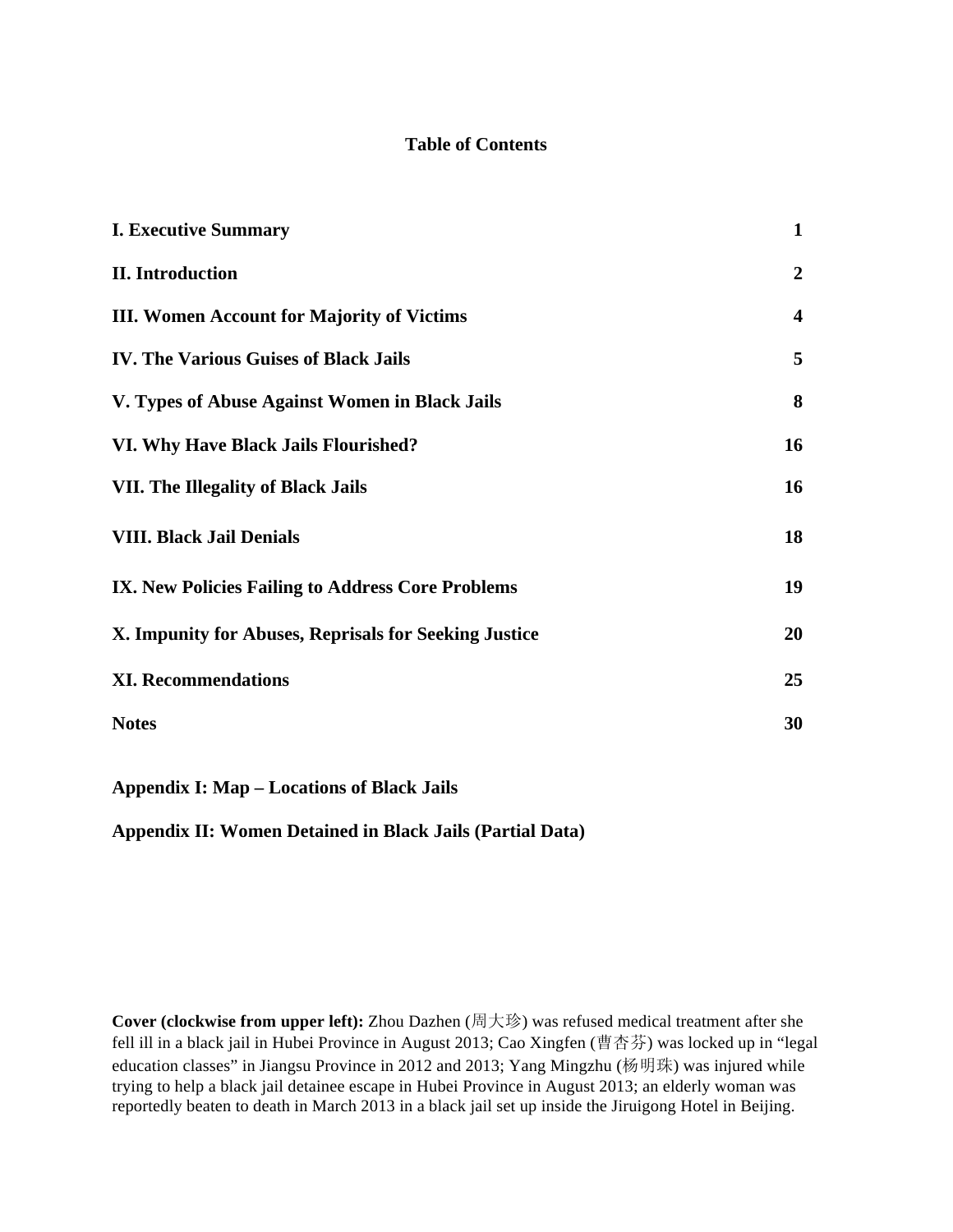"In the black jail, the door was locked 24 hours a day…Thugs could do anything they wanted [to detainees]—bully, torture, humiliate, and abuse them. Some petitioners suffered back injuries while others were pulled into bathrooms, stripped naked, and doused with cold water. Thugs brazenly kicked female petitioners in the stomach."

> *Zhang Wanzhen, a petitioner once detained in a black jail in Zhejiang Province*<sup>1</sup>

"If you don't sign [the guarantee to stop petitioning], we'll never let you go. And we'll send people to kill your two children and your husband. You'll never be able to tell anybody and will spend the rest of your life looking for justice."

> *Village party secretary who ran a black jail in Henan Province, to detained petitioner Ruan Chengye*<sup>2</sup>

"There is no such thing as the so-called 'black jails.'"

*Chinese official, at the UN Committee on the Rights of the Child review of China in September 2013*<sup>3</sup>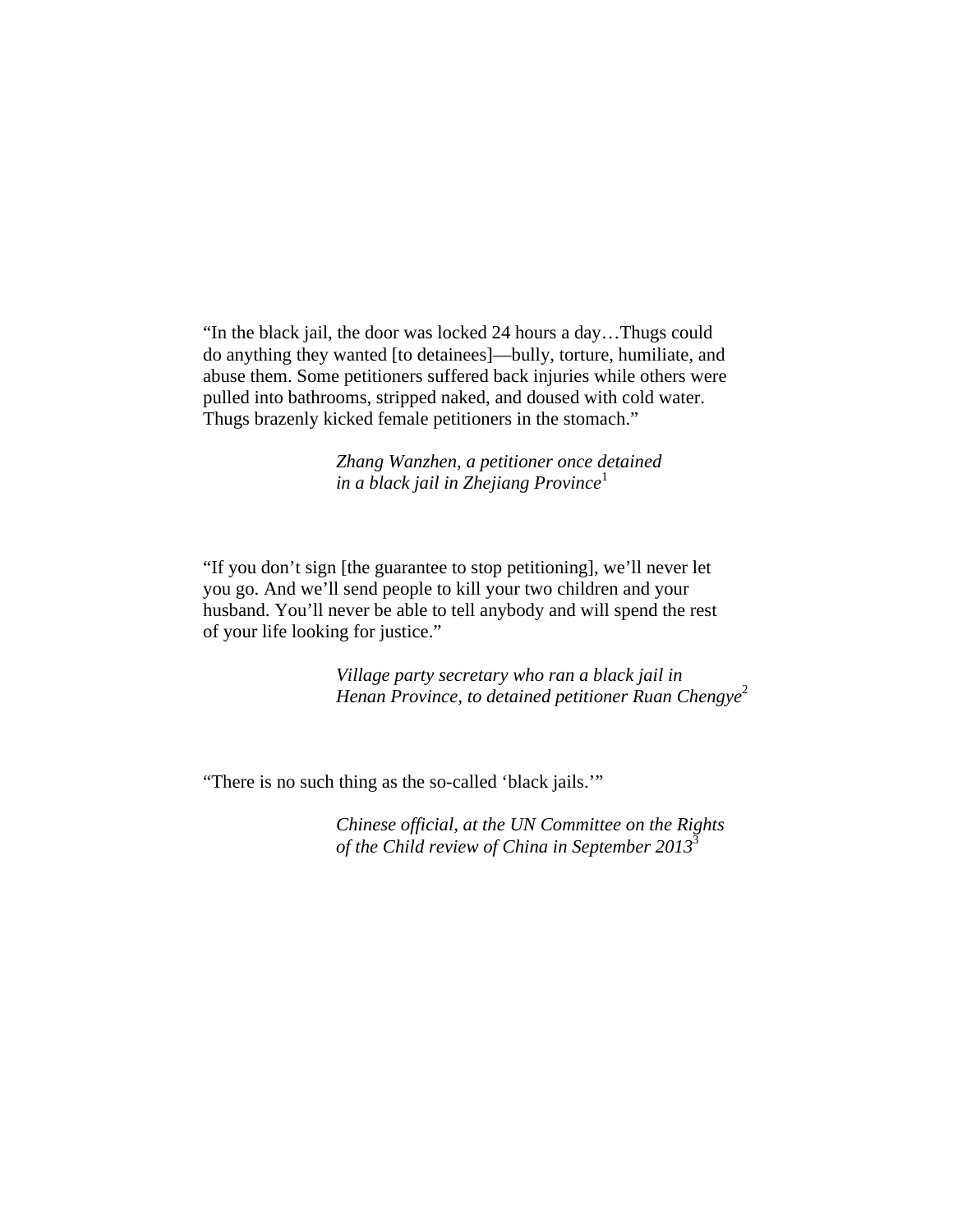# **I. Executive Summary**

Despite the Chinese government's staunch denials regarding the existence of black jails—and ineffective actions to shutter some of them—these unlawful detention facilities have proliferated and remain breeding grounds for horrific abuses. Women, who make up the great majority of black jail detainees, are particularly vulnerable to these abuses, which include physical assaults and sexual violence. The spread of black jails in the past few years corresponds with the gradual phasing out and abolishment of Re-education through Labor (RTL) camps in 2013.

To date, only a small number of government-hired interceptors and guards have faced punishments, albeit light ones, for abuses committed against women in black jails. Perhaps most galling, no government officials are known to have been investigated or criminally prosecuted for their involvement in operating the facilities, and many of them have also been perpetrators of violent abuses and threats. If victimized in a black jail, Chinese citizens are blocked from receptive avenues of justice, and courts rarely accept lawsuits that victims try to file or hear a case of black jail detention and abuse. Many victims persist in bringing cases against authorities through the petitioning process, even though they face more abuse, including further detention in black jails, as a consequence for seeking redress.

In this report, CHRD provides an overview of individual cases involving detention and violence against women in black jails, identifies several types of abuse against women, explains the factors that contribute to the proliferation and continued use of black jails, and exposes both the barriers for victims to seek justice and the impunity enjoyed by their abusers.

The report closes with recommendations for both the Chinese government and international stakeholders, including:

To the Chinese government:

- Release all detainees in black jails, and take effective legal measures to shut down all forms of secret and extrajudicial detention facilities.
- Adopt a comprehensive law on violence against women, including a provision about statesponsored violence.
- Hold all those involved in the detention and abuse of men and women in black jails criminally responsible, with special attention paid to the sexual violence and abuse many women have suffered in these facilities.
- Provide legal remedies and make reparations, guarantee access to justice, and hold legally accountable those who retaliate against former detainees for pursuing justice.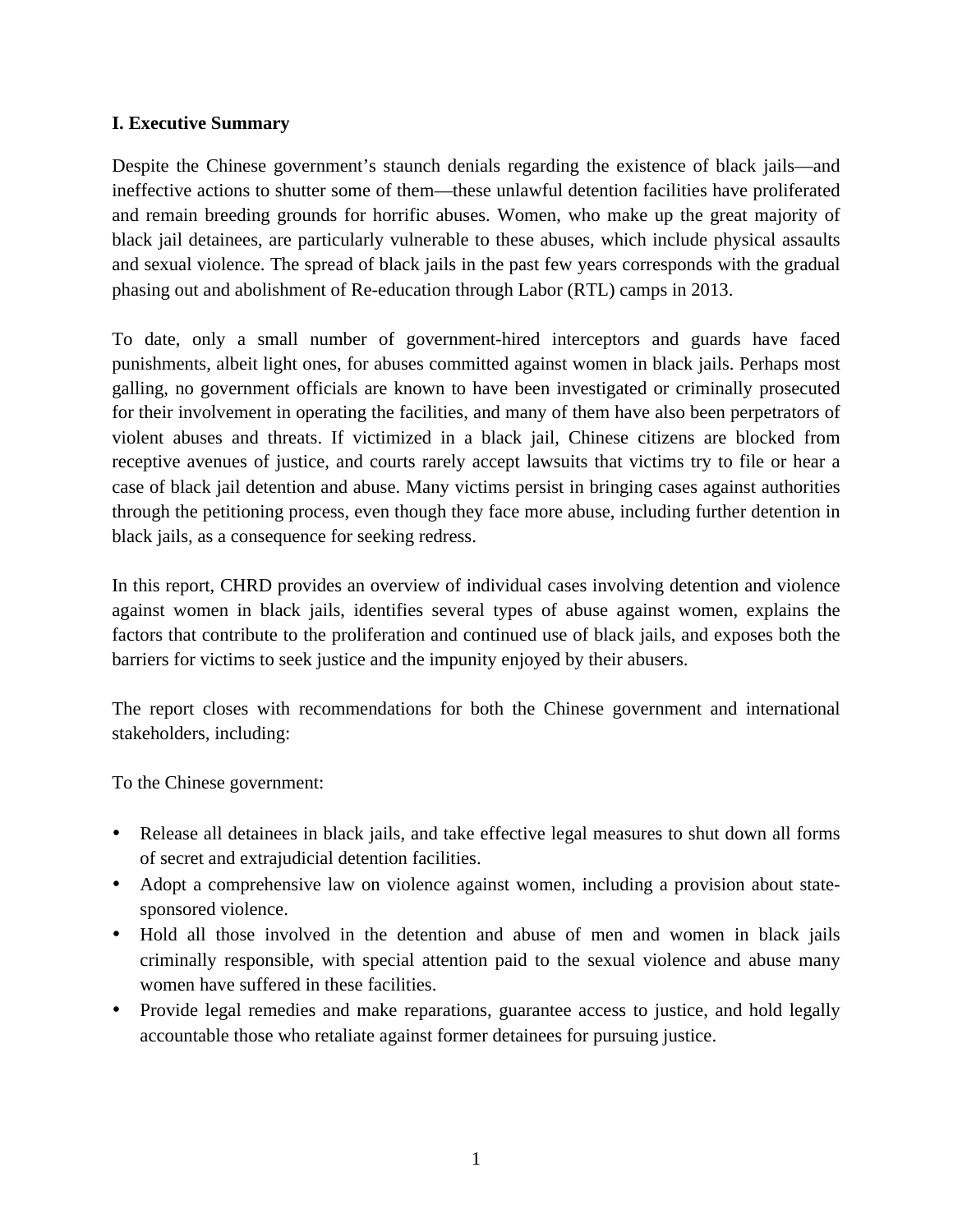To concerned governments and international bodies, such as the United Nations, the United States, the European Union and its member states:

- Express strong concern to Chinese authorities about the persistence and proliferation of black jails and abuses of detainees, especially women, during bilateral dialogues, UN Human Rights Council sessions, and high-level visits.
- The Committee on the Elimination of Discrimination Against Women, during its review of China in October 2014, and the Committee against Torture, during its expected review of China in 2015, should call on the Chinese government to fully comply with the relevant international Conventions, and set free all detainees in black jails, hold the perpetrators legally accountable, and provide reparations to victims.

# **II. Introduction**

In the middle of a winter's night in November 2012, **Wang Gongying** ( $\pm \pi \ddot{\mathbf{\mu}}$ ), a woman in her 60s, was awoken by men who broke into her house, dragged her out of bed, and took her and two of her family members to a guesthouse. En route, one of her abductors slapped Wang so hard that her face became swollen. Officials from the family planning commission of her hometown of Linyi City, in China's northeastern Shandong Province, used a room in the guesthouse as an illegal holding cell—or a "black jail"—to detain them. Officials wanted to stop Wang from traveling to higher-level government offices to lodge complaints—a process called "petitioning"—about her daughter being forced to undergo sterilization. Essentially, they were holding Wang hostage in order to force her daughter to come out of hiding. Ms. Wang, already struggling with heart problems and high blood pressure, was beaten and horribly mistreated. She shook from the freezing cold, fell sick, and had severe back pains. Only after three days was Wang allowed to call her family, who contacted the police. But the police refused to get involved because the matter implicated the family planning bureau.<sup>4</sup>

Ms. Wang's experience illustrates the fundamental illegality, brutality, and political function of "black jails" (*hei jianyu*), temporary detention facilities used to deprive the liberty of petitioners, activists, Falun Gong and other spiritual practitioners, for the purpose of enforcing government policies or punishing dissent, without any due process review. Moreover, her mistreatment underscores the appalling abuses going on inside these holding cells, where most detainees are women. In preparing this report, CHRD has documented and examined more than a thousand individual cases over the past five years of illegal detention and abuses in hundreds of black jails across China. We have found ample evidence of violence against women in black jails, including physical assaults, sexual violence, deprivation of food, water, or natural light, and lack of adequate medical treatment for the injured and sick. In many cases, the same women have been subjected to several types of abuse.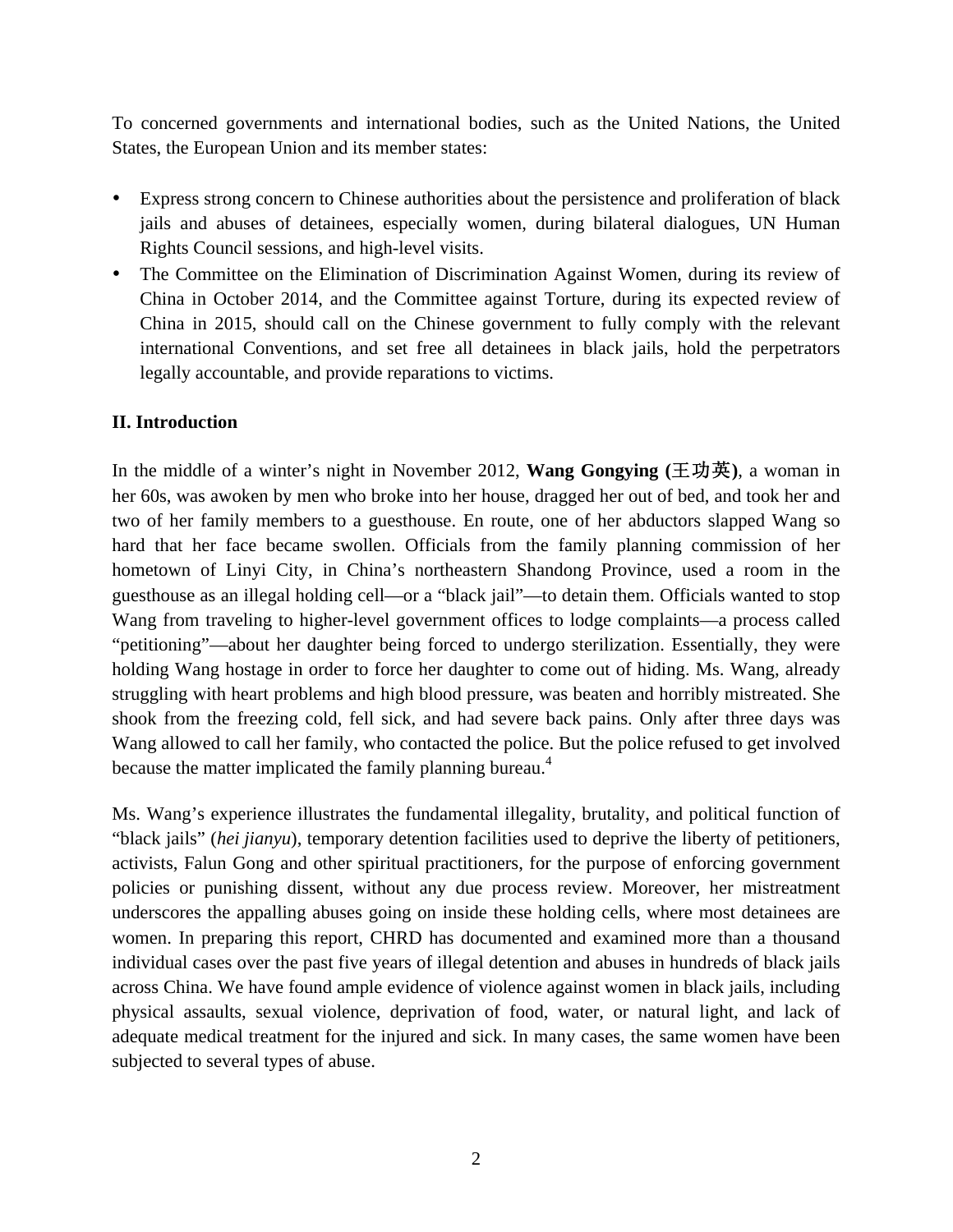Chinese officials vehemently deny that black jails exist when confronted about the issue. To navigate bad publicity and dodge criticism, however, authorities have moved to shutter some black jails. For instance, Beijing authorities announced a highly propagated drive to squash a sprawling black jail enterprise in the capital in late 2011, which ended with negligible results (see page 21). Meanwhile, authorities all over the country have continued to detain citizens in facilities run outside the criminal justice system in response to the top leadership's emphasis on "maintaining stability," and for the purpose of avoiding poor "performance" evaluation by higher officials, which is linked to the numbers of petitioners from their jurisdictions. Around major political events or important anniversaries, individuals have often been locked up to prevent them from taking grievances to the central government. Through research conducted for this report, CHRD has found that almost all the perpetrators of abuses and officials operating black jails have enjoyed virtual impunity, with very rare exceptions.

> "I'm already disabled, so why are you treating me so harshly? The head of the security team answered, 'You're a terrorist, a female Bin Laden, so you have to be strictly handled.'"

> > *Chen Meijia, a petitioner held in a black jail in Shandong Province* 5

Black jails have sprouted up around the country over the past few years. For instance, the number of "legal education classes," a particular form of black jail detention where individuals are locked up for weeks and forced to study government regulations, has reportedly risen; in the second half of 2013, incomplete data revealed that 1,044 Chinese citizens were seized and put into these "classes"—six times the number recorded over the first half of the year.<sup>6</sup> Partial data compiled by CHRD shows that black jails were tied to about 240 of more than 1,800 documented cases of detention or mistreatment of Chinese citizens from January 2012 to September 2014—or about one in seven cases.<sup>7</sup> The increased use of black jails, as this report finds, goes some way in filling the "gap" left by the abolished RTL camps, extralegal detention centers that gradually stopped receiving new detainees (or were converted to other types of detention facilities) by the end of 2013.

While black jails may be abundant, the nature of the most temporary facilities—set up "asneeded" and out of public view—makes accurate accounting of them very difficult.<sup>8</sup> But some data is available. Following an investigation, several Chinese lawyers and activists in early 2013 confirmed that 96 places in just one city—Wuxi in Jiangsu Province—were being used as black jails, with many supposedly providing "legal education." Among the facilities were a CCP school, middle schools, army bases, athletic facilities, guesthouses, hotels, storage facilities, and abandoned residences.<sup>9</sup> In comparison, it is easier to try to quantify "legal education centers" that are established in fixed locations and sometimes labeled at their entrances. For example, a China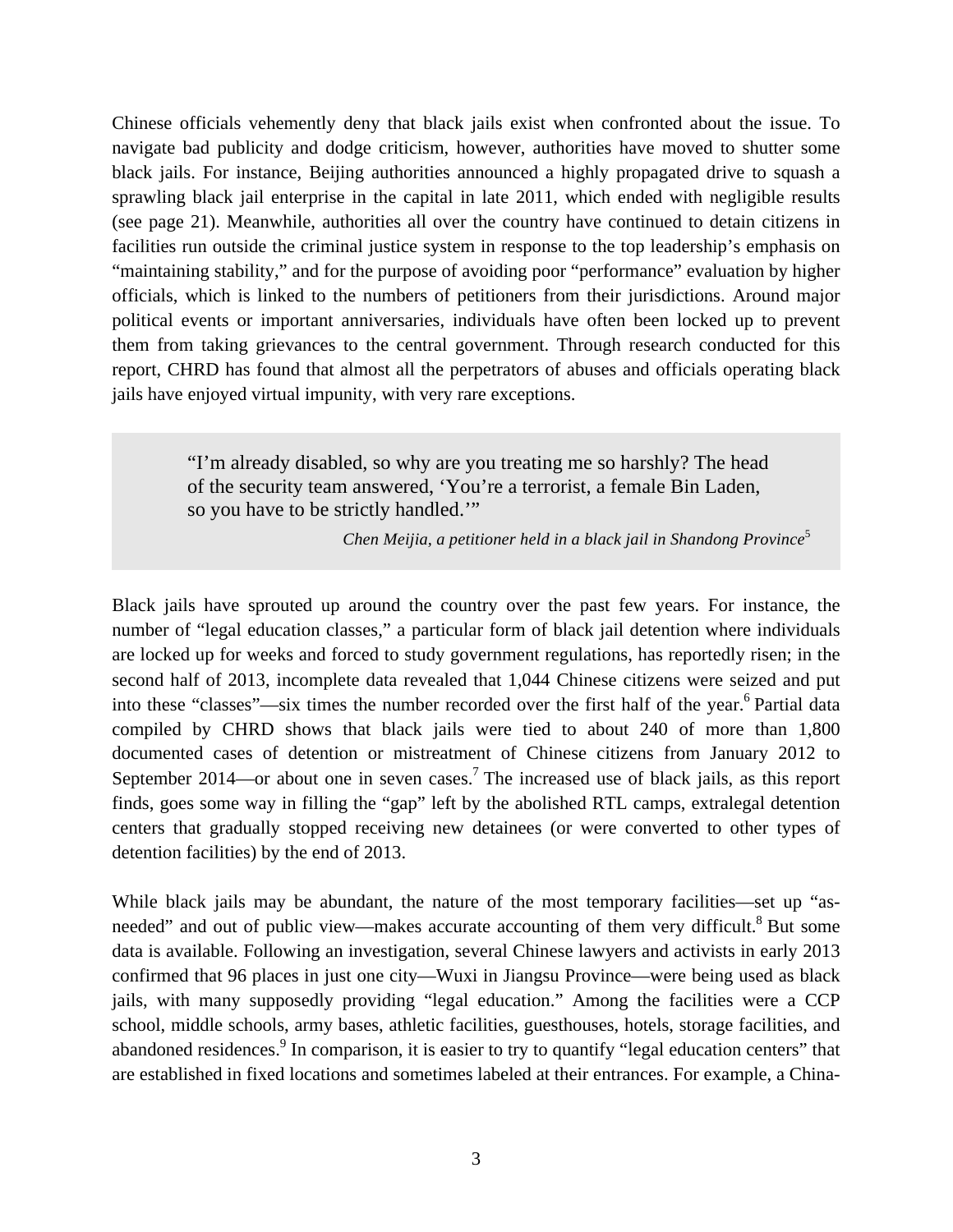based NGO reported in April 2014 that 329 districts in 173 Chinese cities had a total of 449 facilities openly designated for "legal education."<sup>10</sup>

In conducting research for this report, CHRD has collaborated with human rights groups based inside China that over several years have collected data and interviewed black jail victims and their families and lawyers. (For fear of government reprisal, the groups' names are withheld from the report.) CHRD also consulted with Chinese human rights lawyers and other members of China's civil society. Cases covered in this report took place in many locations in China, including the municipalities of Beijing and Tianjin, and the provinces of Hebei, Heilongjiang, Henan, Hubei, Hunan, Jiangsu, Jiangxi, Shaanxi, and Shandong. The bulk of the cases examined have taken place since 2012, with a few going back to 2009. (See the appendices for a map of locations for cases in this report as well as partial data of cases of women held in black jails.)

## **III. Women Account for Majority of Victims**

This report responds to the need for a study concentrating on women's detention and mistreatment in black jails. A lack of attention on the issue leaves women held in this form of illegal detention only more vulnerable to abuses. Though men are also locked up in black jails, CHRD estimates women make up approximately 80% of detainees in the facilities, based on data and anecdotal information gathered from lawyers, petitioners, and human rights groups working inside China.<sup>11</sup> Black jail detainees, such as many whose cases are examined in this report, include some of the most vulnerable women in Chinese society: elderly women, women in fragile health, impoverished rural migrant women, women who have lost land or were victimized by forced eviction, disabled women with disabilities, and mothers with young children.<sup>12</sup>

There are more reasons to highlight abuses of women in particular in black jails. Typically guarded by males, women are more likely than men to encounter physical, sexual, and verbal abuses and threats. Women are also more likely to be detained and abused for the purposes of intimidating or punishing members of their family, as in Wang Gongying's case above. Women are also believed to comprise the vast majority of petitioners, who make up by far the largest population of black jails detainees; for the most part, women have taken it upon themselves to travel far beyond their hometowns to present their own and their families' grievances and seek justice.<sup>13</sup> In a typical chain of events, petitioners are intercepted in provincial capitals or Beijing by officials or hired guards, who escort them back to their hometowns, often by force, where they can be locked up to both punish them and to restrict their mobility to petition again. Detention in black jails is just one form of retribution for those who seek redress over grievances that involve rights violations by local officials, ranging from forced abortions to illegal land grabs or home demolitions.<sup>14</sup>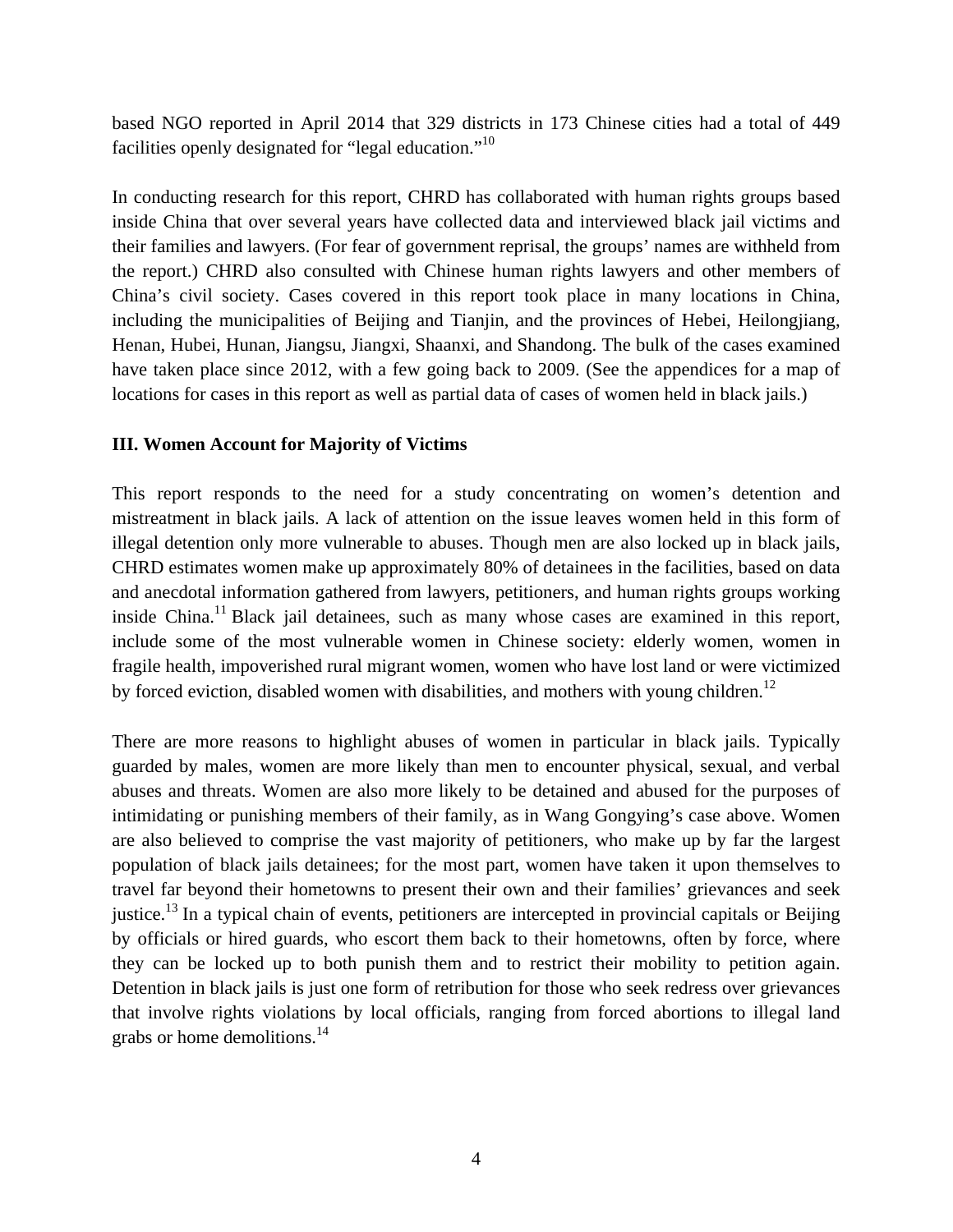This report's focus is partly spurred by the shocking exposé that came out more than a year prior about the torture and mistreatment of female detainees at an RTL camp. In April 2013, a report appeared in a state publication about the brutal conditions at the Masanjia Women's RTL camp in Liaoning Province.<sup>15</sup> An independent Chinese photographer also made a documentary film that featured interviews with several of the victims.<sup>16</sup> The revelations may well have accelerated the momentum to put an end to RTL, an extralegal detention system in which police committees detained citizens for up to four years without a trial; the Chinese Communist Party (CCP) announced in November 2013 the abolishment of RTL.<sup>17</sup> Compared to alarming cases from Masanjia and other labor camps, similar abuses of women in China's black jails have attracted arguably less notice. Still, there have been some limited Chinese media coverage and international media reporting, as well as reports by human rights groups on the illegality of the facilities and general abuses happening inside them.<sup>18</sup>

Meanwhile, the UN's primary women's rights bodies have put a spotlight on the conditions of Chinese women in detention. In December 2013, the UN Working Group on Discrimination against Women in Law and in Practice concluded a mission to China, noting that the country has the fastest growing female prison population in the world. Though it did not discuss black jails in its report, the Working Group did address two other types of extralegal detention: RTL, which the government had already announced was being eradicated; and the system of "custody and education," ostensibly designed to "reform" sex workers and their clients, in which females make up the majority of more than 15,000 detainees in 116 centers nationwide.<sup>19</sup>

In addition, the Committee on the Elimination of Discrimination against Women (CEDAW) has since early 2014 proceeded with its review of China's implementation of the Convention on the Elimination of All Forms of Discrimination against Women, which China ratified in 1980. The formal review, which takes place on October 23, 2014, presents another opportunity for public attention and advocacy on the issue of women's rights in China, including black jail detention and abuse. The Convention "applies to violence perpetrated by public authorities" and states "violence against women puts their health and lives at risk."<sup>20</sup> In its Concluding Observations from CEDAW's previous review of China in 2005, the Committee expressed concerns over reported incidents of violence against women in government detention centers, and recommended that China "prevent any detention of women without due legal process."<sup>21</sup> Unfortunately, it is clear that this recommendation has not been implemented by China, as seen with the persistent detention and abuse of women in black jails.

#### **IV. The Various Guises of Black Jails**

In this report, the term "black jails" broadly refers to extralegal facilities used to detain persons without any due process, and which are operated by government officials or hired guards, often in properties owned or leased by the government. These facilities do not provide documentation of detention—the bare minimum "evidence" that individuals were deprived of their freedom, and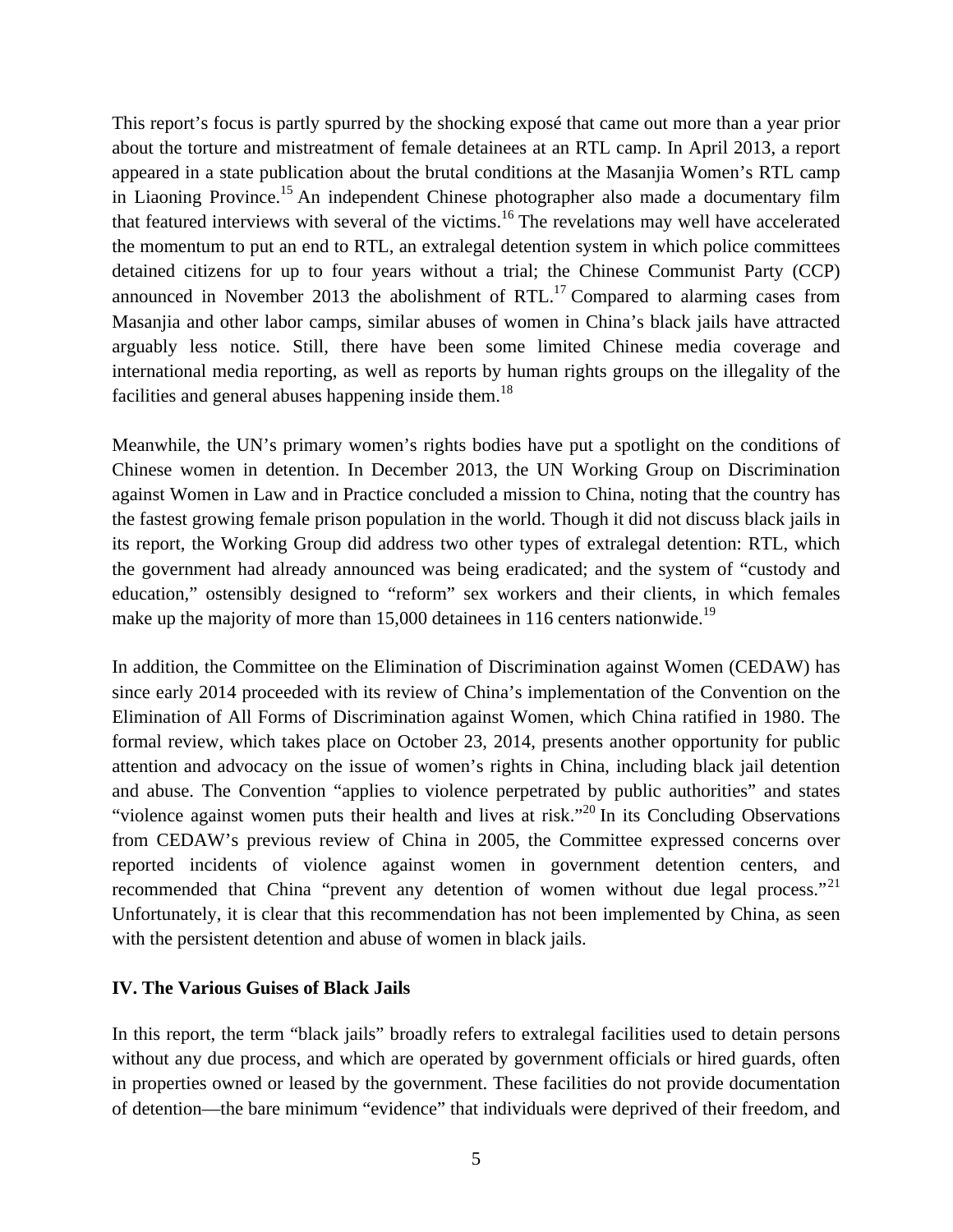a potentially important record for seeking redress over abuses later. In many instances, holding cells are crowded, small, and unventilated. Guards often confiscate detainees' personal possessions, including cell phones, effectively cutting them off from the outside world.

The black jails examined in this report are mainly of two kinds: temporary holding cells set up in various buildings and out of public view, and more permanent facilities that the government has "formalized" so as to project a measure of legitimacy and legality. In the former case, temporary black jails have been set up inside hotels, guesthouses, residential buildings, psychiatric hospitals, armories, storage facilities, farms, and factories, among many other places.

"I became dependent on my tormentors, who kept me and watched me in the hotel, across the hallway from my room, for 18 months. I had no choice. I was homeless and disabled after they demolished my house and injured me. I tried to self-immolate three times before they locked me up."

*Petitioner-activist Ge Zhihui, as told to CHRD in March 2014*

More "formalized" black jails have signage at their entrances referring to them as "legal education (or study) centers," "reprimand and education centers," or "relief services centers." Public knowledge of these more established facilities remains elusive, as authorities consistently refuse to divulge information about their finances, management, or actual purpose.

So-called "legal education centers" have been set up in provincial and city government liaison offices in Beijing as well as CCP schools around the country.<sup>22</sup> According to the CCP, "legal" education" is administered mandatorily to detainees in these repurposed party schools, but the programs appear based on political directives and without set regulations.<sup>23</sup> Authorities have ordered petitioners sent to "legal education" for two to eight weeks, with the "classes" often serving as a pretext to legitimize unlawful detention.<sup>24</sup> On the city and provincial levels, the facilities have a primary mission to curtail citizens' petitioning activities by restricting their freedom, especially to prevent them from taking grievances to central authorities in Beijing, while forcing them to undergo "education" on local rules and regulations. In environments that can be marked by violence and intimidation, an important component of the "classes" is to pressure individuals to sign guarantees to stop petitioning or to accept financial deals, which essentially forces them to drop their grievances.<sup>25</sup> The government can send a person to "legal education" multiple times. Just as one example, petitioner **Cao Xingfen** (曹杏芬) of Jiangsu Province was locked up in "legal education" classes on three occasions in Wuxi City in 2012 and 2013; she was detained for between two and seven weeks each time, for a total of 91 days.<sup>26</sup>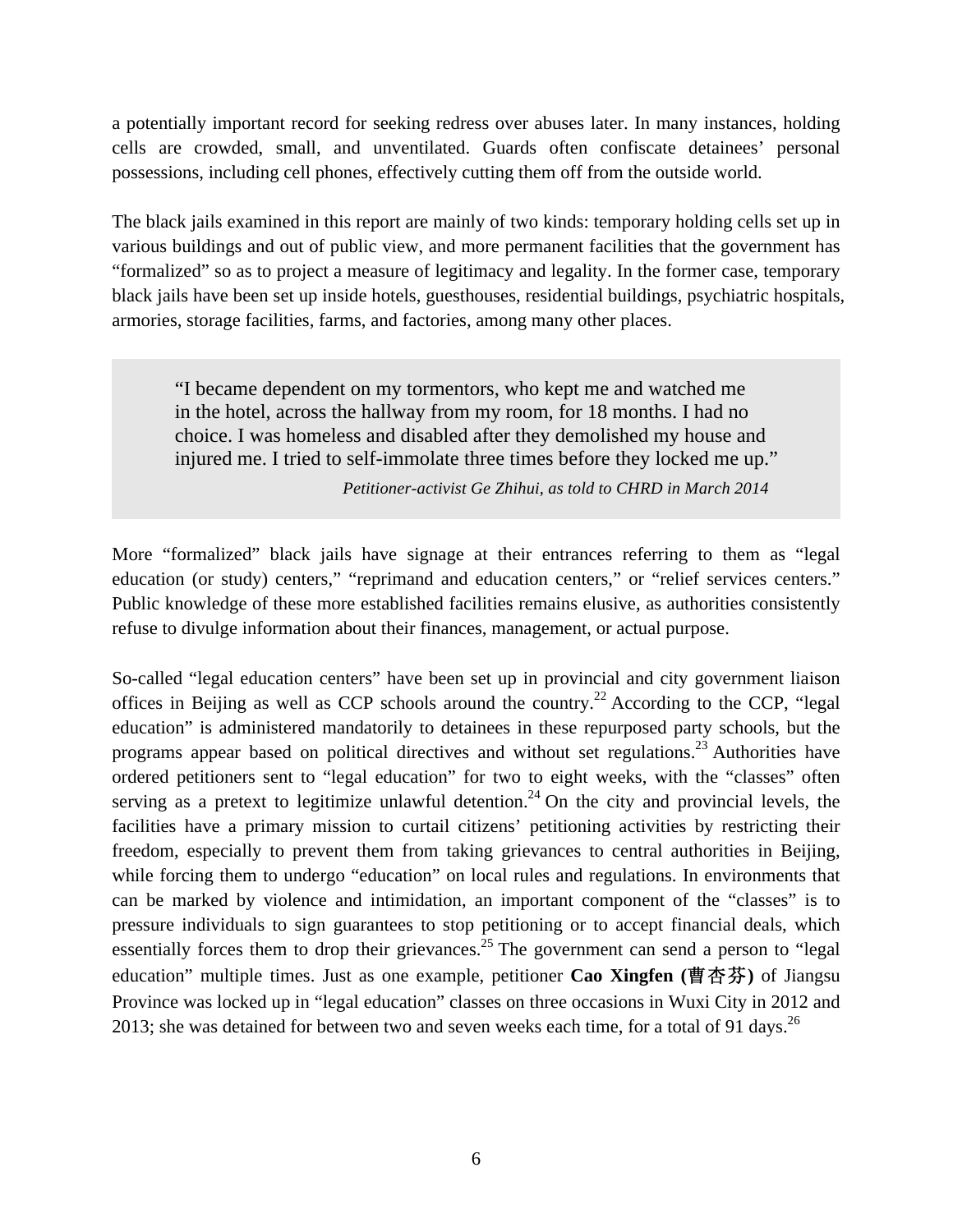"Don't sign [the compensation agreement] then. You won't be let go today, and you won't be allowed to eat this afternoon. We'll beat you to death tonight, cut you into pieces, and feed you to the fish."

> *Police officer to petitioner Liu Yinzhi, who was detained in a "legal education class" in Hubei Province*<sup>27</sup>

The openly operating "relief services centers" in Beijing are run by the government, with the two best known located at Jiujingzhuang and Majialou in Fengtai District. These "centers" serve the specific function of holding petitioners and other "undesirable" migrants who are rounded up by police or hired thugs. In the centers, detainees are "sorted" by province of origin and held until they are taken back to their hometowns by local authorities, a process that can take hours or even days. These "centers" are rife with abuses, with crowded and unsanitary conditions where beatings and deprivation of food and water are commonplace. Once back in their hometowns, individuals are often directly put into local black jails.<sup>28</sup>



Detainees inside the "relief services centers" at Majialou (left) and Jiujingzhuang (right) in Beijing. Individuals are sorted by province and held for hours or days, and often face abject conditions and even violence, before being taken back to their hometowns. (Images: RDN)

Authorities have invested millions of dollars to expand and "improve" these "centers," essentially upgrading a centralized system of illegal detention set up to facilitate the forced return of petitioners. With its enlargement, Majialou can now reportedly hold as many as 5,000 individuals at a time—nearly a 10-fold increase from its original capacity. Faced with large numbers of petitioners flocking to Beijing from the provinces,<sup>29</sup> local officials keep up a high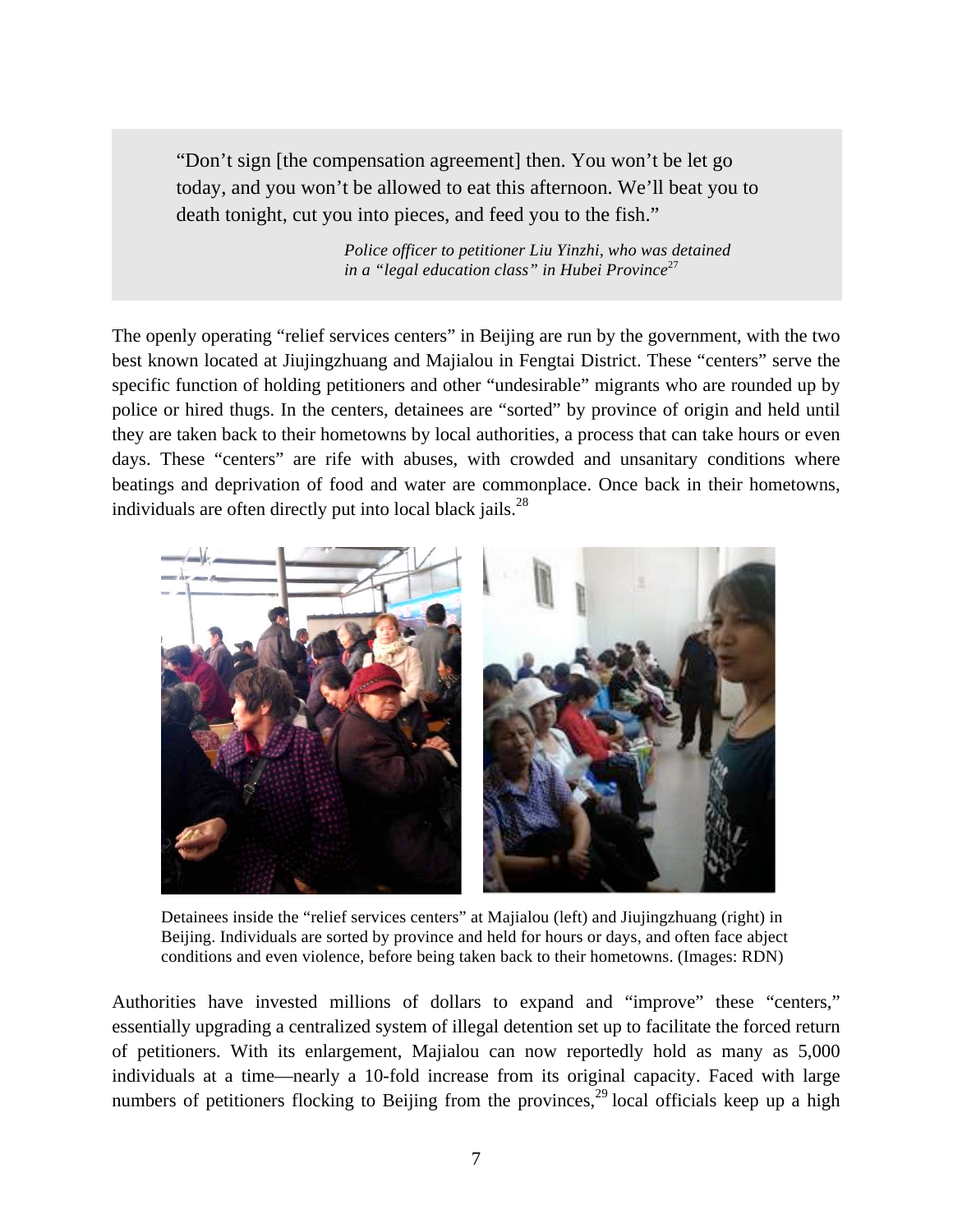demand for the "centers," often having limited resources to send petitioners quickly back to their hometowns.<sup>30</sup>

The longest reported black jail detentions have gone on for several years. In some cases, such lengthy detentions in unknown locations constitute "enforced disappearance."<sup>31</sup> Hebei Province petitioner Li Zhiyan (李志艳) and her older daughter, Zhang Zijuan (张紫娟), have been illegally held for nearly six years in Baoding City. (It is believed they are still detained as of the release of this report.) Seized in November 2008 after Li's husband was killed in a dispute with local cadres, the two have been held in government offices, a firefighting unit, a courtyard in a rural area, and a nursing home. Li's younger daughter, who has appealed for their release, was threatened by the head of the public security bureau in Qingyuan County in Baoding, who told her to stop advocating for her family members or he would kill her or lock her up for 50 years.<sup>32</sup>

"This is our turf, and you can't record or videotape anything. If you die, no one can prove it, and we'll say it was from natural causes."

> *Guard to Fu Wenxia, a petitioner who was detained in a black jail in Hebei Province*<sup>33</sup>

In addition, Hebei authorities held petitioner **Xie Yuhua** (谢玉花) in black jails for over a year in Baoding, from January 2, 2013, to January 9, 2014. Police seized the then-70-year-old Xie while she was trying to lodge grievances in Beijing. They demanded she make a criminal charge against activist Ge Zhihui (葛志慧), who authorities claimed had organized petitioners to gather in the capital. Refusing to implicate Ge, Xie was sent back to Hebei and illegally detained. Xie was in poor health during her lengthy detention, having been physically weakened by years of abuse in RTL camps, where she had been sent four times.<sup>34</sup>

# **V. Types of Abuse Against Women in Black Jails**

In detention facilities operated outside of the law, women are especially susceptible to violence and have suffered various forms of physical abuses and mistreatment, including sexual assaults, violent beatings, abject conditions, and denied medical attention. The characteristically inhumane and degrading conditions inside black jails have led to illnesses and degenerating health, and urgent medical treatment has often been delayed or denied entirely. In the majority of cases below, the perpetrators of abuse are hired guards or government officials.

# Sexual violence

Human rights groups have reported on rapes and other sexual assaults committed by male guards in black jails, crimes that have on rare occasions been reported in some state-run media. In a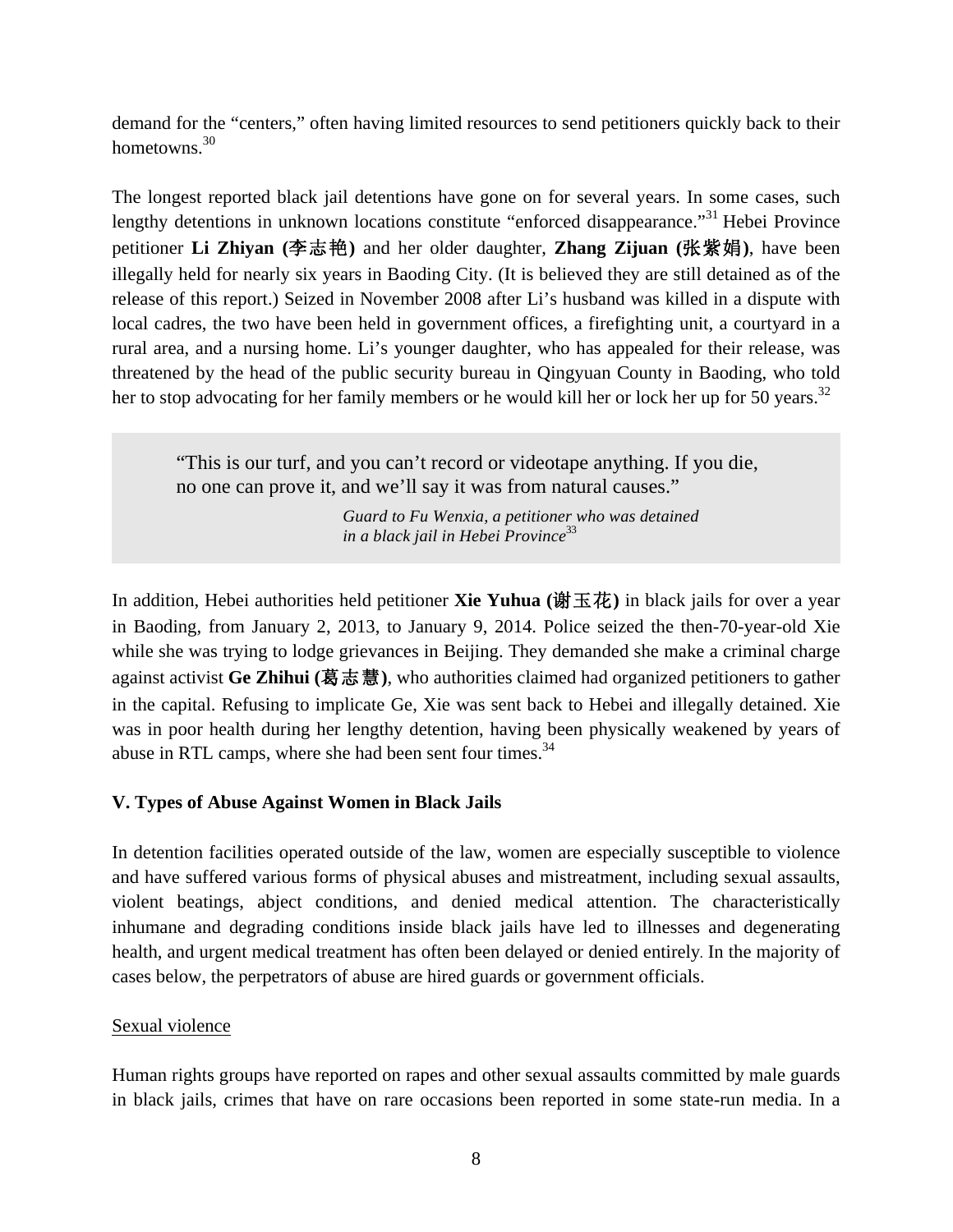highly publicized case, a guard raped Anhui petitioner **Li Ruirui (李蕊蕊)** in a black jail in Beijing in August 2009.<sup>35</sup> In another, petitioner **Chen Chunhong** (陈春红) was sexually harassed and tortured in a black jail in Zhenjiang City, Jiangsu Province in August 2013. Trying to force Chen to accept a compensation offer for her demolished home, guards stripped her halfnaked and subjected her to the "airplane," a form of torture in which a person's hands are tied behind their back and lifted high into the air. At one point, the secretary of a local political-legal committee came in her cell and slapped Chen in the face, causing her to bleed from her mouth.<sup>36</sup>

It is not uncommon for black jail guards to rip female detainees' clothing, or even to strip them naked to intimidate and sexually harass them. In February 2013, more than 10 interceptors from Henan Province barged into a women's restroom at the Majialou "relief services center" in Beijing and attacked **Song Qiaozhi** (宋巧枝), tearing all her clothes off after she refused to go back with them to Kaifeng City. A female petitioner recorded a video of Song after the incident, with her draped only in a blanket. Several detainees there attempted to grab the men who had assaulted Song, but security forces at Majialou helped them escape. Once released, other detainees said that the Kaifeng government had hired the men who had assaulted Song.<sup>37</sup> In another case, petitioner **Fu Wenxia** (付文侠) reported that her undergarments were torn off after four thugs dragged her to a hotel in Hebei in November 2012. The men also ripped off Fu's shoes, twisted her arms behind her back, and slapped and threatened her.<sup>38</sup>



Chen Chunhong (left) was sexually assaulted and tortured in a black jail in Jiangsu. Song Qiaozhi (right), distraught after being attacked, had to cover herself with a blanket after guards tore off her clothes at the Majialou "relief services center." (Images: RDN, HRCC)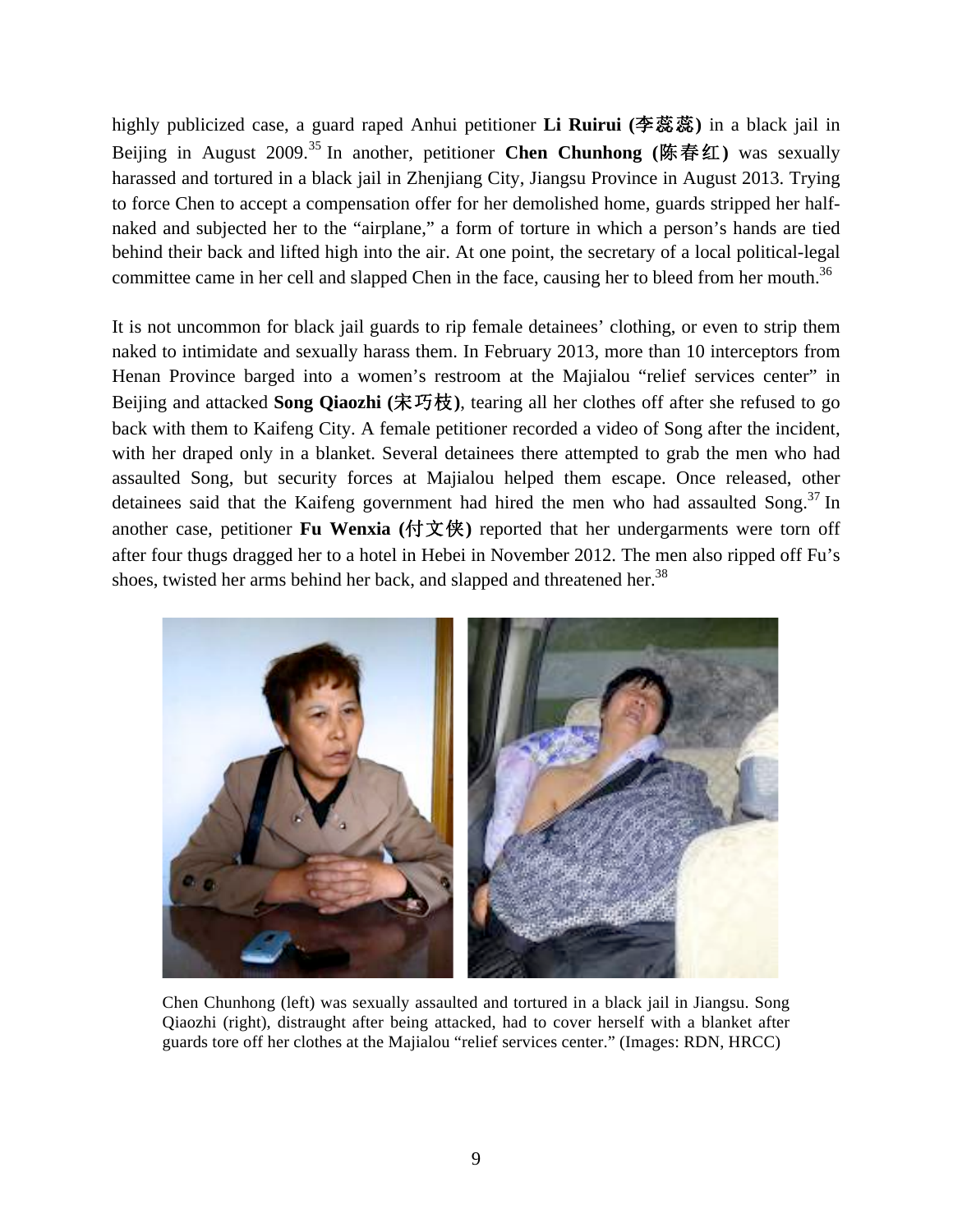#### Physical assaults

Violent physical assaults in black jails have caused many injuries and even the deaths of several women. For example, petitioner **Li Shulian** (李淑莲) died under suspicious circumstances in an illegal holding cell in Shandong Province in August 2009. Police claimed that she hanged herself, while her family insisted she had died after being beaten by guards. In another case, **Wang Yujie (王玉洁), a 24-year-old woman, eventually died after being injected with an unknown substance** at the "Hubei Provincial Legal Education Institute" in Wuhan City on March 11, 2011. Wang, who guards were forcing to write a statement denouncing her spiritual practice, could not walk after the injection and endured great pain. She was detained until May 2011 and then returned home, where she died four months later.<sup>39</sup>

In March 2013, an unidentified elderly woman was reportedly beaten to death by guards in a Beijing black jail (the holding cell, which was set up in a hotel, was only discovered in November of that year).<sup>40</sup> Months after this tragedy, petitioner **Wang Delan** (王德兰) is believed to have been tortured to death in a black jail in Hubei Province on August 7, 2013, about a week after she was escorted back from Beijing by local officials to an illegal detention facility in her hometown of Yicheng City. Yicheng police claim that the 59-year-old Wang committed suicide, and authorities rushed to cremate the body over the family's objection.<sup>41</sup>

"We can beat you to death with impunity."

*Guard to petitioner Zhou Dazhen, who was detained in a black jail in Hubei Province*<sup>42</sup>

It is common for interceptors of petitioners and guards at black jails to resort to violence to punish and intimidate detainees. A serious beating caused **Zhang Yueling (张月玲)** to vomit blood and briefly lose consciousness when she was detained between January 9-29, 2014, in an "irregular petitioning education and reprimand center" in Henan. Officials from the Xuchang City Public Security Bureau and Xuchang City Letters and Visits Bureau had established the center.<sup>43</sup> Petitioner **Sheng Qiaozhen** (盛巧真) of Shandong Province was beaten by her abductors en route to a black jail in February 2014 and again by the guards upon her arrival. She was then frequently subjected to beatings throughout a one-month detention. Sheng was locked up with her arm kept against a radiator, scalding her and leaving a large scar. Guards could hear her cries for help as they closely monitored her in round-the-clock shifts.<sup>44</sup>

The perpetrators of violence against women at black jails include not only hired guards, but also local officials who want to teach detainees a lesson and make them submit to government orders. **Jiang Nianfang** (姜念芳), a petitioner from Shandong Province, was seized by police officers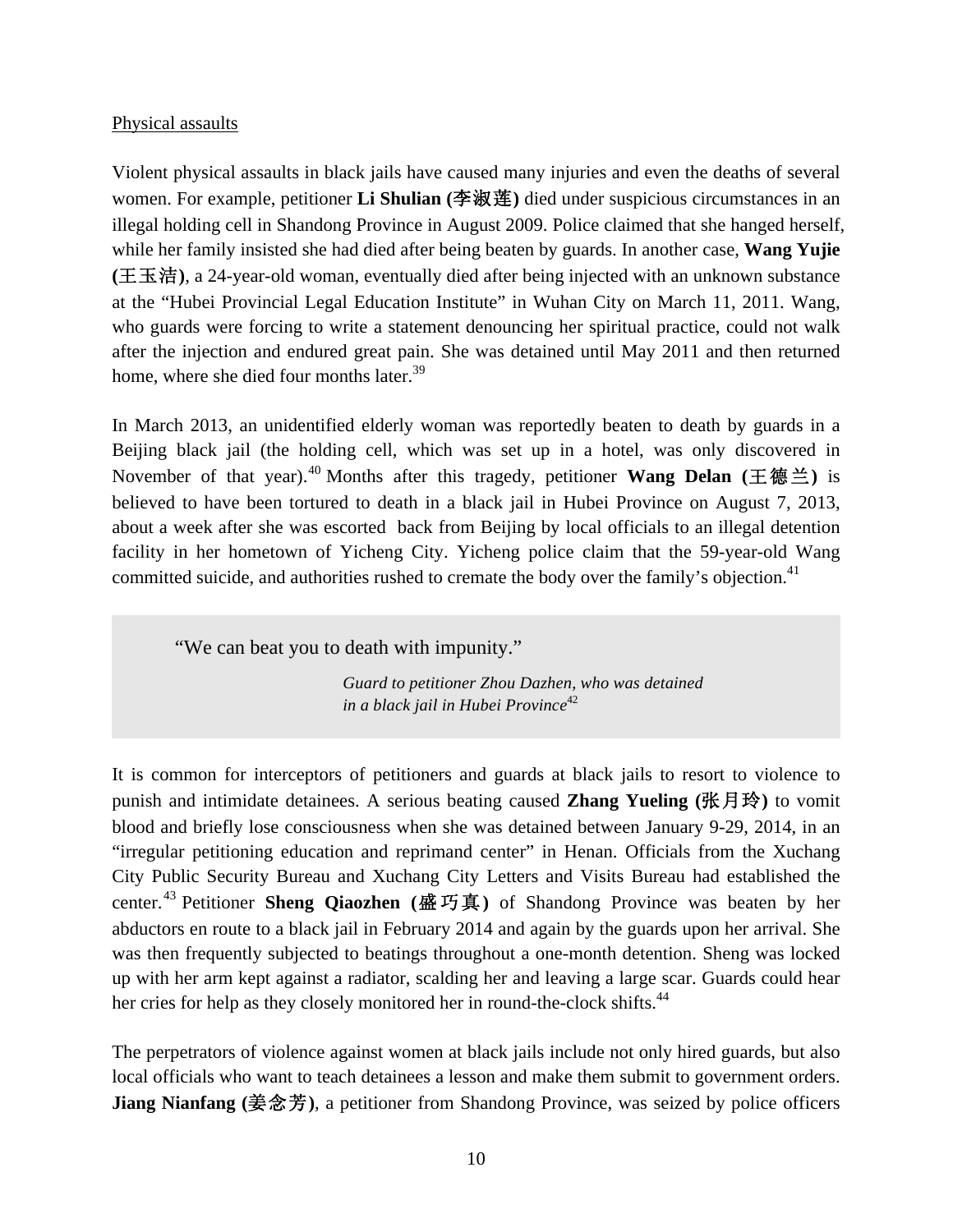from the Zibo City Public Security Bureau and taken to a black jail in January 2014. The local party secretary and other officials violently beat her, leaving her head, back, and chest swollen and bruised. The party secretary reportedly told the guards, "It doesn't matter if you kill her."<sup>45</sup>



Wang Delan (left) was reportedly tortured to death in a black jail in Hubei. Zhang Yueling (right) vomited blood and lost consciousness after a beating in an "irregular petitioning education and reprimand center" in Henan. (Images: 64tianwang, HRCC)

Violent assaults have also been widely reported in the "relief services centers" in Beijing. In the "center" at Majialou, **Shen Zhihua (**ŕên**)**, a petitioner from Zhejiang Province, was violently assaulted by approximately 20 men on November 11, 2013. They knocked Shen down to the ground and beat her, and one used Shen's own scarf to strangle her until she lost consciousness. When Shen woke up, she found that she had bruises all over her body.<sup>46</sup> Also at Majialou, Jilin petitioner **Dong Kuihong** (董奎红) was so badly beaten by guards on December 16, 2013, that her assailants, fearing that she might die, sent her to a nearby hospital, where she was diagnosed with a skull fracture and two head wounds.<sup>47</sup> Guards at the "center" at Jiujingzhuang beat Hubei petitioner **Wang Junfang** (汪俊芳) on the head, causing her to spit up blood, after she was seized while begging in the streets on October 1, 2012. (Many petitioners, often impoverished on the long and exhausting road to seek justice for personal grievances, sometimes resort to begging just to survive.) Three other women who were seized along with Wang called the police during Wang's attack, but police refused to come to their assistance.<sup>48</sup>

#### Abject conditions

Besides violent assaults, women detained in black jails have been subjected to various kinds of cruel and degrading conditions. As a means to punish and assert control over detainees, guards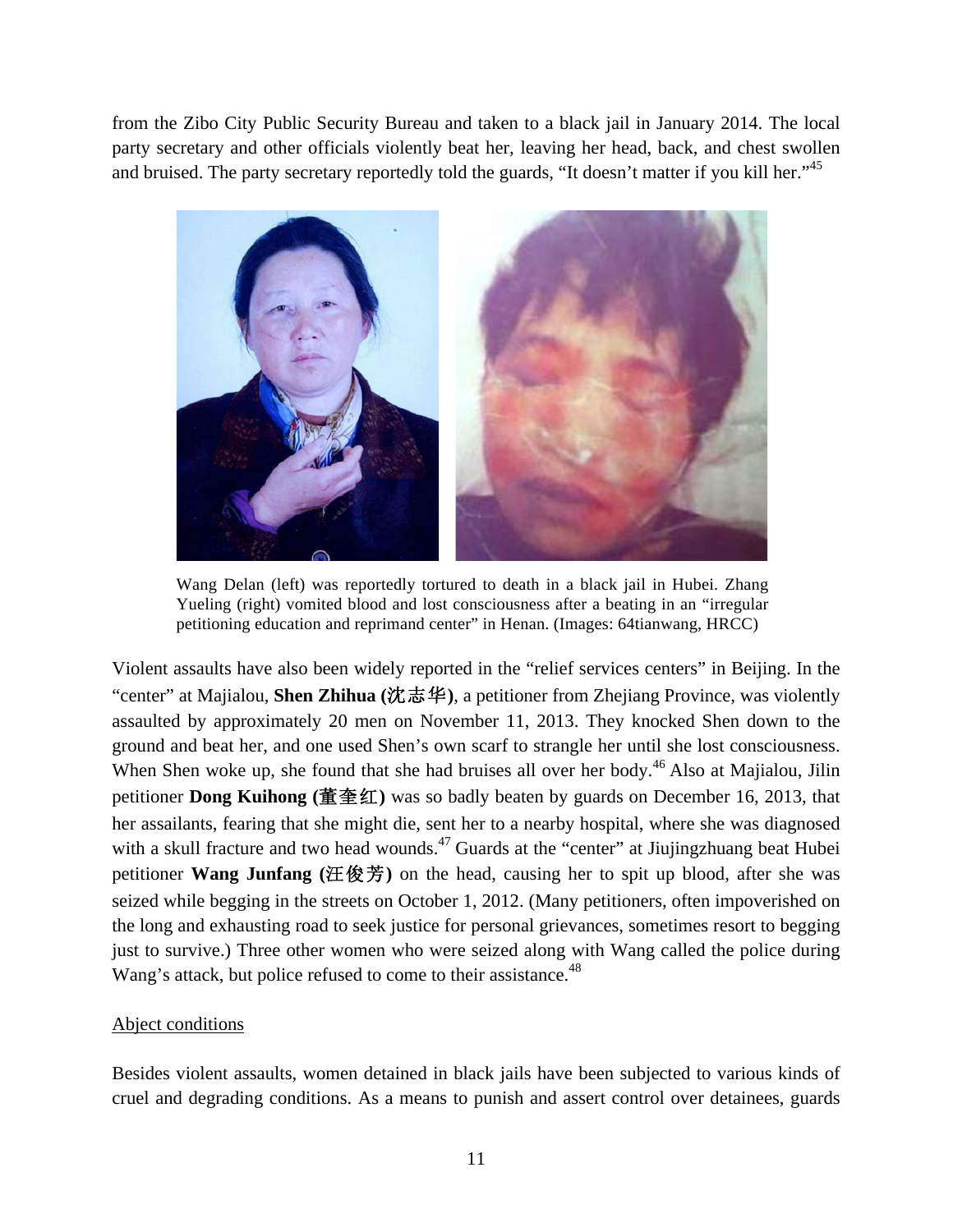have in many cases confined them for prolonged periods in dark cells without natural light and deprived them of food, water, sleep, or other basic necessities, such as blankets and warm clothing in cold weather.

**Chen Chunhong** was not allowed to have any natural light for about 100 days in a holding cell after she was brought back from Beijing and thrown into a black jail in Jiangsu, where she was kept for nine months from January to September 2013. She was also only given one meal a day (see above for more on Chen's case). <sup>49</sup> Detainee **Jiang Nianfang** of Shandong was not given adequate food or warm clothing for days (see above for more on Jiang's case).<sup>50</sup> After being intercepted in Beijing, petitioner **Feng Lanmei** (冯兰美) was forcibly returned to Jiangsu on March 18, 2013. She was then detained in a black jail, reportedly on orders of the Rugao City Public Security Bureau, until she managed to escape on April 15. During her detention, Feng was given very little to eat or drink, and she was not allowed to bathe or given a change of clothing. Although she was being held in a cold room, her guards took her shoes away. For one stretch of five days and nights, she only had very thin clothes to wear and slept on a bed frame without a mattress or blanket.<sup>51</sup>

"Dozens of people guarded us in 24-hour shifts, illegally restricting our freedom. One afternoon, when guards were not paying attention, I couldn't stand it any longer and ran into the hallway, grabbed a fire extinguisher to defend myself, and went to a window on the fourth floor and prepared to jump out. But I was caught and then put into another windowless room, where about a dozen vicious thugs beat me and wrestled me onto a bed. Their beatings left me dazed and badly bruised."

> *Xu Liyan, a petitioner held in a "legal education class" in Jiangsu Province*<sup>52</sup>

After Hubei officials forcibly returned her from Beijing, petitioner **Zhou Dazhen** (周大珍) was held in a hotel from August 18 to 30, 2013. Zhou became ill but guards refused to allow her any medical treatment, instead beating her and moving her to two more black jails. Guards threatened to kill her and gave her little food and water. On October 17, Zhou fell ill again while again detained, but guards blocked her from seeing a doctor.<sup>53</sup> Zhang Dinghua (张定花), a petitioner from Lianyungang City in Jiangsu, was held in black jails three times between March 2012 and January 2013, for a total of one month. Zhang reportedly was not given food or a blanket despite cold temperatures during the wintertime. Guards also deprived her of sleep, and when they noticed that she had dozed off, they would pour hot sauce on Zhang's eyes to wake her up.<sup>54</sup>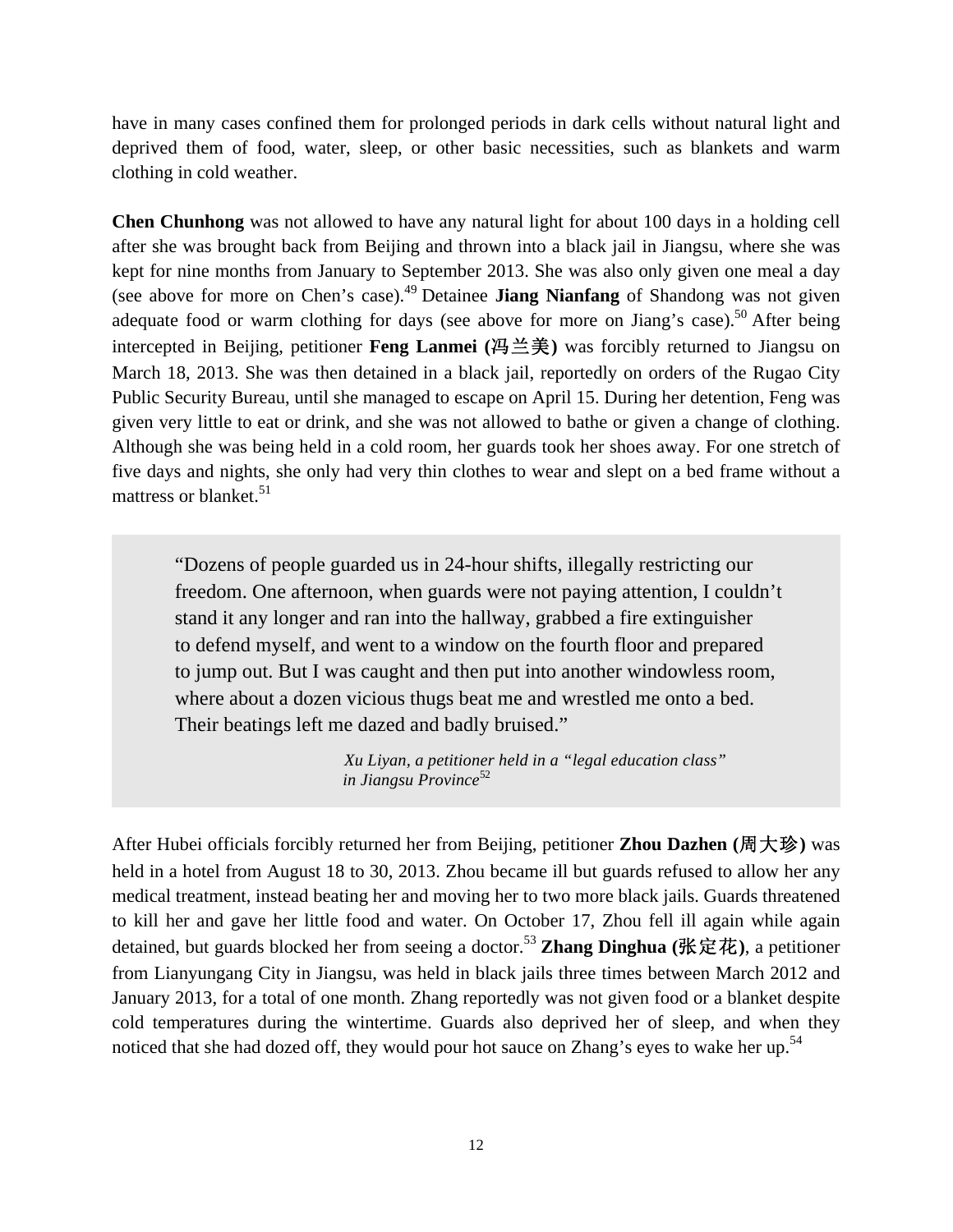Petitioners locked up to receive "legal education" can face similar abuses. **Liu Yinzhi** (刘银芝), a petitioner from Hubei Province, was held in a guesthouse in Wuhan City for 20 days after being seized by unidentified individuals on September 9, 2012. Guards took away Liu's hairpins and shoes, presumably to render her defenseless and immobile. Kept in a filthy room, Liu was not given sufficient food or water or a change of clothing, and she was refused medication for diarrhea and other illnesses.<sup>55</sup> Petitioner **Tao Guofen** (陶国芬) of Jiangsu was locked up in a black jail in Wuxi for a month, during which time she was subjected to ill treatment. Police from Zhangjing Town summoned her for questioning on November 11, 2013, and two days later took her to a guesthouse set up for "legal education." She was held in a room with no bed or blanket and just four chairs to sleep on. She fainted at one point but was not taken to a hospital or given any medical treatment. For food, guards only gave her two pieces of steamed bread a day. She reported that the room's tile floor was extremely cold, forcing her to sit on a chair for 13 days until she was released in early December 2013. 56



Feng Lanmei (left) and Liu Yinzhi (right) were deprived of necessities—including food, water, adequate clothing, and medication—while detained in black jails. (Images: RDN, Boxun)

#### Deprivation of medical treatment

Depriving medical treatment is a frequent form of punishment for detainees who have medical conditions or fall sick in black jails. Even when detainees are treated at hospitals, those running the black jails are known to have refused to pay their medical bills. In the above case of **Dong Kuihong**, who was held at the Majialou "relief services center" in Beijing, local officials whose hired personnel assaulted her refused to pay for her treatment at Nanyuan Hospital, where she was sent after her skull was fractured and she suffered other injuries from a beating.<sup>57</sup> At the "center" at Jiujingzhuang, Hunan petitioner **Hu Chunliang** (胡春良), who suffers from several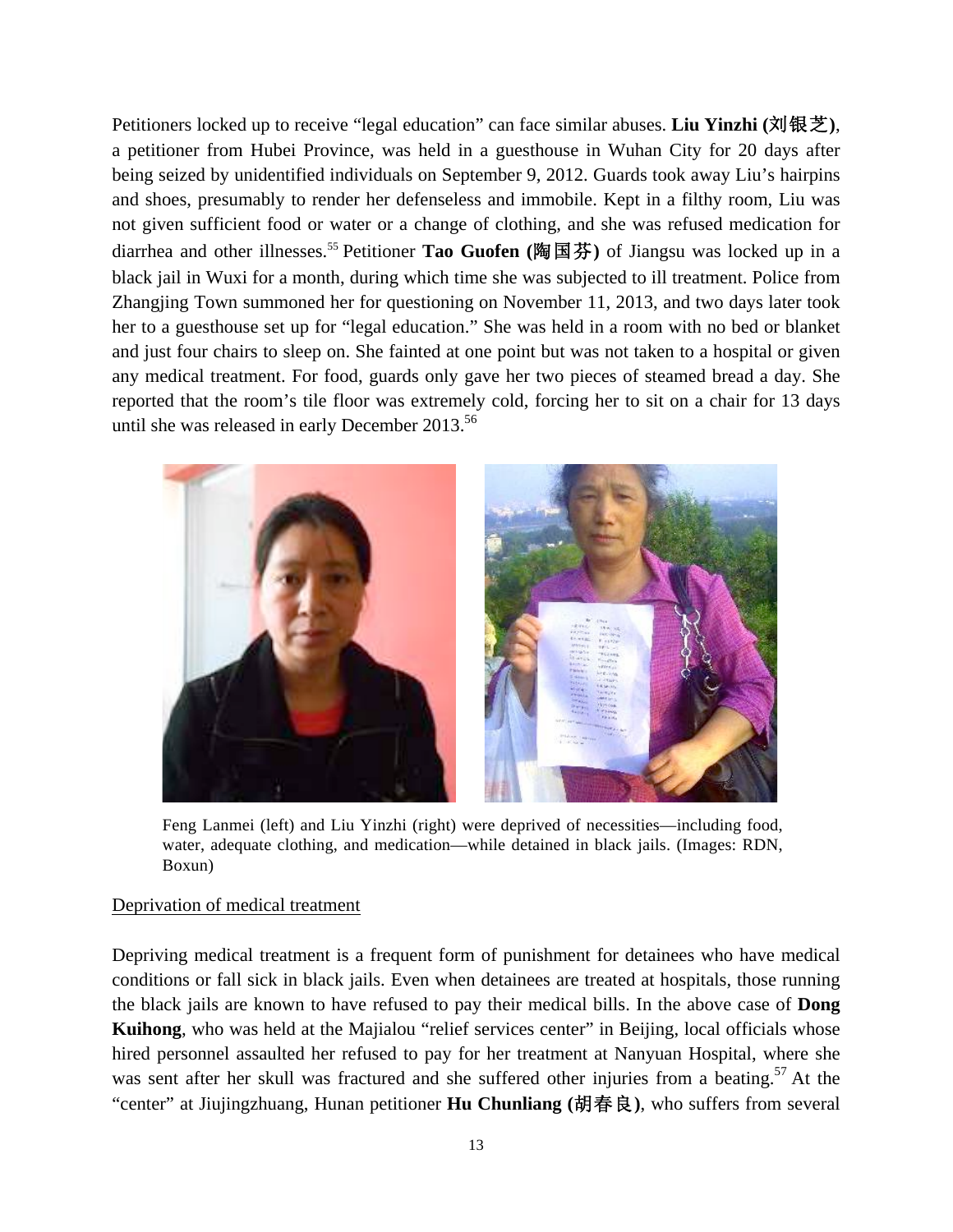serious illnesses, was held without access to medicine in May 2014. In desperate need of medication, Hu called the emergency police phone number more than 10 times to report her detention. However, officers refused to help her, saying that her detention was a government matter.<sup>58</sup>

**Zhao Chunqin (赵春琴),** a petitioner from Zhenjiang City in Jiangsu, was held in a black jail without access to proper medical treatment for 11 days after suffering injuries from being violently abducted from a friend's home in Beijing on March 3, 2014. On that day, the head of the Zhenjiang City Bureau for Letters and Calls, along with two other local officials, came to the residence with dozens of police officers and thugs, broke down the door to a bedroom, and attacked Zhao. A savage beating left her face covered in blood, damaged one of her ears, and caused extreme pain in her chest. She was then put into a car and taken to a farm that was being used as a black jail. There, three female guards told her they were not allowed to take her to a hospital or help her unless she signed an agreement to cease petitioning. Over several days, her conditions—a head wound, abdominal pain, and bloody urine—worsened to such an extent that the owner of the farm finally bought her some medicine. Zhao was driven home on March 14, but she refused to get out of the car and demanded instead to be taken to a hospital for treatment of her injuries. However, her captors left her at the side of a river, where she stayed until police arrived. She was then taken to a police station, but officers said they could not assist her since government officials had detained her. 59

The experience of **Zhang Guizhi** (张桂枝) is another example of denied medical attention. Zhang became very ill after she was detained and handcuffed in a black jail in Zhengzhou City in Henan in November 2012. In an interview, she said that she had gone on a hunger strike to protest her mistreatment, causing her mouth to bleed and a lack of blood flow in her chest and head. She was eventually taken to a hospital for a physical examination, but authorities did not tell her the results nor allow her to speak to doctors. Zhang's captors later took her to the Zhengzhou City RTL camp, which refused to accept her due to her poor physical condition, so the guards simply took her home.<sup>60</sup>

The stress of being locked up, often incommunicado and under harsh conditions, has triggered heart attacks and even pushed some women to attempt suicide. Jiangsu petitioner **Gu Yinying (**Ȣȏdž**)** tried to kill herself in a black jail set up in a Wuxi guesthouse in November 2013. After being abducted and locked up, Gu was in such a state of despair that she cut her wrist and severed a vein. She survived, but for hours was not given medical treatment for the self-inflicted wounds; the head of the guards only gave her a napkin to dress her wrist. She ultimately persuaded the guards to call a doctor, and they took her to a hospital. The doctor stitched up her wrist and gave her medicine to prevent a fever, but then the guards just returned her to the black  $i$ ail. $61$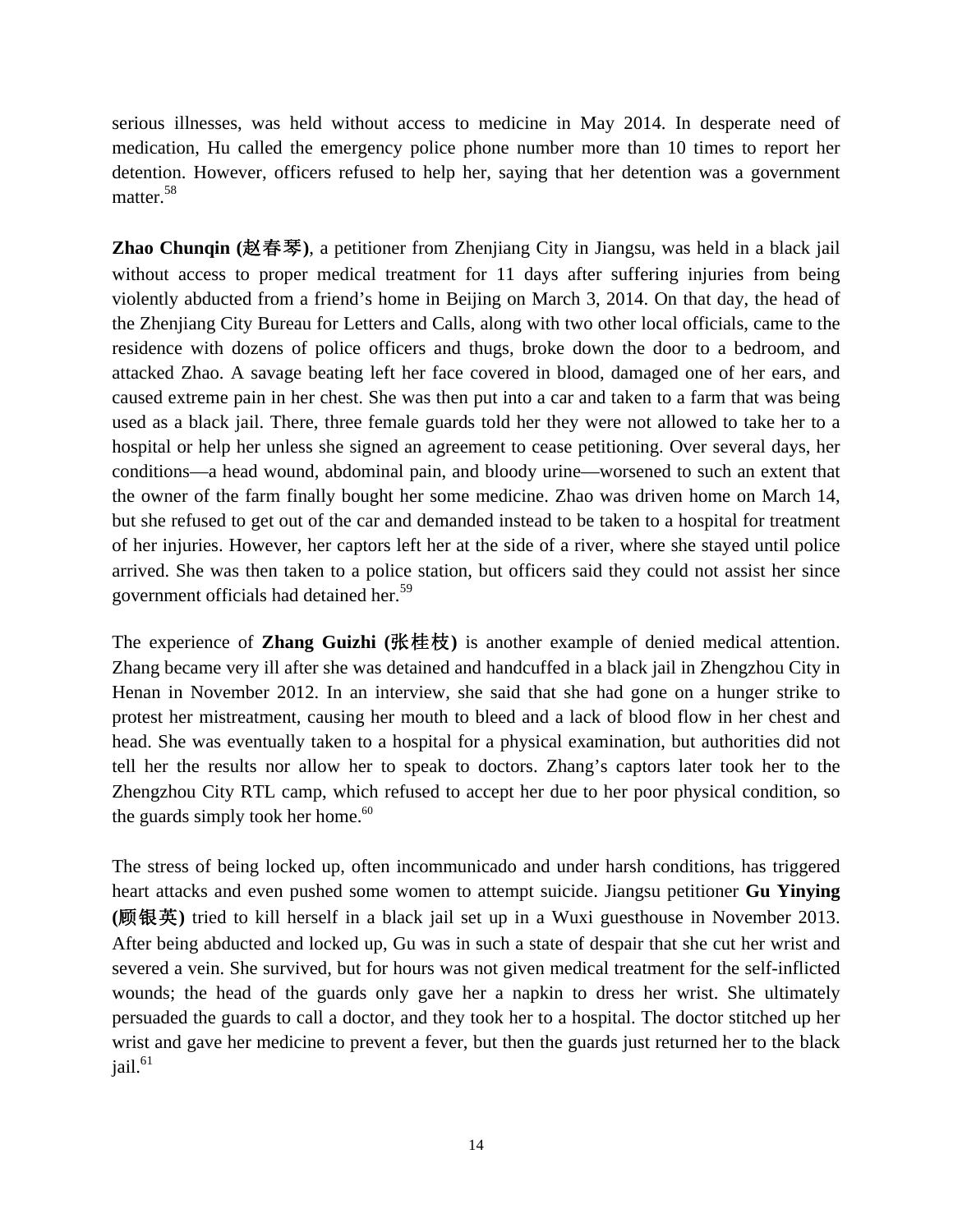Many black jail detainees are elderly women in fragile health. The physical and emotional stress of being locked up has occasionally led them to face life-threatening medical emergencies. **Tan Fengrong (谭风荣), a petitioner in her mid-70s, was detained on two occasions—for a total of** nearly one month—after having had two heart bypass operations, putting her life in peril. Tan said that the stress she experienced, both physically and psychologically, was so extreme that she thought she would die while being held. She was detained in a CCP school in Hedong District in Tianjin that had been partly converted into a black jail, first during the 18<sup>th</sup> CCP Congress in November 2013 and then in March 2014, around the time of the "Two Meetings" in Beijing—the National People's Congress and Chinese People's Political Consultative Conference.<sup>62</sup>



Zhao Chunqin (left) was held in a black jail without access to proper medical treatment for injuries suffered in a violent abduction. Wu Zhongqin (right) had three heart attacks in police custody, including two in black jails. (Images: RDN)

The "relief services center" at Jiujingzhuang, which has thousands of detainees passing through every year, has been the site of several reported heart attacks. Tianjin petitioner **Wan Shuming**  (万淑明) suffered a heart attack there after being seized and beaten on May 19, 2012, by officials from Tianjin's Hedong District Housing Management Department. After her heart attack, Wan was taken to Hangtian Hospital, where many petitioners are treated if they become ill or injured at Jiujingzhuang.<sup>63</sup> The officials from Tianjin closely monitored Wan at the hospital and prevented supporters from visiting her.

Wu Zhongqin (吴忠琴), a petitioner from Xi'an, Shaanxi Province, suffered three heart attacks after being seized and later detained at Jiujingzhuang and another black jail in her hometown. The first heart attack occurred on August 14, 2012, after Wu was held for 26 hours at the Qujiang New District Police Station. On November 9 that year, she suffered another heart attack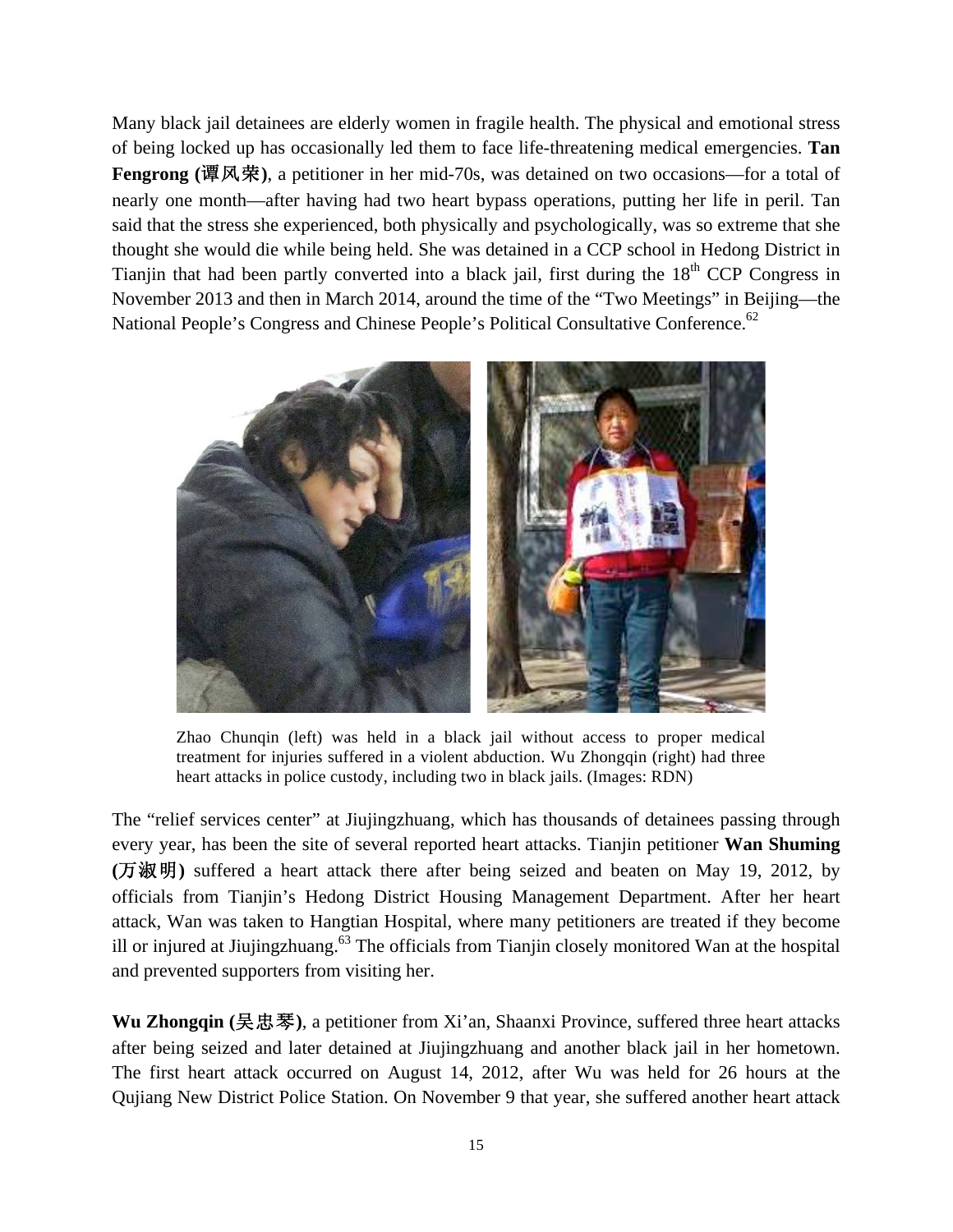when thugs took her to the Jiujingzhuang "center." They did not take her to the hospital, instead holding her for six days without allowing a doctor to examine her. A year later, on November 7, 2013, police locked Wu up again in a holding cell, where she suffered a third heart attack. She was taken to Xi'an People's No. 9 Hospital and treated for four days while thugs and police guarded her to prevent her from escaping.<sup>64</sup>

# **VI. Why Have Black Jails Flourished?**

Black jails first noticeably mushroomed after the dismantling of the official "custody and repatriation" (*shourong qiansong*) system in 2003. For two decades prior, custody and repatriation centers had served the purpose of detaining migrants and petitioners—who had gone to the cities to look for work or to Beijing to seek redress for injustices—or other "troublesome" individuals seized by police, including beggars, vagrants, and even dissidents. With the abolition of the "custody and repatriation" system, authorities had since relied heavily on RTL camps. But after the labor camps were themselves being phased out in 2013, black jails became a handy substitute.

Local and provincial authorities have resorted to temporary holding cells to continue stopping and punishing petitioners and others. These officials have been highly incentivized by allocations of "stability maintenance fees" and funding based on performance evaluations by central authorities. The evaluations have weighed the "performance" of local governments by considering, among other factors, the number of residents from their jurisdictions who tried to reach central authorities with complaints. Central authorities tried to use this evaluation system to stop petitioners from traveling to Beijing and from gathering in "crowds" to demand justice, actions that they deemed could potentially threaten political "stability." Black jails thus became a key tool for stemming the flood of petitioners into Beijing in order to "maintain stability."

As higher-level authorities have linked the presence of petitioners in Beijing to the "performance" of local officials, the latter have resorted to severe and swift punishment of anyone caught traveling to petition. Seeing that petitioners' reaching Beijing could put their bonuses and promotions at risk, local officials have hired security personnel (often thugs) or ordered government staff to "intercept" petitioners on their way to or in Beijing.<sup>65</sup> Once "escorted" home, petitioners have faced administrative detentions, RTL terms, more time in local black jails, or other retaliatory punishments.

#### **VII. The Illegality of Black Jails**

The detention and mistreatment of individuals in black jails contravene a plethora of international human rights laws and treaties that China has signed or ratified and is obligated to respect. These include the UN Universal Declaration of Human Rights as well as the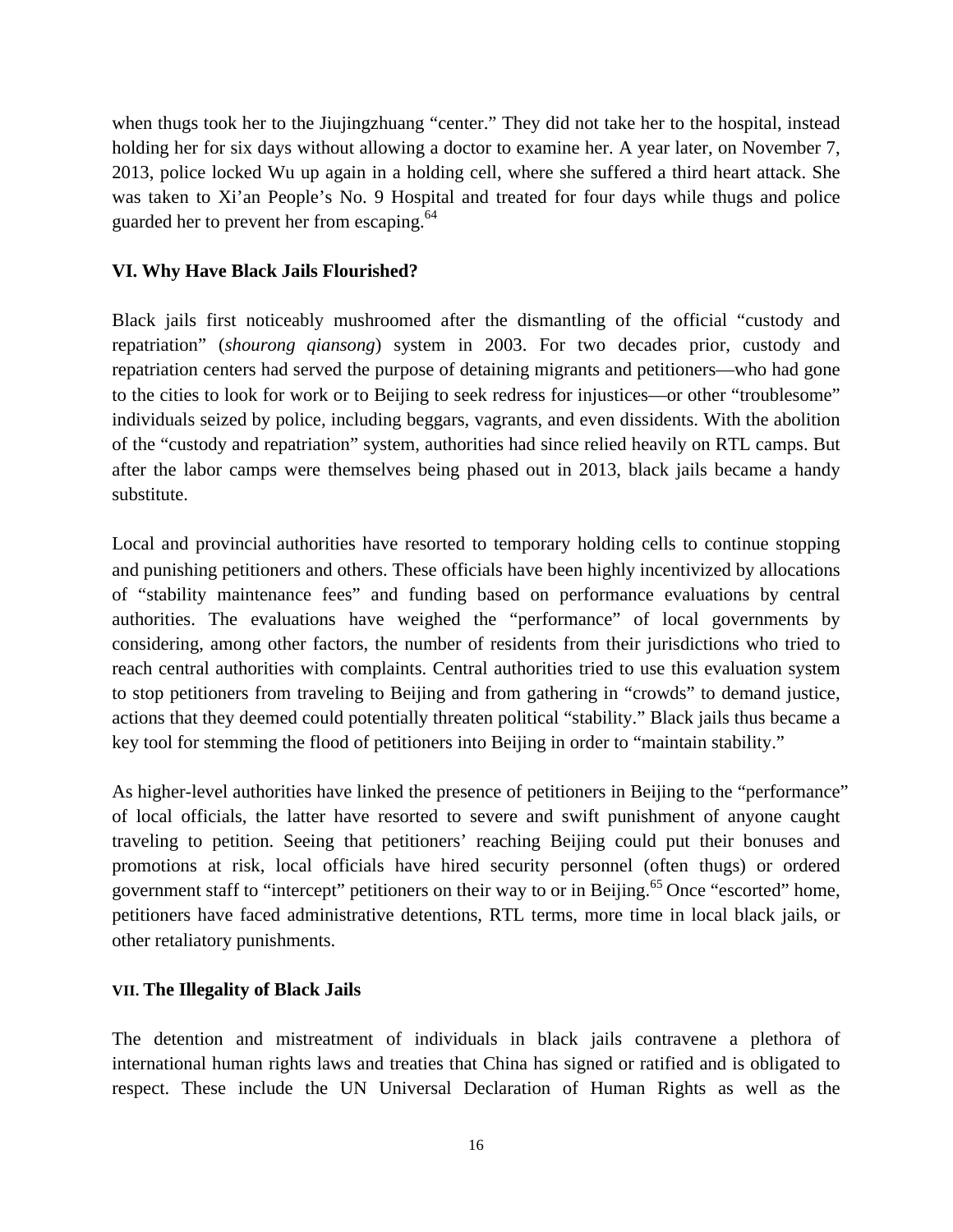International Covenant on Civil and Political Rights (ICCPR), which China signed in 1998, and the Convention against Torture, which China ratified in 1988. That China has refused to ratify the ICCPR does not dissolve its "obligation not to defeat the object and purpose" of that Covenant.<sup>66</sup>

In many instances, detention in black jails constitutes "enforced disappearance" under the Convention against Torture. <sup>67</sup> The International Convention for the Protection of All Persons from Enforced Disappearance, which China has not joined, has characterized "enforced disappearance" as a deprivation of liberty "followed by a refusal to acknowledge the deprivation… or by concealment of the fate or whereabouts of the disappeared person."68 Under these circumstances, extralegal procedures or punishments leave a detainee especially vulnerable to abuse, in effect exposing her to greater potential for mistreatment and with less ability to seek redress later (see section X).

In its Concluding Observations to the 2008 review, CAT expressed concern about China's use of secret detention facilities, including black jails. CAT considers black jails a violation of the Convention Against Torture, as "detainees are allegedly deprived of fundamental legal safeguards, including an oversight mechanism in regard to their treatment and review procedures with respect to their detention."<sup>69</sup> Furthermore, although the government affirmed to CAT that allegations of torture should be investigated,<sup>70</sup> Chinese law-enforcement bodies tend to be unwilling to look into reports of black jail abuses, partly since they are often complicit in ordering illegal detentions. In addition, judicial authorities are under the control of the Communist Party and the government at various levels of administration, and thus are unlikely to consider lawsuits against police or officials involved in running black jails.

Detention and abuse of women in black jails by government officials or their hired guards is a form of state-perpetuated violence and state-sponsored involuntary disappearance, the eradication of which are called for in a number of international instruments (in addition to those cited above), including the Beijing Declaration and Platform for Action and the Declaration on the Elimination of Violence Against Women.<sup>71</sup>

Detention and abuse of women in black jails also contradict Chinese government claims made to UN human rights bodies about its achievements in protecting women's rights and interests. Dating back to 2004, China has reported to CEDAW on official steps being taken to halt violence against women, violations of women's rights, and illegal detention of women.<sup>72</sup> But in fact, all gender-specific guarantees concerning women in custody under both international and domestic law—like those on health and sanitation, pregnancy, and gender segregation—are effectively deprived when women are placed in black jails and outside of legal protections.<sup>73</sup> Responding to allegations of violence against female detainees raised during the 2008 review of China by the UN Committee against Torture (CAT), the government commented, "China has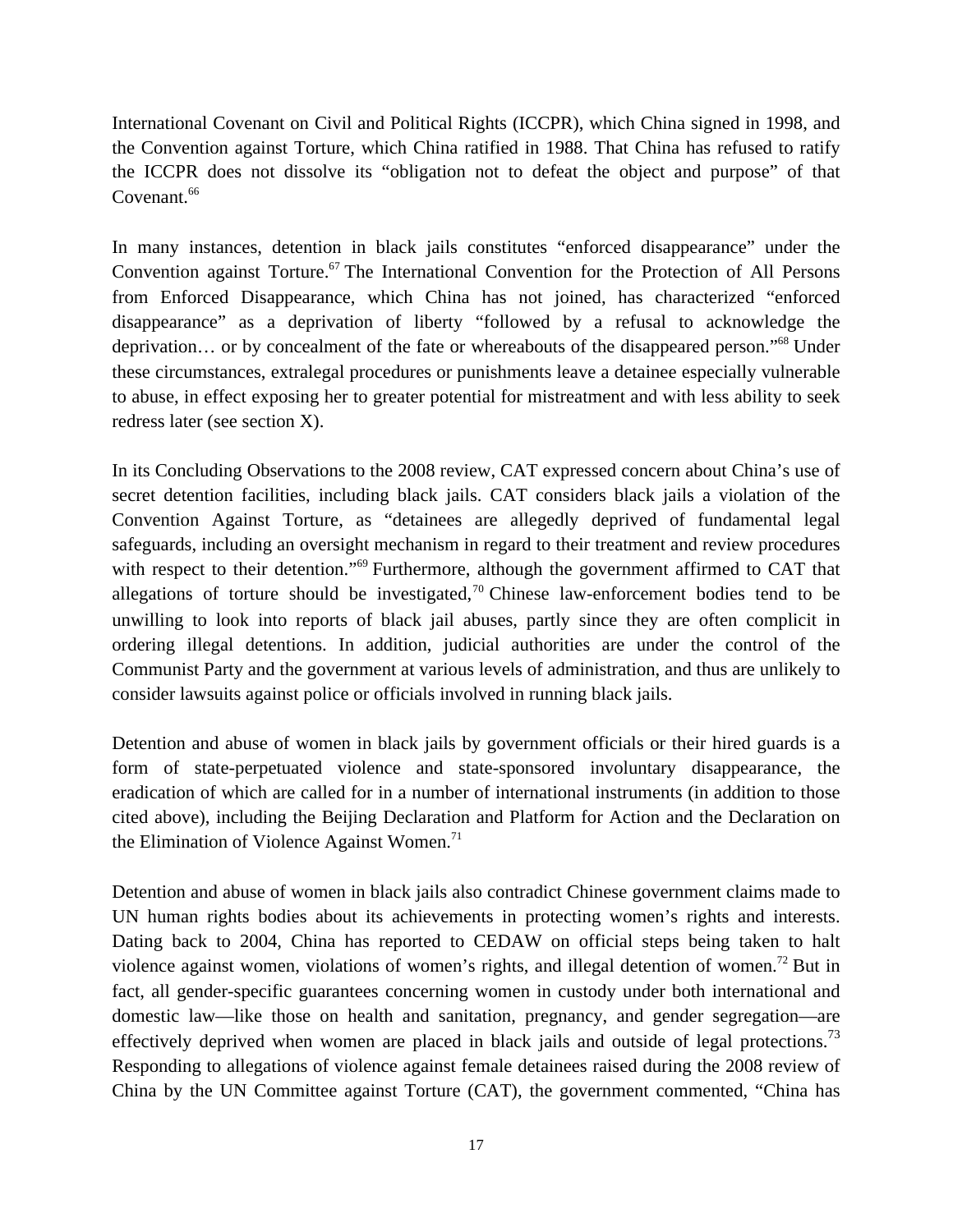always attached great importance to the protection of the legitimate rights and interests of women in custody and has forbidden abuse, corporal punishment and ill-treatment of women in custody."74

Locking up women in black jails—and associated abuses discussed in this report—breaches many Chinese laws and standards as well. It violates the country's Law on the Protection of Rights and Interests of Women in terms of unlawful detention and deprivation of women's freedom.<sup>75</sup> Government failures to prosecute those who hold individuals in black jails violates China's Criminal Law, which stipulates imprisonment for up to three years for "[w]hoever unlawfully detains another person or unlawfully deprives the personal freedom of another person by any other means." According to the law, a punishment should even be heavier if a perpetrator resorts to "battery or humiliation."<sup>76</sup> Under these provisions, officials who order black jail detentions and those who seize and assault detainees should be held criminally liable.

Using black jails to detain women—while allowing perpetrators to avoid criminal prosecution also stands opposed to goals in China's two Human Rights Actions Plans, which call for protecting the rights and interests of women and for strengthening efforts in investigating and punishing cases of illegal detention.<sup>77</sup> The deprivation of medical treatment, a widespread violation in black jails, violates China's Constitution, which guarantees citizens the right to "material assistance" when they are ill. $^{78}$ 

The use of black jails to punish petitioners also runs counter to regulations that protect the right of Chinese citizens to present grievances and safeguard them from retaliation.<sup>79</sup> Some national and provincial rules prescribe that petitioners who have allegedly violated laws be given "legal education" or administrative punishments, among other available measures. $80$  These regulations and rules contradict the Constitution, which gives citizens the right to "criticize and make suggestions to any state organ or functionary.<sup>81</sup> By making "legal education" mandatory and punitive, the government readily permits authorities to mete out extralegal detention in black jails.

# **VIII. Black Jail Denials**

Despite abundant evidence to the contrary, the Chinese government has categorically denied the existence of black jails in China. In February 2009, the government maintained that "there are no black jails in the country" at the Universal Periodic Review (UPR) of China before the UN Human Rights Council.<sup>82</sup> That November, a Ministry of Public Security spokeswoman responded to a question about black jail abuses by saying the ministry itself was not responsible for any alleged violations and could not verify that China had any such facilities. $83$  During the September 2013 Committee on the Rights of the Child review of China, the issue of children reportedly being detained in black jails emerged. In response, the Chinese government merely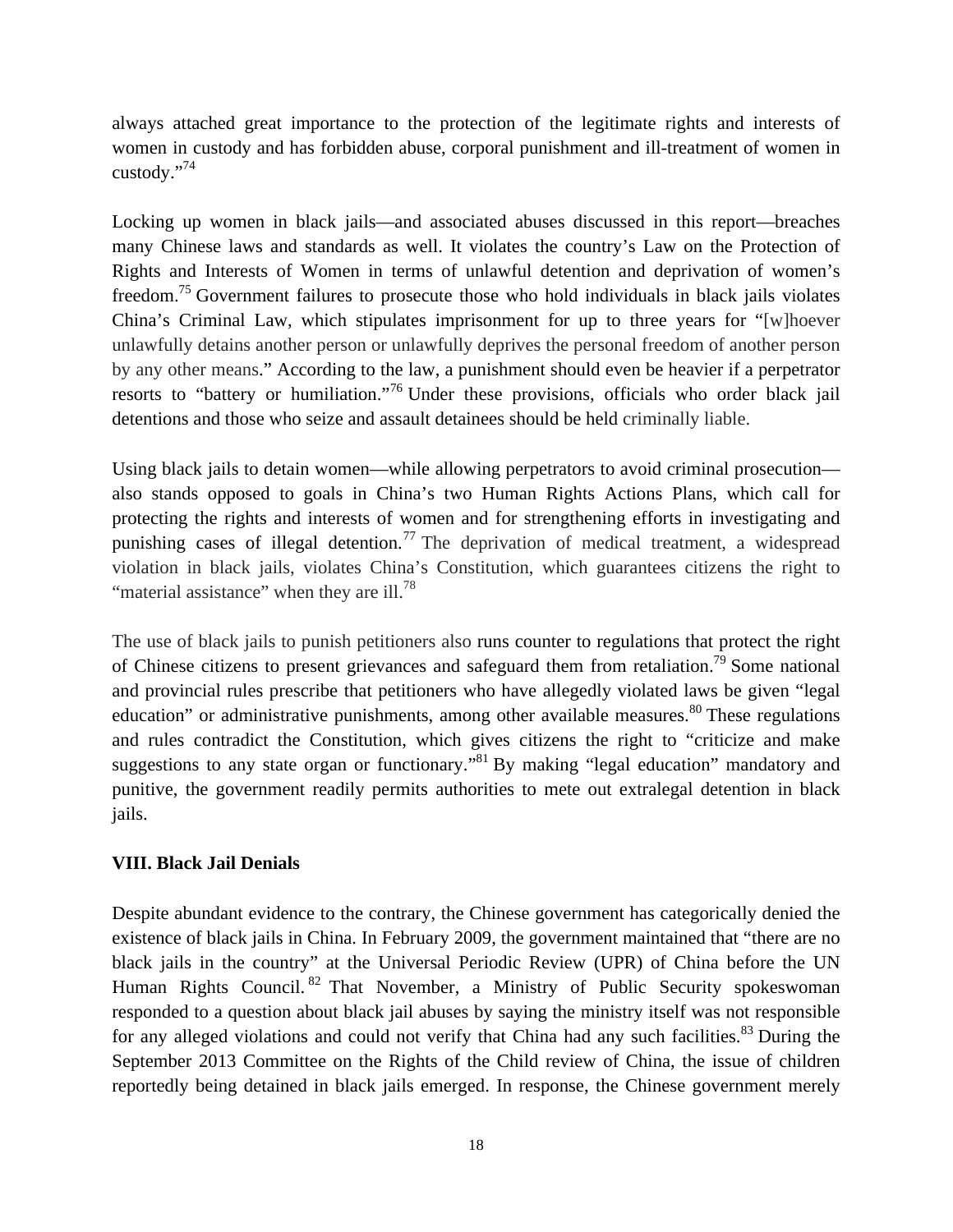repeated its position from the previous UPR, asserting that "there is no such thing as the socalled 'black jails."84 A month later, the government was resolute about its stance on black jails at China's second UPR as well as on the treatment of petitioners; during the interactive dialogue with Member States and NGO stakeholders, the Chinese delegation declared that China "would never allow suppression of petitioners or establishment of any forms of 'black jails.'"<sup>85</sup>

While the Chinese government steadfastly denies the existence of black jails, some journalists from state media continue to take risks to report stories about abuses occurring inside the facilities. Only two weeks after the Ministry of Public Security spokeswoman's statement in late 2009, a state publication ran a story about the large-scale detention of petitioners in black jails in Beijing, exposing the political and financial incentives for government officials to lock up petitioners.<sup>86</sup> In September 2010, the state news agency Xinhua reported that two individuals partly responsible for running a black jail—the chairman and general manager of a security firm named Anyuanding—had been criminally detained.<sup>87</sup> The story, however, was quickly removed from Xinhua's website and other state media outlets.<sup>88</sup> At the time, Anyuanding had agreements with 19 provincial governments to seize and detain petitioners in Beijing before handing them over to local officials. The main outcomes of the Anyuanding case were not criminal but organizational: the company brought in new managers, board of directors, and investors, and eventually changed its name, while the black jail business was spread out more widely in Beijing.<sup>89</sup> Also, an official story in December 2012 about interceptors being imprisoned turned out to be false, and it was hastily scrubbed from official websites.<sup>90</sup>

#### **IX. New Policies Failing to Address Core Problems**

The central government has tried to address some of the problems that have led to the proliferation of black jails and mistreatment of petitioners in particular. Several regulations were introduced in 2013 and 2014 to set new rules on how petitioners can present grievances and how officials should handle citizens who bring complaints. With these policy changes, authorities have acknowledged that petitioners face harassment, and that the system of petitioning is fraught with abuses and inefficiency. But so far, these policies have failed to approach some root causes of the problems and, unsurprisingly, have seemed ineffective.

In February 2013, central authorities ordered the State Bureau for Letters and Visits to stop compiling monthly lists "ranking" local officials based on the number of petitioners from their jurisdictions reaching Beijing. However, officials in the provinces suspect that such record keeping—a major trigger for the creation of black jails—is still being done in some form. Under this notion, officials, who are constantly pressured to "maintain stability" as a principal duty of governance, may lack motivation to stop using black jails to detain petitioners and other "troublesome" individuals.<sup>91</sup>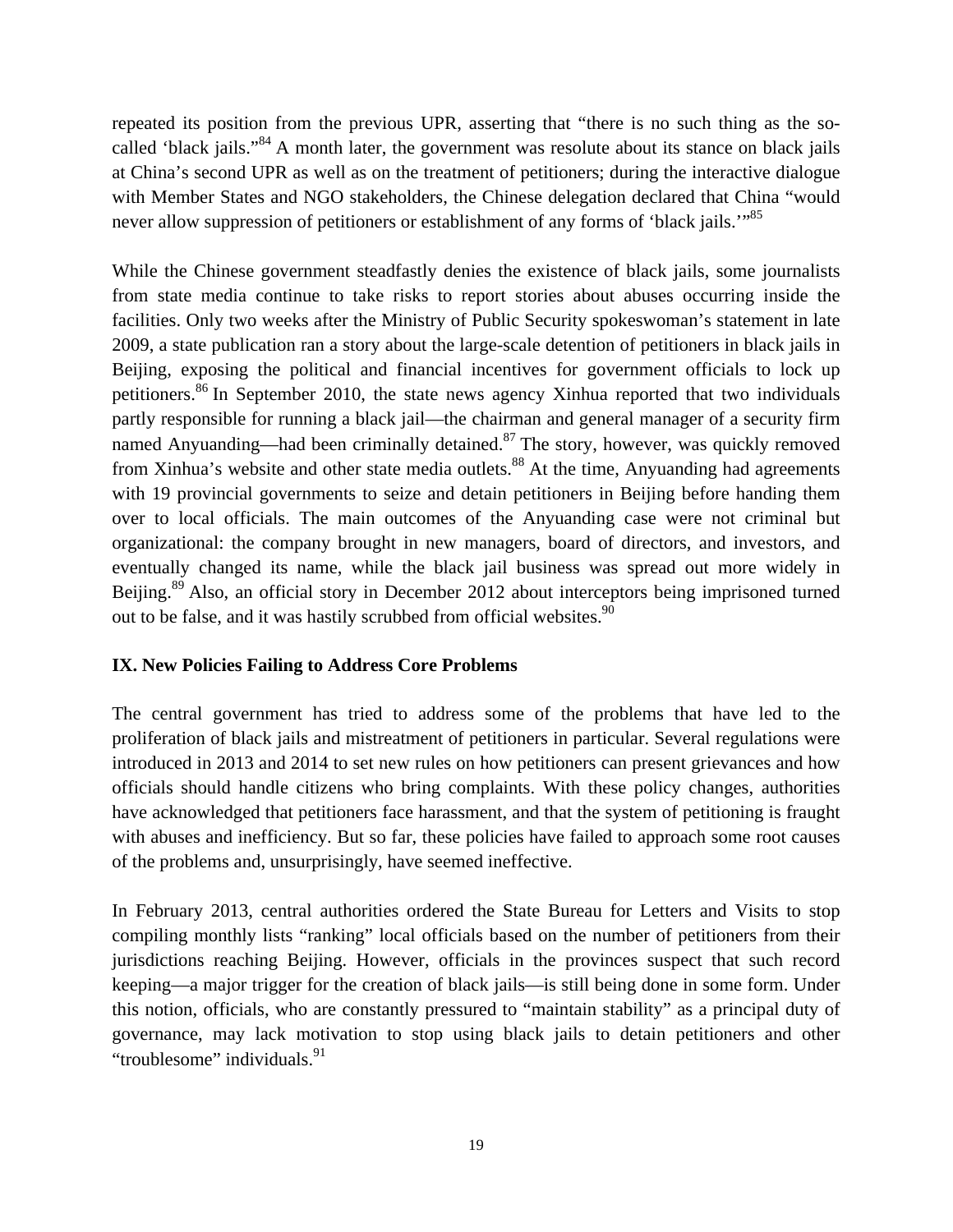The government launched an online system for citizens to file grievances in July 2013, but the process has not yet proven effective at addressing complaints. In fact, petitioners fear that, by submitting their grievances online—where they are required to register their name and give other identification information—they will be targeted by local officials, who are often the subject of the complaints. The online channel is no doubt intended to discourage petitioners from delivering in-person grievances, but local officials have incentives to retaliate against those who complain to central authorities about corruption or abuses at home. Thus, the online filing system does not persuade local authorities to close down black jails at the local level.  $92$ 

In November 2013, a deputy director of the State Bureau for Letters and Visits declared that acts to intercept, detain, or take revenge on petitioners will be investigated and punished. However, such an official statement has not inspired confidence in petitioners or in those who have long observed illegal detention and mistreatment in black jails.<sup>93</sup> There remains no expectation that the judicial system will punish perpetrators according to the law, whether they are officials or government-hired personnel.

Regulations used by the State Bureau for Letters and Visits since May 1, 2014, set out that, with rare exclusions, authorities whose citizens turn to higher-level organs with complaints will be warned and possibly punished. These rules are ostensibly meant to increase "efficiency" in the handling of grievances, and state media has indicated a drop in the number of complaints being taken to Beijing. Still, the regulations may only stimulate the formation of black jails, since local officials wary of punishment will resort to any means to stop disgruntled citizens from petitioning. The State Bureau's regulations also re-emphasized the use of "education" to deal with petitioners, possibly opening up an even greater expansion of the widely criticized system of "legal education."94

The above developments have not yet helped curb the use of black jails or addressed the issue of abuses inside the facilities. In fact, it is conceivable that new regulations may only lead officials in the provinces to set up black jails closer to home, pushing them further into the shadows. Moreover, policies might allow government authorities to ignore its responsibility to bring to justice those who committed the abuses.

# **X. Impunity for Abusers, Reprisals for Seeking Justice**

Besides dismissing the reality of black jails, the Chinese government has not taken effective measures to prosecute the perpetrators of abuses committed inside the facilities. Black jail victims encounter huge obstacles in trying to obtain legal redress, and also face reprisals for doing so. The main obstacle is that the detention facilities are run outside the Chinese legal system. Another significant hurdle is that authorities who order the creation of black jails (and directly commit their share of abuses) are protected by the same bodies that head the lawenforcement and judicial systems, which at most will reproach only a few officials to serve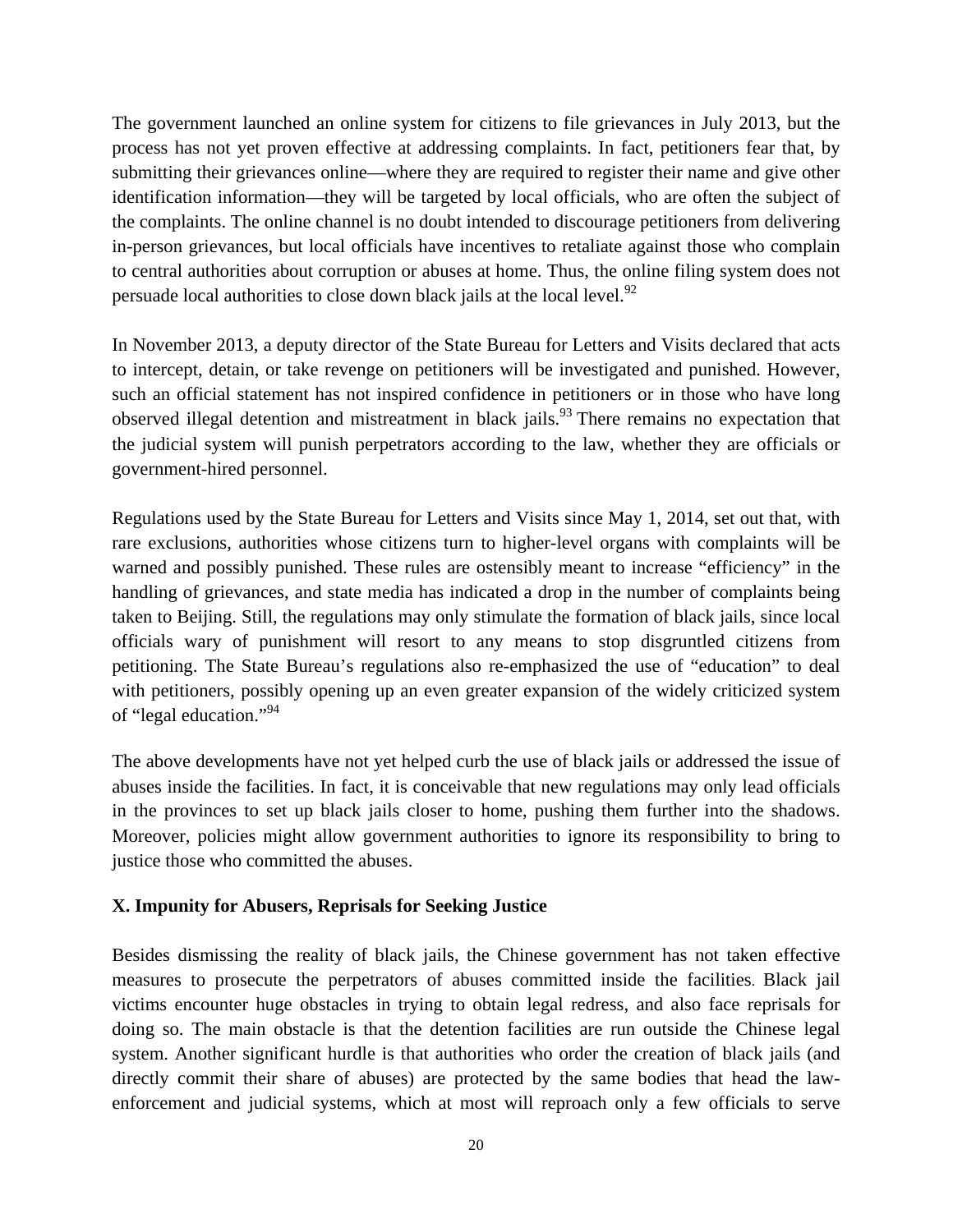political priorities. Thus, law-enforcement officials rarely look into alleged abuses inside black jails.<sup>95</sup> No public security officials are known to have faced prosecution for detentions or abuses involving the facilities. The lack of independence of Chinese judicial bodies leaves victims of black jails with no viable legal channels for seeking justice.

Bad press about black jails seems to have compelled authorities at one point to declare a prominent crackdown, likely to mollify public anger and deflect criticism. In December 2011, after a tourist mistaken for a petitioner was beaten and detained, the Beijing Municipal Public Security Bureau (PSB) announced a campaign to shut down black jails run by private security companies in the capital. But the Beijing PSB fell short of acknowledging any government role in black jails, only declaring that a few "unauthorized companies" had hired individuals to seize petitioners in Beijing, and that such firms were violating citizens' rights by illegally detaining and mistreating them.<sup>96</sup> Officially, the PSB's six-month campaign was supposed to prohibit the formation of black jails and their use as detention facilities. While some operations were disrupted, Beijing authorities were not successful in eliminating black jails or punishing their operators.<sup>97</sup>

"I have no hope that calling the police would help [if I reported my abduction and black jail detention]. Police and local minders who locked me up colluded in my detention."

*Activist Wang Rongwen, as told to CHRD in March 2014*

Frustrated attempts at justice for black jails victims are often manifested in several ways: refusals by police to allow victims to file complaints or criminal reports; refusals by courts to docket victims' lawsuits against abusers; and authorities' refusasl to disclose information about black jail operations.

Police typically turn away black jail victims who try to report abuses and seek accountability. Shandong petitioner **Wang Rulan** ( $\pm \mathcal{U} \pm \mathcal{V}$ ), who escaped a black jail in Harbin City in Heilongjiang after being held for nearly two weeks in March 2014, went to a police station to report the crime, where she was told that her detention was "legal." She had been petitioning in Beijing during the annual "Two Meetings" of China's legislatures.<sup>98</sup> In another case, Jiangxi police refused to receive a complaint filed by petitioner **Gu Julian** (顾菊莲) about her detention in a black jail run by government personnel in Xinyu City from March 3-16, 2012. While illegally held, Gu was beaten, confined to a room, and deprived of food. In order to pursue criminal charges, Gu went to the Xiannuhu District Branch of the Xinyu City Public Security Bureau to file a report, but officers told her instead to make her case at a local police station. Refusing to take up the matter, police suggested that Gu approach the local commission for discipline inspection, saying that officials "may criticize" the individual who beat her. Gu argued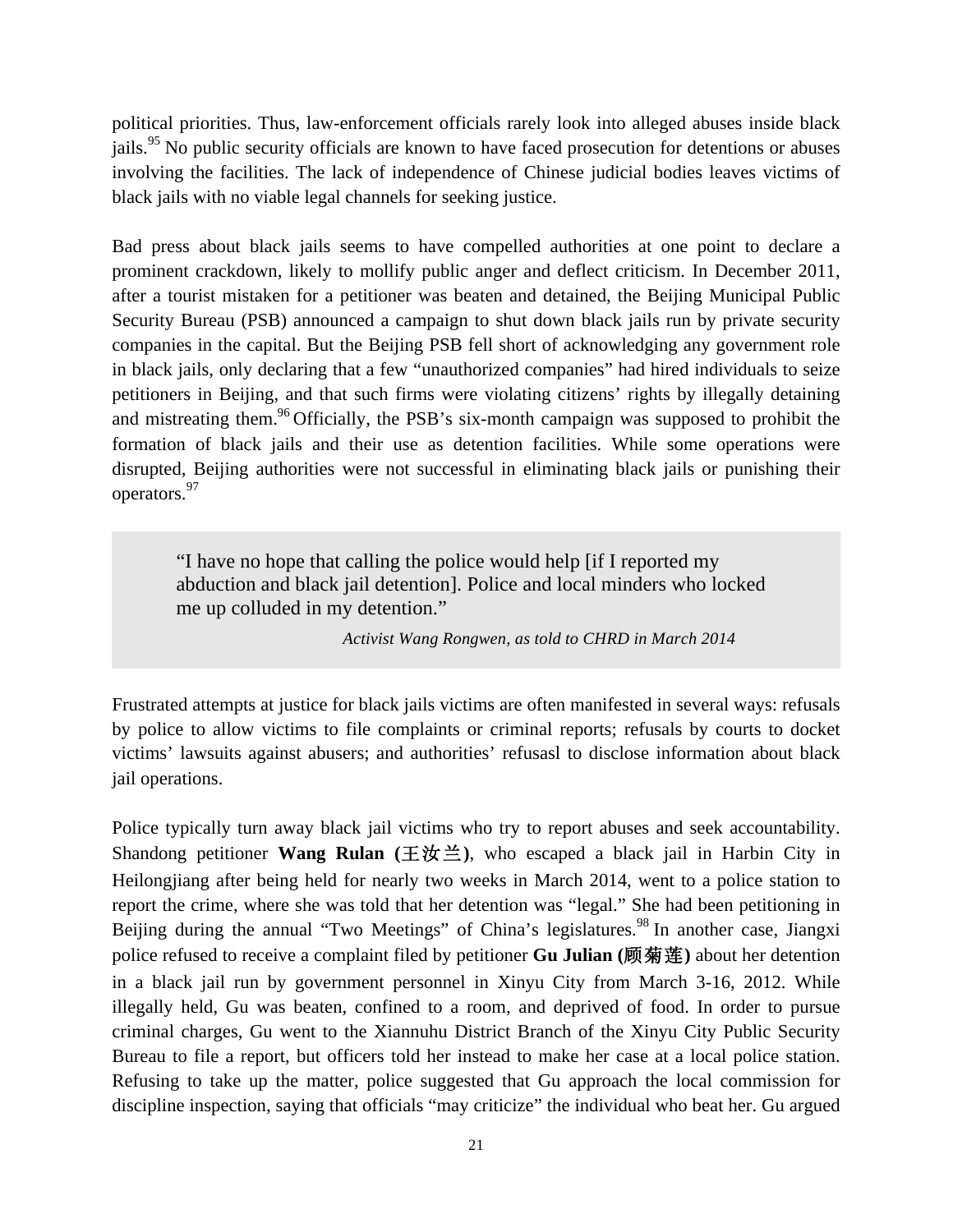that her deprivation of freedom was a violation of Chinese constitutional provisions and laws, but an officer simply responded that her beating was not a matter under police jurisdiction.<sup>99</sup>

Women who have been abused in black jails have filed countless lawsuits against culpable officials, but courts have generally refused to docket the cases, with very few exceptions. For victims or families, merely getting a court to accept a lawsuit is a daunting task. Isolated from the outside world, black jail detainees have no way to access lawyers or obtain any record of detention—the bare minimum evidence to show that their liberty was illegally deprived. As with hard-to-prove cases of torture, law-enforcement bodies routinely dismiss black jail accounts not only by victims but also by detainees' family members and others who can corroborate facts regarding mistreatment.



Black jail victims in Wuhan City in Hubei look to file a collective lawsuit. (Image: CRLW)

Even when courts do accept cases, the difficulty of producing evidence of detention almost guarantees that they will be dismissed. Jiangsu petitioner **Feng Lanmei** of Rugao City was illegally detained and forced to take a "legal education class" in March and April of 2013. Afterwards, police in Nantong City refused to let her file a complaint, instead referring her to the local procuratorate, which also did not take any action. In June 2013, as she continued to go to the local government to complain, officials told her that the "legal education class" did not exist. This prompted Feng to file an administrative lawsuit against the Rugao City government at the Nantong City Intermediate People's Court. After the court dismissed her case, Feng appealed in October 2013, this time to the Jiangsu Province High People's Court, which in January 2014 upheld the lower court's original decision.<sup>100</sup>

In the few rare convictions for black jail abuses that have been documented, those found guilty have received very light sentences, and officials responsible for operating the facilities have evaded punishment. In a highly publicized case, a guard who raped Anhui petitioner **Li Ruirui** in a black jail in Beijing in August 2009 was given an eight-year prison sentence that December. But this verdict came down only after a public outcry that was mostly fueled by social media.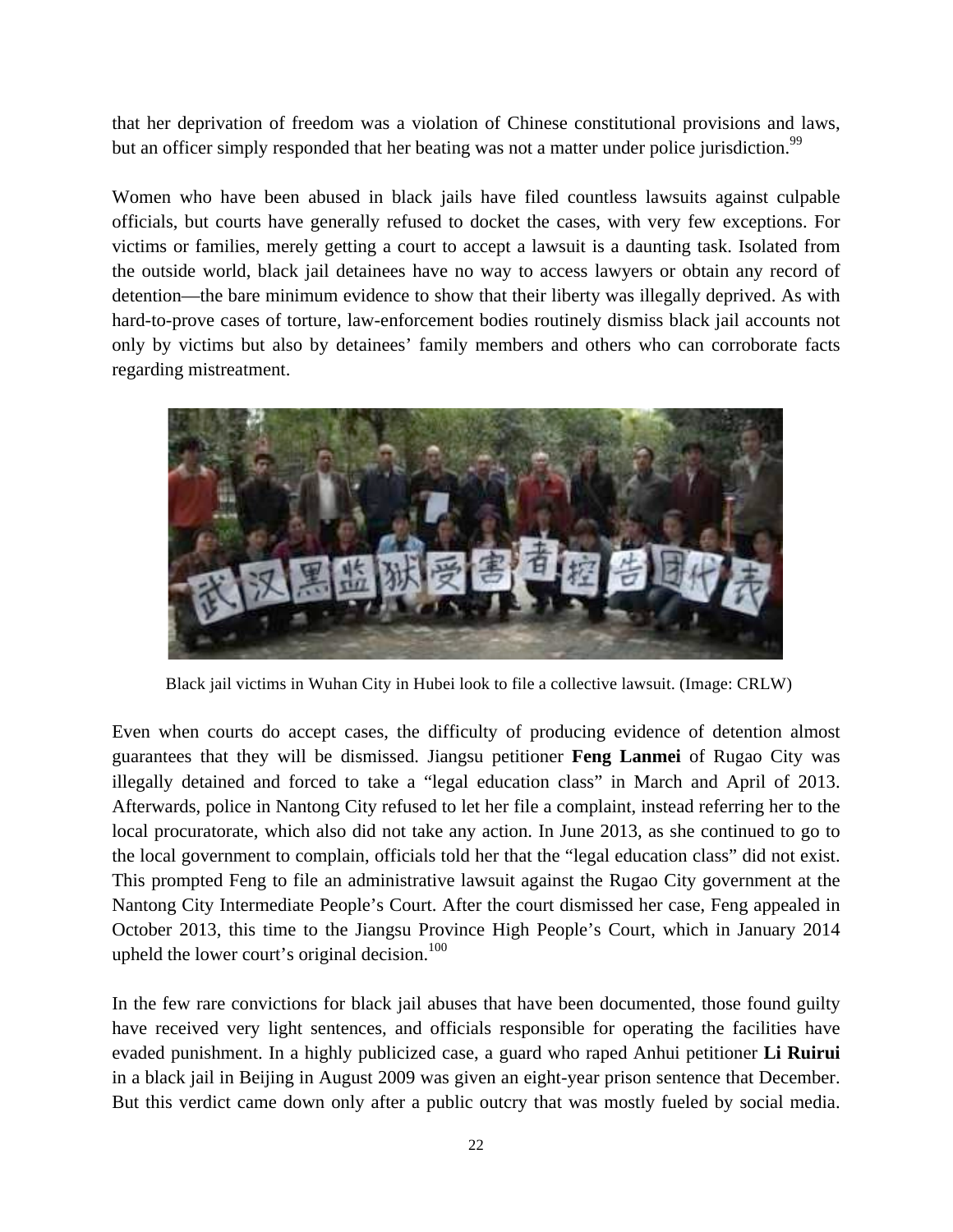Also, neither the officials who had set up the holding cell inside the guesthouse where Li was assaulted and detained, nor the guesthouse proprietors, were prosecuted.<sup>101</sup>

A Beijing court in February 2013 sentenced 10 hired guards for operating a black jail that held Henan petitioners; each man received a punishment of six months to two years, though three received commuted sentences since they were minors. Once again, there were no reports of officials being investigated or prosecuted, even though the provincial government in Henan had hired the convicted individuals—all former farmers—to work at the facility.<sup>102</sup> In August 2014, two hired guards at a black jail in Beijing were put on trial for allegedly torturing a detained petitioner from Anhui Province. The court had not issued a sentence by the time of this report's release, but the men are expected to get relatively light punishments—between 12 to 18 months—in yet another case in which no government officials were investigated.<sup>103</sup>

Victims who seek legal accountability for their detention in black jails put themselves in danger of reprisals. Such is the experience of **Li Hongwei** ( $\hat{\mathcal{F}}$ 红卫), a petitioner from Jinan City in Shandong. Ms. Li brought one of the first lawsuits against a local government over a black jail detention to ever be heard in a Chinese court. In February and March 2010, officials from Lixia District in Jinan ordered Li Hongwei detained for 17 days in Dongyi Guesthouse. To counter her accusation that she was unlawfully detained, the district government argued that it was providing Li with "free room and board" while offering her "legal education." The case centered around three issues: the legality of Li's detention, the government's claims about providing Li "education," and whether a court can even hear a case challenging illegal detention. After two courts held three separate hearings, the landmark suit was eventually rejected. Partly in retaliation for filing this lawsuit against the government, Li was sent in July 2011 to serve 21 months in a Re-education through Labor camp. 104

Some victims have also tried, though without success, to use China's public information disclosure law to ask the government to provide information about details of black jail operations. For instance, in Wuxi City in Jiangsu, ex-detainees have sought information on "legal education classes," including on their legal status, location, funding sources, and the government agencies that oversee them. In declining to provide any information, some officials have claimed that the "legal education classes" involve "secrets of the Communist Party system."<sup>105</sup>

In February 2014, a group of lawyers requested that the Henan government publicly disclose information about "reprimand and education centers" within the province, such as who had authorized establishing the "centers," in part to pinpoint legal responsibility.<sup>106</sup> The lawyers suspected that the facilities have been filling a void left by RTL's dismantling. Inside the "centers," detainees who had allegedly engaged in "irregular petitioning" were given disciplinary "lectures" around-the-clock, some for up to six months.<sup>107</sup> The lawyers publicized their requests for information online and attracted a great deal of attention. Acting under media pressure,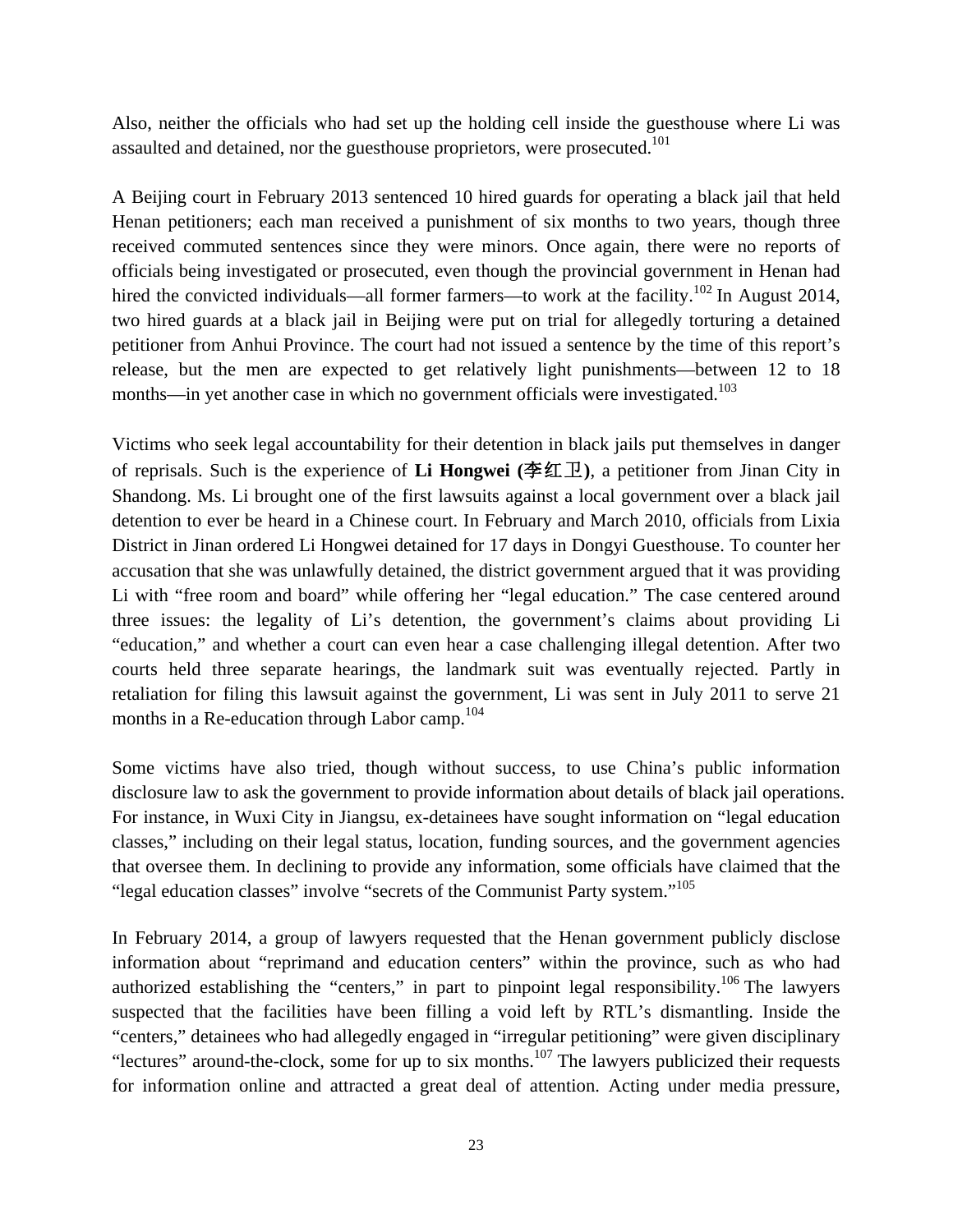Henan authorities announced they would immediately close down the "centers." However, it is not known if any officials have been punished for running them, and many believe that such facilities are still in operation in other parts of China.



Zhang Fengmei was being held in an "illegal petitioning reprimand and education center" in Nanyang City in Henan (at right) days before authorities announced in early 2014 that the facilities would be closed throughout the province. (Images: Beijing News, RDN)

Facing government inaction or refusals to allow victims to seek accountability, many victims, activists, and human rights lawyers have looked to take justice into their own hands. For instance, activists have tried to expose the shadowy facilities with the intention of freeing those held inside. This sort of vigilante activism has placed would-be rescuers at risk of violence, detention, and even criminal punishment. Individuals who have gathered to protest outside black jails have been beaten by security guards or police.<sup>108</sup> In the spring of 2014, four human rights lawyers were seized, tortured, and administratively detained in Jiansanjiang City in Heilongjiang after demanding police allow them to meet their clients, detainees at a "legal education center" being held due to their spiritual practice.<sup>109</sup> Five Jiangsu activists were arrested after freeing detainees from a black jail in a Wuxi hotel in June 2013. The activists, who broke into the holding cell, are to be tried for "intentional destruction of property" within days of this report's release.<sup>110</sup>

"I can't bear this kind of insult. They warned me that if I told the truth about what happened in the black jails after I got out, they'd cause trouble for my child and even my young grandchild."

*Chen Chunhong of Jiangsu Province, black jail detainee*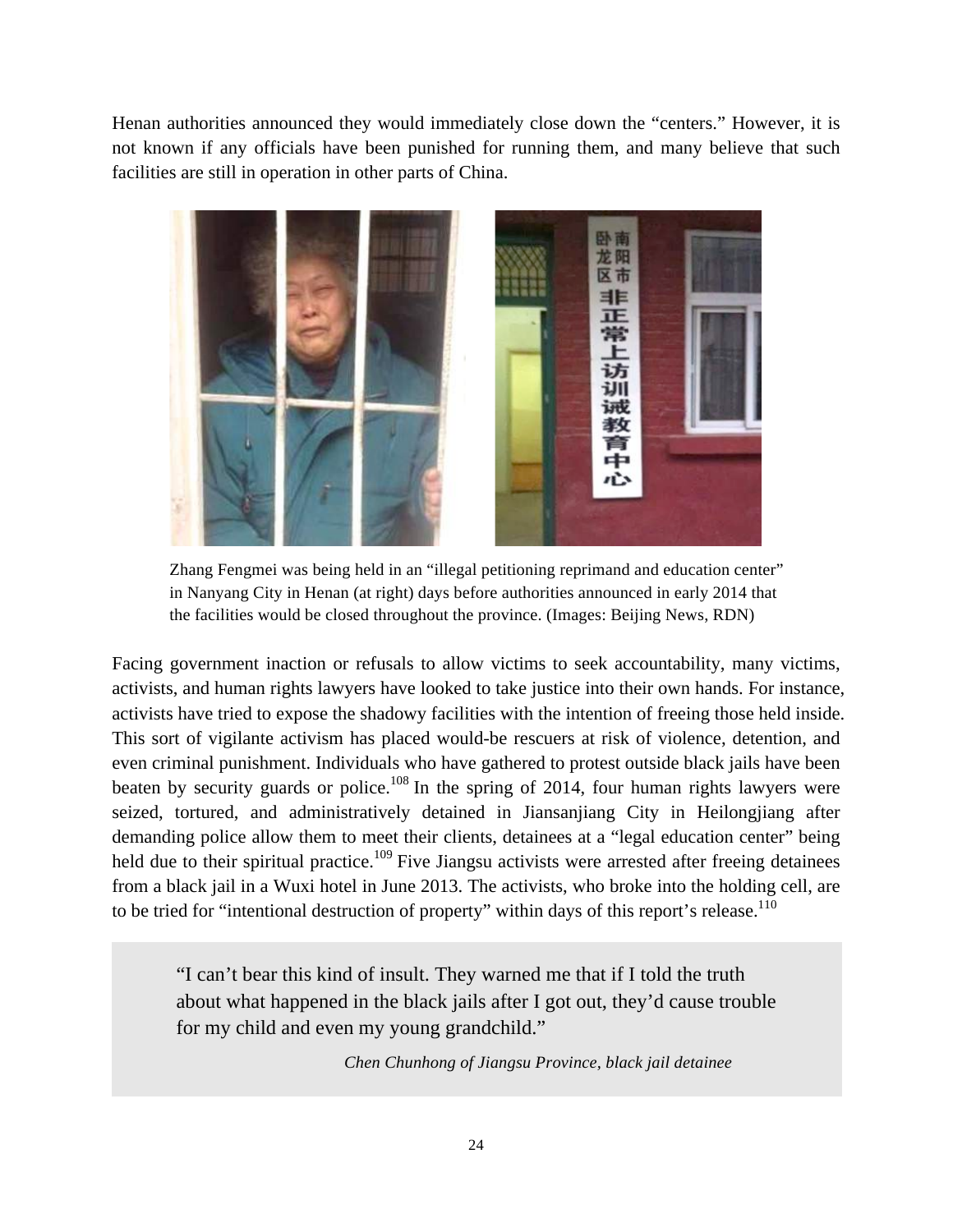Authorities also have tried to silence and intimidate the relatives and supporters who seek justice for victims of black jail abuses. In the previously mentioned case of **Wang Delan**, who was beaten to death by guards, the local government suppressed news of Wang's death for months and detained her family members so they could not speak out about the incident.<sup>111</sup> Petitioners and activists who reported the rape of **Li Ruirui** to police in Beijing were detained before being forcibly returned to their hometowns and put under travel restrictions. At the time, Anhui authorities also had pressured Li's family members to sign a letter of consent to send Li to a psychiatric institution, a tactic meant to silence Li and keep her from petitioning again.<sup>112</sup> Family members of **Li Shulian**, the Shandong petitioner who died in a black jail in 2009, went missing for months in 2010 after they pressed authorities to investigate the circumstances of her death and hold those responsible legally accountable. Longkou officials had claimed that Li hanged herself and blocked activists from conducting an independent investigation. Li's daughter went into hiding for fear of persecution by local authorities, and guards at the city government building beat Li's sister after she inquired about her family members' whereabouts.<sup>113</sup>

#### **XI. Recommendations**

#### **To the Chinese government**:

• Release all detainees in black jails, and take effective legal measures to shut down all forms of secret and extrajudicial detention facilities.

> The government must order the permanent closure of all extralegal detention facilities and these measures must be authorized by the National People's Congress (rather than declared by the CCP) in order for them to have legal authority. They should apply to both "formalized" facilities—the so-called "legal education" or "reprimand" centers across the country and the "relief services centers" in Beijing—and to the covert, temporary detention facilities run by local officials or hired thugs. Following the abolition of the Re-education through Labor (RTL) system, the government showed it is capable of abolishing a system of arbitrary detention if it has the political will. However, authorities must ensure black jails are not replaced by another form of extrajudicial detention or the increased use of the criminal justice system to prosecute citizens exercising their constitutional rights.

• Adopt a comprehensive law on violence against women, including a provision about statesponsored violence, to give the Chinese judicial system independent authority to prosecute individuals who abuse women in black jails and other detention facilities.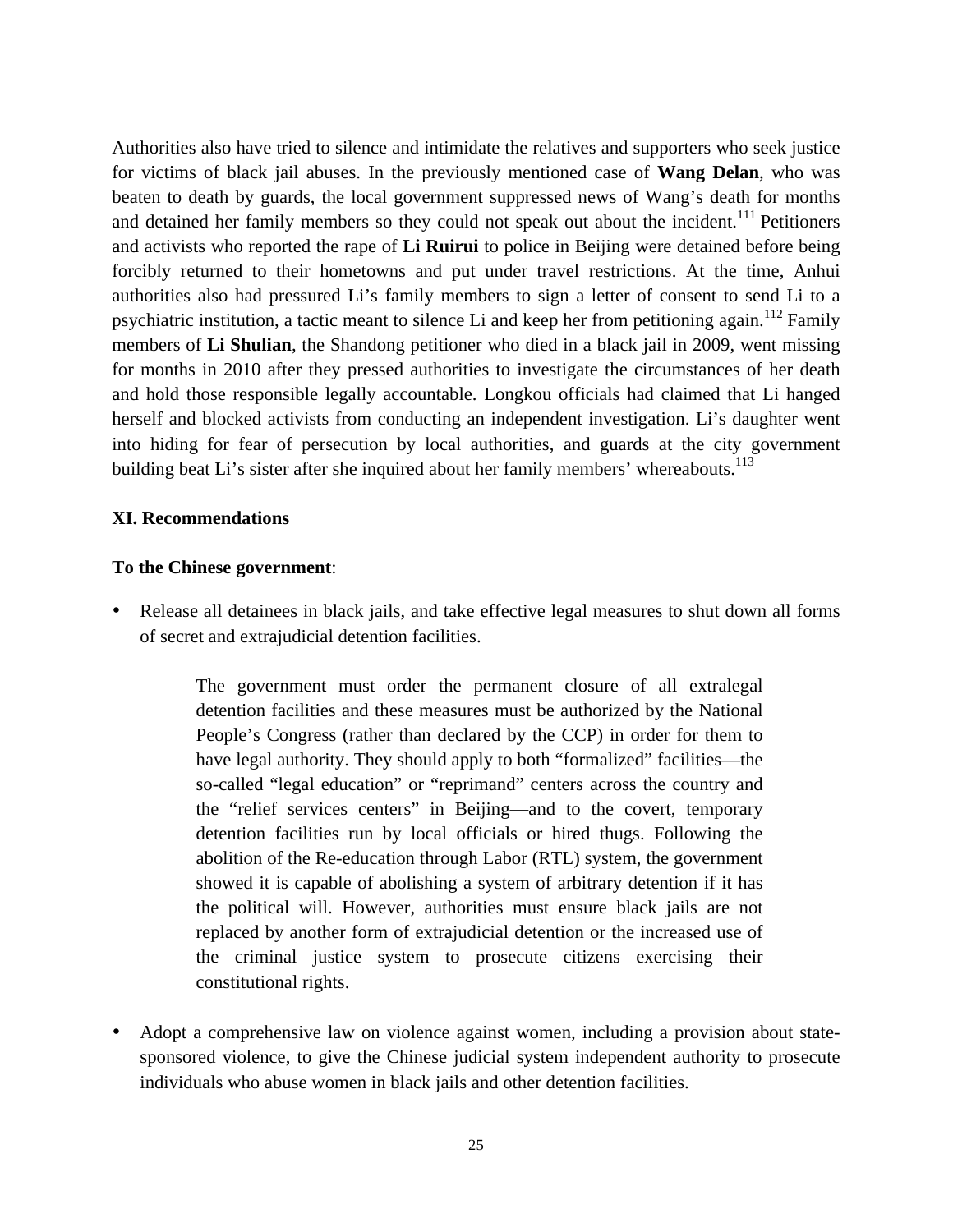Women have been disproportionately subjected to violence and deprivation of liberty without due process in black jails. This form of violence against women can be curtailed with strong legal measures to prosecute government officials, law enforcement officers or hired guards who abuse, torture, or mistreat women in all types of black jails, and to protect women when they bring forward accusations against state actors.

• Disclose the existence of secret extrajudicial detention facilities, and investigate the manner in which detainees are treated and the government officials who authorized the establishment of these facilities.

> The Chinese government should extend invitations to the UN Special Rapporteur on Torture, the Working Group on Enforced or Involuntary Disappearance, and the Working Group on Arbitrary Detention to visit China and allow them to conduct independent investigations of black jails. The government should also request expertise and assistance from UN human rights bodies on the prevention and elimination of extralegal detention facilities, forced disappearance and torture.

• Hold all those involved in the detention and abuse of men and women in black jails criminally accountable, with special attention paid to the sexual violence and abuse many women have suffered in these facilities.

> Public security police and government officials who are implicit in authorizing or carrying out the operations of black jails, and ordering the abuse perpetrated inside, must also be held criminally responsible, instead of shifting the blame to hired interceptors and guards. Due to the disproportionate number of women held in black jails, and the genderbased violence many have been subjected to, judicial authorities must ensure that the abuse of women is properly investigated and prosecuted, using every legal avenue available.

• Provide legal remedies and make reparations to men and women who were subjected to arbitrary detention and abuse in black jails, guarantee their access to justice, and hold legally accountable those who retaliate against them for pursuing justice.

> The Chinese government should follow the UN's Basic Principles and Guidelines on the Right to a Remedy and Reparation for Victims of Gross Violations of International Human Rights Law and Serious Violations of International Humanitarian Law in ensuring victims of illegal detention in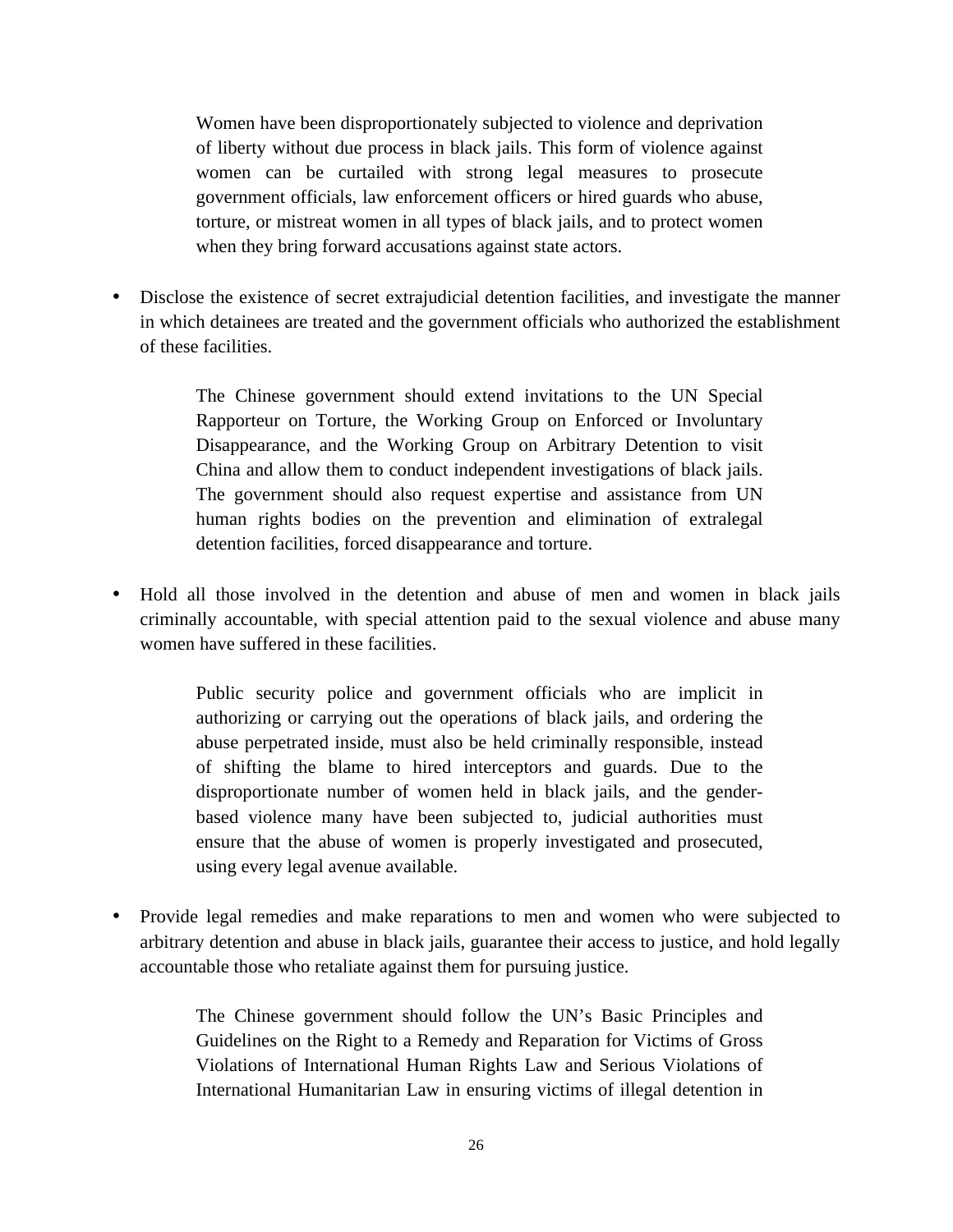black jails are given access to legal redress. The prosecution and harassment of women who file complaints over abuse and deprivation of liberty in black jails must immediately end, and their constitutional right to "criticize and make suggestions to any state organ or functionary" upheld, as stated in Article 41 of China's Constitution.

- Ensure education and information regarding the prohibition of torture and mistreatment of detainees, as well as gender-specific education, is included in the training of all law enforcement officers, public officials and other persons who may be involved in the custody, interrogation or treatment of any individual subjected to any form of arrest, detention or imprisonment.
- Enforce domestic laws and implement international human rights treaties that China has ratified, such as the Convention against Torture and other Cruel, Inhumane or Degrading Treatment or Punishment, and the Convention on the Elimination of All Forms of Discrimination against Women. The government should also ratify the International Covenant on Civil and Political Rights (ICCPR), sign the International Convention for the Protection of All Persons from Enforced Disappearance, and join the Optional Protocols of CAT and CEDAW, such that these treaty bodies can also assist in the investigation and eradication of black jails and violence against women.
- De-link local and provincial government officials' performance evaluations to the numbers of petitioners from their jurisdictions, who travel to Beijing and other cities to lodge complaints about abuses; abolish the ineffective and abuses-ridden petitioning system for addressing citizens' grievances. The legislatures—the people's congresses—at central and local levels should be accessible for all citizens to lodge their grievances against officials, and the police and the court should stop obstructing citizens from seeking legal justice through the judicial procedures.

This link between performance evaluation and petitioning incentivizes local officials to use extrajudicial detention facilities such as black jails to punish intercepted petitioners and prevent them from more attempts. The obstruction of petitioners from filing lawsuits against officials for abuses by law enforcement and the courts have contributed to the continuation of petitioning. These problems perpetuate the vicious cycle of petitioning, illegal detention, abuses, and more petitioning.

• Provide data on any measures taken to close down and prevent black jails, including data showing any changes in their numbers and use across the country over the past five years, and information on any criminal investigation and prosecution of officials or those under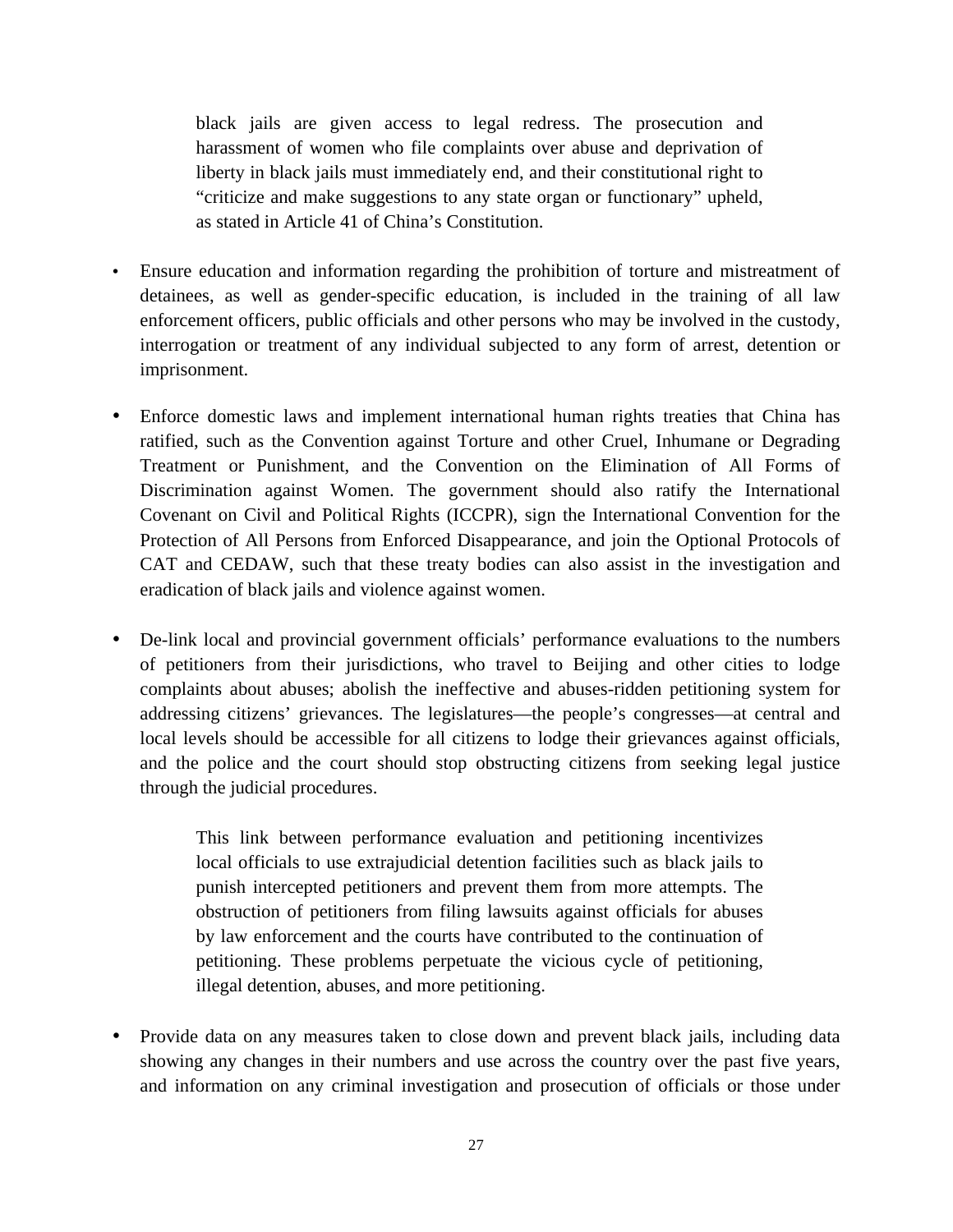official orders who have been allegedly responsible for running black jails and carrying out the abuses. The government must also break down the data by gender, in order to give an accurate picture of the effect of black jails on women.

Overwhelming evidence of the existence and proliferation of black jails has made the Chinese government's denials disingenuous. Such denials have only ensured escalating abuses and continuing impunity enjoyed by those who operate the detention facilities. The government has the resources and responsibility to provide meaningful data to demonstrate its efforts to effectively shut down black jails and punish the abusers.

Such data should be made publicly available to media and civil society, and provided to international monitoring agencies, such as the UN Committee on the Elimination of Discrimination against Women, which is reviewing China's treaty obligations on October 23, 2014, and the Committee against Torture, which is likely to review China in 2015. Both bodies have in the past requested specific data like this from China without much success.

# **To concerned governments and international bodies, such as the United Nations, the United States, the European Union and its member states:**

• Express strong concern to Chinese authorities about the persistence and proliferation of black jails and abuses of detainees, especially women, stressing that any form of extrajudicial detention breaches China's own commitment to rule of law and its international obligations to uphold human rights standards, and demanding an end to such abuses, prosecution against the perpetrators, and compensation for victims.

> The concerns can be expressed during bilateral US-China and EU-China human rights dialogues, during UN Human Rights Council sessions, and high-level visits, such as the US President Obama's visit to China in November 2014.

- The Committee on the Elimination of Discrimination Against Women, during its review of China in October 2014, and the Committee against Torture, during its expected review of China in 2015, should call on the Chinese government to fully comply with the relevant international Conventions, to end all extralegal detentions of women and set free all detainees in black jails, hold the perpetrators legally accountable, and provide reparations to victims.
- The United Nations Human Rights Council should urge China to extend invitations for country visits to the Working Group on Arbitrary Detention (WGAD), Working Group on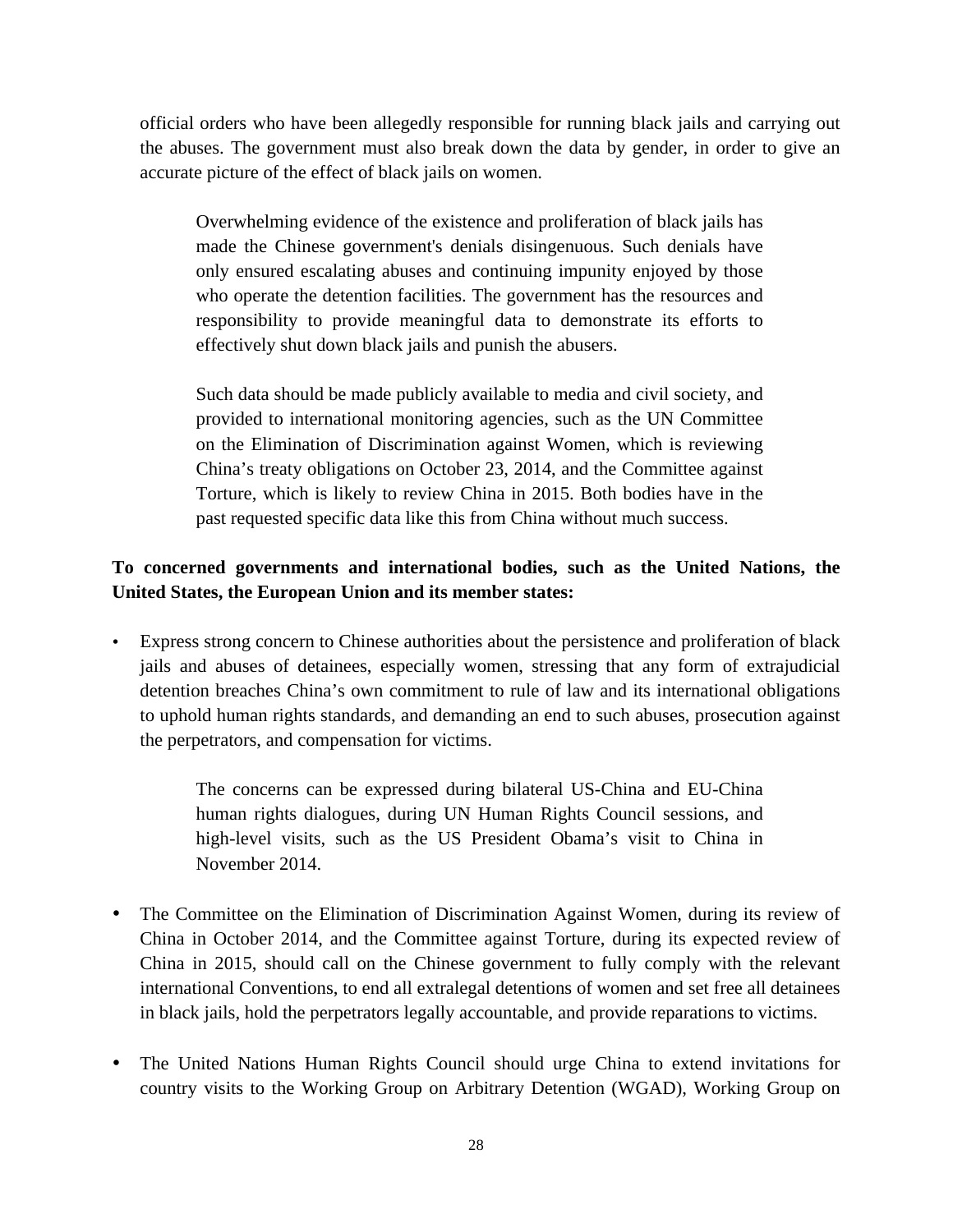Enforced or Involuntary Disappearances (WGEID), and the Special Rapporteur on Torture and other Special Procedure mandate holders, and place no restrictions on their visits so that they could conduct independent investigation of black jails and meet with detainees and victims. The Working Group on Discrimination against Women in Law and in Practice should follow up with the Chinese government after its 2013 mission to China and inquire about black jails as a substitute form for RTL and "custody and education," two other types of extralegal detention about which the Working Group has specifically raised concerns.

• All US, EU, or World Bank funded programs intended to push for "rule of law" reform, including trainings of legislators, judges, and police, should emphasize the illegality of black jails, bring up concerns directly with government officials, demanding the dismantling of all extrajudicial detention facilities following the footsteps of the abolition of the Re-education through Labor system.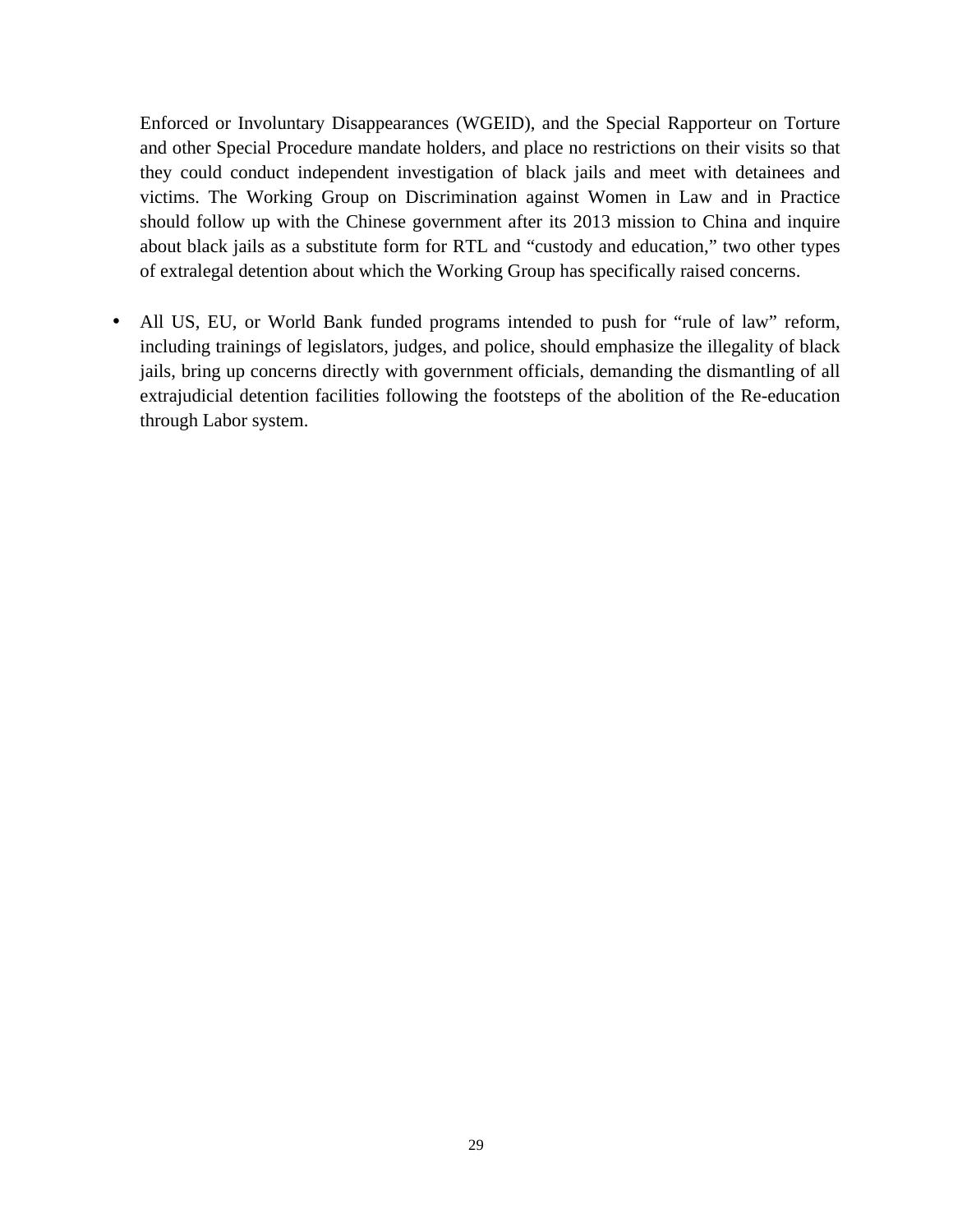#### **Notes**

!!!!!!!!!!!!!!!!!!!!!!!!!!!!!!!!!!!!!!!!!!!!!!!!!!!!!!!

<sup>1</sup> RDN, "Sisters Zhang Wanzhen & Zhang Aizhen of Zhejiang Issue Cry for Help Around Third Plenary Session of 18<sup>th</sup> Party http://wqw2010.blogspot.hk/2013/11/blog-post\_3756.html.

<sup>2</sup> RDN, "Henan Petitioner Ruan Chengye Still Illegally Held in Black Jail Before Third Plenum" (河南访民阮成叶三中全会前 被非法拘押黑监狱至今), December 12, 2013, http://wqw2010.blogspot.se/2013/12/blog-post\_5205.html.

<sup>3</sup> "Response of the Chinese Government to Questions Concerning the Combined 3<sup>rd</sup> and 4<sup>th</sup> Periodic Reports on the Implementation of the UN Convention on the Rights of the Child" (CRC/C/CHN/Q/3-4/Add.1), UN CRC - Session 64 (September 16, 2013 - October 4, 2013), pg. 23, http://tbinternet.ohchr.org/\_layouts/treatybodyexternal/Download.aspx?symbolno=CRC%2fC%2fCHN%2fO%2f3-4%2fAdd.1&Lang=en.

<sup>4</sup> RDN, "Family Planning Officials Punish Family Members, Seize and Beat Old Woman in Middle of Night in Linyi, Shandong" (山东临沂计生株连九族, 半夜跨区拘禁殴打老人), December 4, 2013, http://wqw2010.blogspot.jp/2012/12/blogpost\_8898.html.

<sup>5</sup> RDN, "Chen Meijia's Experience During the Third Plenum: Seized, Put in Black Jail, Hunger Strike, Labeled as 'Female Bin Laden" (三中全会期间陈美佳经历: 绑架、黑监狱、绝食, 被诬"女拉登"), November 15, 2013, http://wqw2010.blogspot.com/2013/11/blog-post\_15.html.

<sup>6</sup> "What Is a 'Legal Education Center' in China," boxun.com, April 5, 2014, http://blog.boxun.com/hero/201404/tengb/2\_1.shtml.

 $7$  CHRD, Deprivation of Liberty and Torture/Other Mistreatment of Human Rights Defenders in China, http://chrdnet.com/2014/05/deprivation-of-liberty-and-tortureother-mistreatment-of-human-rights-defenders-in-china-partialdata-updated-6302013/.

<sup>8</sup> Research by CHRD published in 2007 revealed addresses of seven black jails in Beijing, and CHRD's follow-up report (2008) named several facilities being used as black jails in other parts of the country. In its 2009 report, Human Rights Watch indicated that a Beijing-based legal expert said that there were up to 50 such facilities operating in the capital. http://chrdnet.com/2007/09/21/black-jails-in-the-host-city/; http://chrdnet.com/2008/10/19/black-jails-chinas-growing-networkof-illegal-and-secret-detention-facilities/; http://www.hrw.org/en/reports/2009/11/12/alleyway-hell-0.

 $^9$  RDN, "List of 155 Black Jail Victims & Black Jail Addresses in Wuxi" (无锡黑监狱受害人名单及黑监狱地址(155 位)), February 20, 2013, http://wqw2010.blogspot.com/2013/02/155\_20.html. A previously released list of Wuxi black jails listed 89 known facilities: RDN, "On World Human Rights Day, Ni Wenhua Investigates Black Jails in Wuxi" (世界人权日, 倪文华在 无锡调查黑监狱), January 1, 2013, http://wqw2010.blogspot.com/2013/01/blog-post\_7893.html.

 $^{10}$  RDN, "Going Beyond Jiansanjiang Black Jail, Human Rights Defenders Issue Statement" (传建三江黑监狱解体,维权人士 发布声明), April 29, 2014, http://wqw2010.blogspot.hk/2014/04/blog-post\_29.html.

 $11$  Drawn from multiple sources and long-term observation, the estimate also is partly based on images of black jail detainees provided by grassroots groups in China, and with the understanding that the experiences of a huge majority of such detainees are not reported or recorded. Women constitute 57% of black jail detainees in partial data compiled by CHRD since January 2012. Deprivation of Liberty and Torture/Other Mistreatment of Human Rights Defenders in China, http://chrdnet.com/2014/05/deprivation-of-liberty-and-tortureother-mistreatment-of-human-rights-defenders-in-china-partialdata-updated-6302013/.

<sup>12</sup> Human Rights Campaign in China (HRCC), "Baby Held for Hours to Prevent Petitioning Mother From Escaping Black Jail" (中国出生两个月的小访民园园被当人质), November 19, 2011, http://www.hrcchina.org/2011/11/blog-post\_249.html; RDN, "Henan Petitioner Nie Lina, Young Daughter Again Held in Detention House" (河南访民聂丽娜和幼女再次被关入拘留所), May 15, 2012, http://wqw2010.blogspot.com/2012/05/blog-post\_15.html; CHRD, "Young Child Held in Black Jail For 4 Years," *China Human Rights Briefing: May 18-23, 2013,* http://chrdnet.com/2013/05/chrb-torture-other-mistreatment-by-police-518-23- 2013/; "Chen Ya Incident Prompts Questions on Unmarried Women's Human Rights" (陈芽事件引发非婚生子女人权问题), Radio Free Asia, August 5, 2013, http://www.rfa.org/cantonese/features/hottopic/feature-illegitimate-child-08052013105845.html.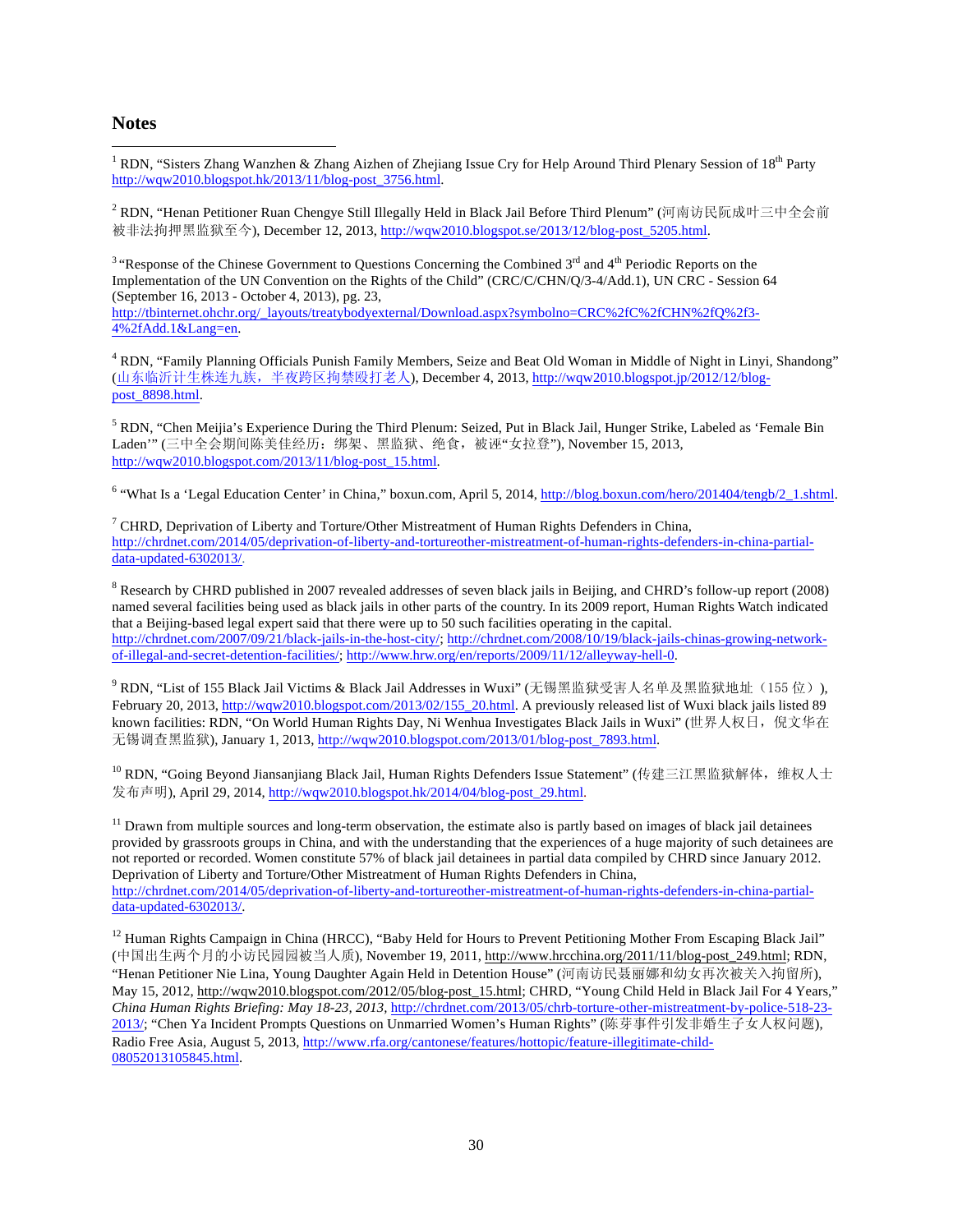<sup>13</sup> For more background on the petitioning system in China, see: "What Has Happened to Petitioning in China Since the 2005 Xinfang Regulations?," Chinese Law and Politics Blog, April 18, 2007,

!!!!!!!!!!!!!!!!!!!!!!!!!!!!!!!!!!!!!!!!!!!!!!!!!!!!!!!!!!!!!!!!!!!!!!!!!!!!!!!!!!!!!!!!!!!!!!!!!!!!!!!!!!!!!!!!!!!!!!!!!!!!!!!!!!!!!!!!!!!!!!!!!!!!!!!!!!!!!!!!!!!!!!!!!!!!!!!!!!

http://sinolaw.typepad.com/chinese\_law\_and\_politics\_/2007/04/what\_has\_happen.html. For background on abuses against Chinese petitioners, see: Human Rights Watch, *We Could Disappear At Any Time*, December 2005, http://www.hrw.org/en/reports/2005/12/07/we-could-disappear-any-time. For central and provincial regulations adopted in China in 2005 and 2006, see: http://www.gjxfj.com/xftl.htm.

<sup>14</sup> In the past, Chinese authorities, including at the central level, have issued guidelines for "harshly" handling "troublesome" petitioners, even those whose actions are protected by law, in effect creating official regulations for arbitrary punishments. In August 2009, the CCP Central Committee Political-Legal Committee released guidelines emphasizing that letters and visits offices in China would reject petitions about court decisions handing down such punishments. That November, judicial and lawenforcement bodies in Shenzhen City, Guangdong Province issued a notice about "handling improper petitioning according to the law," and around the same time officials in Shanxi Province revised draft regulations spelling out prohibited petitioning actions that could lead to administrative or criminal punishment. "FAQs Regarding Petitioners and the Law and Litigation" (涉法涉诉信 ǦȔƚ), Xinhua.net, September 29, 2009, http://news.xinhuanet.com/legal/2009-09/29/content\_12123946.htm; "'Repeat Offenders' May Be Sent to RTL" (多次"犯规"或被劳教), *Guangzhou Daily*, November 12, 2009,

http://gzdaily.dayoo.com/html/2009-11/12/content\_761625.htm; CHRD, "New Shanxi Petitioning Regulations Detail Prohibited Actions, Punishment for Petitioners," *China Human Rights Briefing: November 27-December 4, 2009*, http://chrdnet.com/2009/12/china-human-rights-briefings-november-27-december-4-2009/.

<sup>15</sup> "Lens Magazine | Secrets of Masanjia Women's Re-education Through Labor Camp" (Lens 视觉杂志 | 揭秘辽宁马三家女子 劳教所), re-posted by China Digital Times, April 7, 2013,

http://chinadigitaltimes.net/chinese/2013/04/lens%E8%A7%86%E8%A7%89%E6%9D%82%E5%BF%97- %E6%8F%AD%E7%A7%98%E8%BE%BD%E5%AE%81%E9%A9%AC%E4%B8%89%E5%AE%B6%E5%A5%B3%E5%A

D%90%E5%8A%B3%E6%95%99%E6%89%80/. In May 2013 report, a documentary film, "Above the Ghosts' Heads" (小鬼头 上的女人), was released on the experiences of abuse of 10 Masanjia detainees. The film is viewable here: http://www.youtube.com/watch?v=hTuk0I2JNiA. To view a shorter version edited by CHRD, see:

http://chrdnet.com/2013/10/videoabove-the-ghosts-heads-the-women-of-masanjia-labor-camp/. For an introduction to the film, see: http://zengjinyan.wordpress.com/2013/04/24/short-introduction-of-juvenile-laborers-confined-in-dabao-and-above-ghostsheads/.

<sup>16</sup> "Above the Ghosts' Heads: The Women of Masanjia Labor Camp" (edited version), http://chrdnet.com/2013/10/videoabovethe-ghosts-heads-the-women-of-masanjia-labor-camp/.

<sup>17</sup> "China to abolish reeducation through labor," Xinhua.net, November 15, 2013,

http://news.xinhuanet.com/english/china/2013-11/15/c\_132891921.htm. The year 2012 appeared to mark a turning point for making changes to RTL, with official talk openly echoing public outrage over the system. In October 2012, an official on a judicial reform committee noted a consensus in favor of addressing RTL's shortcomings, and the *People's Daily*, the Chinese Communist Party's principal mouthpiece, stated in November 2012 that RTL had become "a tool of retaliation" for local officials. "Opposition to Labor Camps Widens in China," *The New York Times*, December 14, 2012, http://www.nytimes.com/2012/12/15/world/asia/opposition-to-labor-camps-widens-in-

china.html?\_r=2&adxnnl=1&pagewanted=all&adxnnlx=1355925603-G9WvhleABoTBCEF6PNWl3Q&.

<sup>18</sup> For previous research on black jails, see: CHRD, "Black Jails" in the Host City of the "Open Olympics," September 2007, http://chrdnet.com/2007/09/21/black-jails-in-the-host-city/; CHRD,*"Black Jails": China's Growing Network of Illegal and Secret Detention Facilities*, October 2008, http://chrdnet.com/2008/10/19/black-jails-chinas-growing-network-of-illegal-and-secretdetention-facilities/; Human Rights Watch, *An Alleyway in Hell: China's Abusive "Black Jails,"* November 2009, http://www.hrw.org/en/reports/2009/11/12/alleyway-hell-0; CHRD, *Annual Report on the Situation of Human Rights Defenders in China, 2010*, http://chrdnet.com/2011/03/02/annual-report-on-the-situation-of-human-rights- defenders-in-china-2010/; CHRD, *"We can dig a pit and bury you alive": Annual Report on the Situation of Human Rights Defenders in China, 2011*, http://chrdnet.com/2012/03/09/we-can-dig-a-pit-and-bury-you-alive-annual-report-on-the-situation-of- human-rights-defendersin-china-2011/; CHRD, "Issues and Cases CHRD Recommends the Committee against Torture Include in its List of Issues for the Chinese Government to Address in its Fifth Periodic Report," September 8, 2010, http://chrdnet.com/wpcontent/uploads/2010/09/Issues-and-Cases-CHRD-Recommends-CAT-Include-in-its-LOI-for-China.pdf.

<sup>19</sup> "Report of the Working Group on the Issue of Discrimination Against Women in Law and in Practice," United Nations Human Rights Council, June 12, 2014, UN Doc. A/HRC/26/39/Add.2, paras. 79-81; "Public Security Bureau: 116 Custody and Education Centers Across the Country" (公安部: 全国现有 116 个收容教育所), Sina.com, August 1, 2014, http://news.sina.com.cn/c/2014-08-01/070230612580.shtml. For more on the "custody and education" system, see: *"Custody & Education": Arbitrary Detention for Female Sex Workers in China*, Asia Catalyst, December 2013,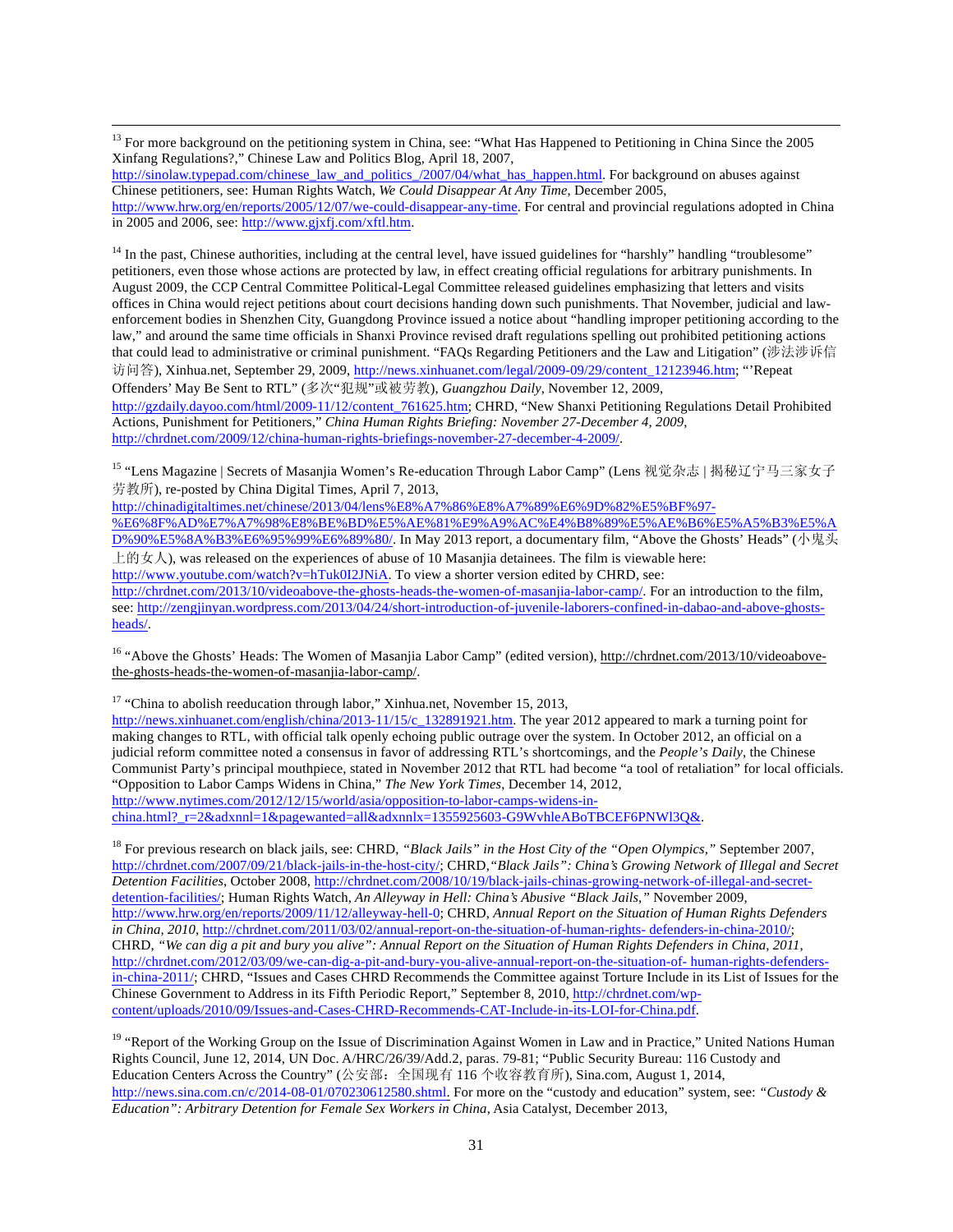http://asiacatalyst.org/blog/AsiaCatalyst\_CustodyEducation2013-12-EN.pdf.

<sup>20</sup> Committee on the Elimination of Discrimination Against Women, General Recommendation CEDAW, General Recommendation 19, Violence Against Women, U.N. Doc A/47/38 (1993), paras. 8, 19, http://www1.umn.edu/humanrts/gencomm/generl19.htm.

 $21$  United Nations Committee on the Elimination of Discrimination Against Women, Concluding Comments on China (August 25, 2006) UN Doc. CEDAW/C/CHN/CO/6, paras. 20, 22, http://daccess-ddsny.un.org/doc/UNDOC/GEN/N06/478/60/PDF/N0647860.pdf?OpenElement.

!!!!!!!!!!!!!!!!!!!!!!!!!!!!!!!!!!!!!!!!!!!!!!!!!!!!!!!!!!!!!!!!!!!!!!!!!!!!!!!!!!!!!!!!!!!!!!!!!!!!!!!!!!!!!!!!!!!!!!!!!!!!!!!!!!!!!!!!!!!!!!!!!!!!!!!!!!!!!!!!!!!!!!!!!!!!!!!!!!

<sup>22</sup> For example, see: RDN, "Tianjin Turns Party School Into 'Black Jail' for Detaining Petitioners" (天津将党校变成关押访民 的"黑监狱"), April 4, 2013, http://wqw2010.blogspot.com/2013/04/blog-post\_2808.html.

<sup>23</sup> The Dui Hua Foundation, "Legal Education: Arbitrary Detention Doesn't End with RTL," April 2, 2013, http://www.duihuaresearch.org/2013/04/legal-education-arbitrary-detention.html.

<sup>24</sup> "What Is a 'Legal Education Center' in China," boxun.com, April 5, 2014, http://blog.boxun.com/hero/201404/tengb/2\_1.shtml.

<sup>25</sup> See examples: "Jiangsu Petitioner Who Tried to Commit Suicide Discusses Government Study Class: Deprived of Sleep, Frequently Beaten" (江苏自杀访民谈政府学习班: 不准睡觉经常挨打), July 29, 2014, caijing.com, http://politics.caijing.com.cn/20140729/3635736.shtml.

<sup>26</sup> HRCC, "Black Jail Victim Cao Xingfen: When Legal Education Comes to Wuxi" (黑监狱受害者曹杏芬: 法制何时进无锡), December 5, 2013, http://rightscampaign.blogspot.hk/2013/12/blog-post\_9360.html.

<sup>27</sup> Civil Rights & Livelihood Watch (CRLW), "Revelations About Black Jail Beating, Other Mistreatment of Liu Yinzhi of Wuhan Petroleum Company" (武汉石油公司刘银芝就黑监狱内被打等情况的控), February 23, 2013, http://www.msguancha.com/a/lanmu4/2013/0615/2056.html.

<sup>28</sup> For illustration of petitioners' experiences at Majialou and of the facility's use, see: RDN, "Beijing's Majialou Reduced to Reception Services Center for Local Governments, Underground State Security Forces" (北京马家楼沦为地方政府和黑保安的 交接服务中心), December 28, 2013, http://wqw2010.blogspot.com/2013/12/blog-post\_2257.html?spref=tw.

 $^{29}$  Thousands of petitioners continue to descend on Beijing around important dates, with thousands being seized and temporarily held in "relief services centers." For example, see: RDN, "On Human Rights Day, Thousands of Petitioners Detained in Black Jails" (世界人权日, 数千访民被关进黑监狱), December 11, 2013, http://wqw2010.blogspot.com/2013/12/blogpost\_8782.html; RDN, "During Third Plenum, More Than 1,000 Petitioners Held Every Day in Jiujingzhuang" (三中全会期间, 久敬庄每天关押千余访民), November 11, 2013, http://wqw2010.blogspot.com/2013/11/blog-post\_11.html.

<sup>30</sup> "Urban stability: Treating the symptoms," *The Economist*, March 2, 2013, http://www.economist.com/news/china/21572814 name-social-order-government-turns-blind-eye-black-jails-treating-symptoms.

 $31$  In China's revised Criminal Procedure Law, which went into effect on January 1, 2013, authorities in effect codified (in Article 73) "enforced disappearance" under the rubric of "residential surveillance," a form of pre-trial non-custodial detention served at home that has been legalized to hold individuals incommunicado. The law also permits detentions outside official facilities without an obligation to notify lawyers and relatives of an individual's whereabouts, raising the grim possibility that authorities can claim that some disappearances in black jails are "legal." "China's New Law on Detentions Puts Spotlight on 'Black Jails,'" *The New York Times*, March 13, 2012, http://thelede.blogs.nytimes.com/2012/03/13/chinas-new-law-on-detentions-putsspotlight-on-black-jails/?\_r=0. For further background and analysis of Article 73, see: "China Inaugurates Legal Semi-Secret Detention," China Digital Times, January 10, 2013, http://chinadigitaltimes.net/2013/01/china-inaugurates-legalised-semi-secretdetention/.

 $32$  RDN, "Hebei Villager Li Zhiyan, Daughter Illegally Held for Five Years" (河北村民李志艳和女儿被非法关押五年之久), February 23, 2014, http://wqw2010.blogspot.se/2014/02/blog-post\_4931.html.

<sup>33</sup> RDN, "Hebei Petitioner Fu Wenjia Held in Black Jail for Presenting Grievance, Is Stripped and Beaten" (河北访民付文侠因上访被关黑监狱脱光衣服暴打), July 4, 2013, http://wqw2010.blogspot.hk/2013/07/blog-post\_9495.html.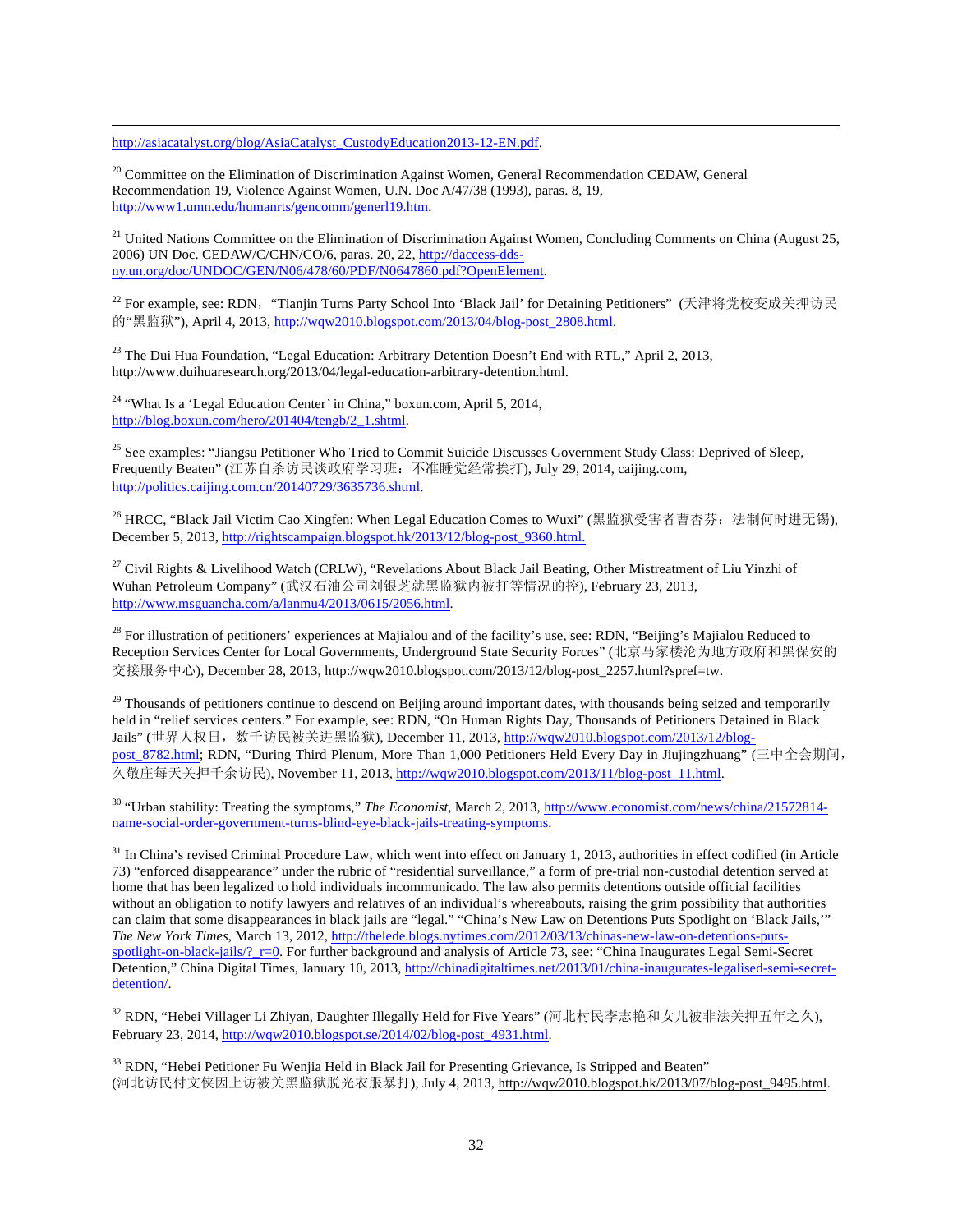!!!!!!!!!!!!!!!!!!!!!!!!!!!!!!!!!!!!!!!!!!!!!!!!!!!!!!!!!!!!!!!!!!!!!!!!!!!!!!!!!!!!!!!!!!!!!!!!!!!!!!!!!!!!!!!!!!!!!!!!!!!!!!!!!!!!!!!!!!!!!!!!!!!!!!!!!!!!!!!!!!!!!!!!!!!!!!!!!! <sup>34</sup> CHRD, "Elderly Petitioner Held in Black Jail for 3 Months," *China Human Rights Briefing: March 28-April 3, 2013*, April 4, 2014,

http://chrdnet.com/2013/04/chrb-activists-detained-for-seeking-public-disclosure-of-top-chinese-officials-wealth-328-43-2013/.

<sup>35</sup> RDN, "Rape of Female Petitioner in Beijing Black Jail; Police Still Have No Explanation" (北京黑监狱女访民被强奸案: 警 方迄今仍无交待), August 9, 2009, http://www.weiquanwang.org/?p=16710; "Female Petitioners Face Detention, Sexual Assault" (上访女遭看守性侵), Nandu.com, May 16, 2012, http://www.360doc.com/content/12/0516/10/142\_211360354.shtml.

<sup>36</sup> HRCC, "Political-Legal Committee Secretary Takes Charge of Black Jail, Elderly Female Victim of Forced Demolition Tortured, Sexually Assaulted" (政法委书记坐镇黑监狱, 被强拆老人遭酷刑与性侵侮辱), October 30, 2013, http://rightscampaign.blogspot.hk/2013/10/blog-post\_30.html.

37 HRCC, "Henan Petitioner Song Qiaozhi Stripped Naked at Masanjia, Given 10-Day Administrative Detention" (马家楼遭扒 光衣服的河南女访民宋巧枝被行政拘留 10 天), February 13, 2013, http://rightscampaign.blogspot.hk/2013/02/10.html; "Interceptors at Masanjia Black Jail Barges Into Female Restroom, Forcibly Strips Off All Clothes of Petitioner Song Qiaozhi" (北京马家楼黑监狱男截访人员闯入女卫生间强行扒光女访民宋巧枝衣服一丝不挂), oacoc.net, February 14, 2013, http://www.oacoc.net/zixunguanzhu/minshengguanzhu/zhongguojiaodianxinwenwang/2013-02-13/4969.html.

<sup>38</sup> RDN, "Hebei Petitioner Fu Wenjia Held in Black Jail for Presenting Grievance, Is Stripped and Beaten" (河北访民付文侠因上访被关黑监狱脱光衣服暴打), July 4, 2013, http://wqw2010.blogspot.hk/2013/07/blog-post\_9495.html.

<sup>39</sup> "One Year Since Shandong Petitioner Li Shulian 'Committed Suicide,' Family Disappeared for 3 Months" (山东访民李淑莲 被自杀一年, 亲属失踪 3 个月), Boxun.com, September 20, 2010, http://news.boxun.com/news/gb/china/2010/09/201009201126.shtml; "What Is a 'Legal Education Center' in China," China Change, April 3, 2014, http://chinachange.org/2014/04/03/what-is-a-legal-education-center-in-china/.

<sup>40</sup> RDN, "Jiruigong Hotel: Jilin Public Security Department Sets Up Black Jail in Beijing to Detain Petitioners" (吉瑞公宾馆: 吉林公安厅设在北京关押访民的黑监狱), November 7, 2013, http://wqw2010.blogspot.hk/2013/11/blog-post\_6119.html; CHRD, "Petitioners Detained in Black Jails in Xinjiang & Beijing," *China Human Rights Briefing: November 1-7, 2013*, http://chrdnet.com/2013/11/chrb-degrading-retaliation-detained-female-petitioner-stripped-naked-111-7-2013/.

<sup>41</sup> RDN, "Petitioner Wang Delan of Yicheng, Hubei Intercepted in Beijing, Dies While Held in Black Jail" (湖北宜城访民王德 兰北京上访被关黑监狱致死), August 10, 2013, http://wqw2010.blogspot.hk/2013/08/blog-post\_7850.html.

 $42$  CRLW, "Shiyan, Hubei Petitioner Zhou Dazhen Already Held in Black Jail for 10 Days, Whereabouts of Liu Yujie Unknown" (湖北十堰周大珍被关黑监狱已达十日 刘玉洁下落不明), August 27, 2013, http://www.msguancha.com/a/lanmu1/2013/0827/8181.html.

 $43$  HRCC, "Xucheng City, Henan Letters and Visits Bureau Set up Discipline Center Revealed by Secretary Meng Jianzhu" (河南 许昌信访局长透露设置训诫中心出自孟建柱), February 25, 2014, http://www.hrcchina.org/2014/02/blog-post\_6614.html.

<sup>44</sup> RDN, "Shandong's Sheng Qiaozhen Kidnapped and Subjected to One Month of Torture by Local Petitioners Office" (山东盛 巧真被地方信访局绑架施虐一个月), March 27, 2014, http://wqw2010.blogspot.com/2014/03/blog-post\_27.html.

<sup>45</sup> RDN, "Petitioner Jiang Jianfang Held in Black Jail by Government, Police Unable to Assist" (访民姜念芳被镇政府关黑监狱, 报警后警察称惹不起), February 11, 2014, http://wqw2010.blogspot.tw/2014/02/blog-post\_7513.html.

<sup>46</sup> RDN, "Zhejiang Petitioner Shen Zhihua Recounts Near 'Hanging' in Majialou" (浙江访民沈志华在马家楼遭遇"绞刑"), November 16, 2013, http://wqw2010.blogspot.tw/2013/11/blog-post\_16.html.

<sup>47</sup> RDN, "Jilin Government Violently Beats Petitioners Who Are Hospitalized, Activist From All Over Protest" (吉林政府暴力 截访致多人重伤入院, 各地维权者举牌抗议), December 30, 2013, http://wqw2010.blogspot.se/2013/12/blog-post\_4831.html.

<sup>48</sup> RDN, "Hubei Petitioner Wang Junfang, Others Seized and Beaten While Begging in Beijing" (湖北汪俊芳等人北京乞讨被关 久敬庄毒打), October 3, 2012, http://wqw2010.blogspot.jp/2012/10/blog-post\_4728.html.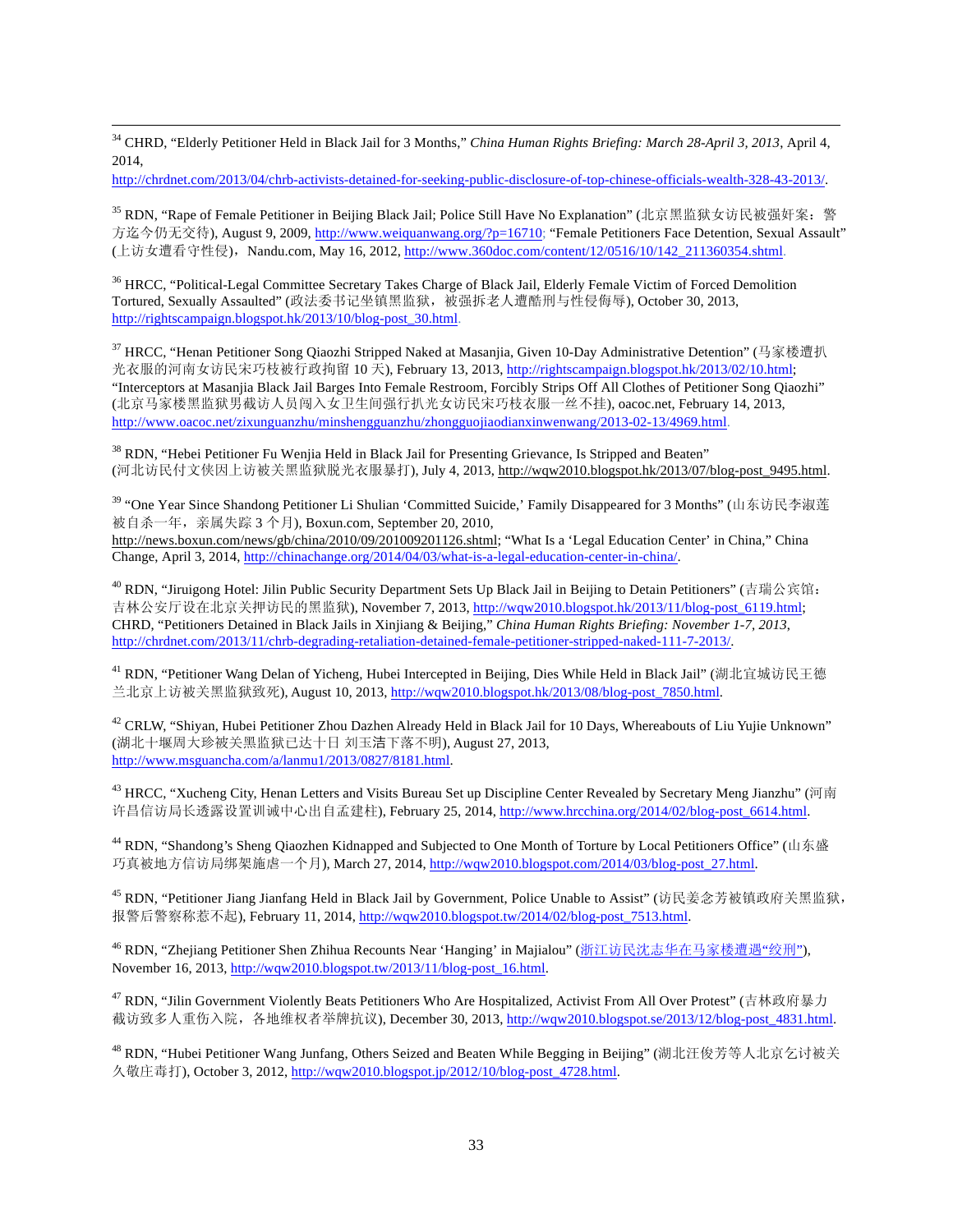!!!!!!!!!!!!!!!!!!!!!!!!!!!!!!!!!!!!!!!!!!!!!!!!!!!!!!!!!!!!!!!!!!!!!!!!!!!!!!!!!!!!!!!!!!!!!!!!!!!!!!!!!!!!!!!!!!!!!!!!!!!!!!!!!!!!!!!!!!!!!!!!!!!!!!!!!!!!!!!!!!!!!!!!!!!!!!!!!! <sup>49</sup> HRCC, "Political-Legal Committee Secretary Takes Charge of Black Jail, Elderly Female Victim of Forced Demolition Tortured, Sexually Assaulted" (政法委书记坐镇黑监狱, 被强拆老人遭酷刑与性侵侮辱), October 30, 2013, http://rightscampaign.blogspot.hk/2013/10/blog-post\_30.html.

50 RDN, "Petitioner Jiang Qiaozhen Held in Black Jail by Government, Police Unable to Assist" (访民姜念芳被镇政府关黑监 狱, 报警后警察称惹不起), February 11, 2014, http://wqw2010.blogspot.tw/2014/02/blog-post\_7513.html.

51 RDN, "Jiangsu Petitioner-Rights Defender Feng Lanmei Suffers Abuse, Humiliation" (江苏上访维权者冯兰美黑监狱内遭受 虐待和屈辱), April 27, 2013, http://wqw2010.blogspot.hk/2013/04/blog-post\_8409.html.

 $52$  RDN, "Xu Liyan Released After 67-Day Disappearance, Still No Information on Feng Lanmei" (徐丽艳夫妇失踪 67 天后获 释, 冯兰美仍无音讯), November 27, 2012, http://wqw2010.blogspot.com/2012/11/67.html; RDN, "Xu Liyan: My Husband and I Were Held in Black Jail Run by Nantong Government for 69 Days" (徐丽艳: 我们夫妻被南通政府关黑监狱 69 天), July 12, 2013, http://wqw2010.blogspot.com/2013/07/69.html.

53 CRLW, "Shiyan, Hubei Petitioner Zhou Dazhen Already Held in Black Jail for 10 Days, Whereabouts of Liu Yujie Unknown" (湖北十堰周大珍被关黑监狱已达十日 刘玉洁下落不明), August 27, 2013, http://www.msguancha.com/a/lanmu1/2013/0827/8181.html; CRLW, "Shiyan, Hubei Petitioner Zhou Dazhen Sets Fire to 'Black Jail,' Finally Released" (湖北十堰访民周大珍火烧"黑监狱"终于获释), October 20, 2013, http://www.msguancha.com/a/lanmu4/2013/1020/8521.html.

 $54$  RDN, "Lianyungang Petitioner Zhang Dinghua Detained in Black Jail, Extorted Out of 7,000 Yuan of 'Guarantee Money'" (连 云港访民张定花被关黑监狱遭勒索七千"保证金"), June 6, 2013, http://wqw2010.blogspot.hk/2013/06/blog-post\_5133.html.

<sup>55</sup> CRLW, "Revelations About Black Jail Beating, Other Mistreatment of Liu Yinzhi of Wuhan Petroleum Company" (武汉石油 公司刘银芝就黑监狱内被打等情况的控), February 23, 2013, http://www.msguancha.com/a/lanmu4/2013/0615/2056.html.

<sup>56</sup> HRCC, "Tao Guofen – Government Will Do Whatever to Suppress Grassroots Petitioners (41)" (陶国芬: 政府是如何把草民 逼成冤民(四十一)), December 6, 2013, http://www.hrcchina.org/2013/12/blog-post\_4556.html.

57 RDN, "Jilin Government Violently Beats Petitioners Who Are Hospitalized, Activist From All Over Protest" (吉林政府暴力 截访致多人重伤入院, 各地维权者举牌抗议), December 30, 2013, http://wqw2010.blogspot.se/2013/12/blog-post\_4831.html.

58 RDN, "Black Jail Inside Jiujingzhuang, Dozens of Hunan Petitioners Held" (北京久敬庄接济中心内暗设黑监狱, 多位湖南 访民被关), May 16, 2014, http://wqw2010.blogspot.se/2014/05/blog-post\_5321.html.

<sup>59</sup> HRCC, "Zhenjiang's Zhao Chunqin Petitioning in Beijing Violently Intercepted, Demands Central Authorities Put an End to Violent Interceptions of Petitioners" (镇江赵春琴进京控告暴力截访, 要求落实中央"杜绝非法堵截信访"意见), March 22, 2014, http://www.hrcchina.org/2014/03/blog-post\_22.html.

<sup>60</sup> RDN, "Petitioner Zhang Guizhi of Zhongmu County, Henan Province, Detained for 11 Days During 18<sup>th</sup> Communist Party Congress" (河南中牟访民张桂枝, 18 大期间上访被监禁 11 天), November 27, 2012, http://wqw2010.blogspot.com/2012/11/1811.html.

<sup>61</sup> HRCC, "Two Weeks After Third Plenum Ends, Wuxi, Jiangsu Black Jail Still Runs Amok" (三中全会结束两周, 江苏无锡 黑监狱依然猖獗), November 27, 2013, http://www.hrcchina.org/2013/11/blog-post\_8586.html.

 $^{62}$  RDN, "Tianjin Part School Turned Into 'Black Jail' to Lock up Petitioners" (天津将党校变成关押访民德"黑监狱"), April 4, 2014, http://wqw2010.blogspot.com/2013/04/blog-post\_2808.html.

<sup>63</sup> RDN, "Tianjin Petitioner Wan Shuing Held in Jiujingzhuang Has Outbreak of Heart Disease" (天津访民万淑明被关押久敬庄 突发心脏病), March 20, 2012, http://wqw2010.blogspot.se/2012/03/blog-post\_5114.html.

<sup>64</sup> RDN, "My Experience With Wickedness of Quiiang, Xi'an Regulatory Commission" (我经历德西安曲江管委会德恶行), April 8, 2014, http://wqw2010.blogspot.se/2014/04/blog-post\_4550.html.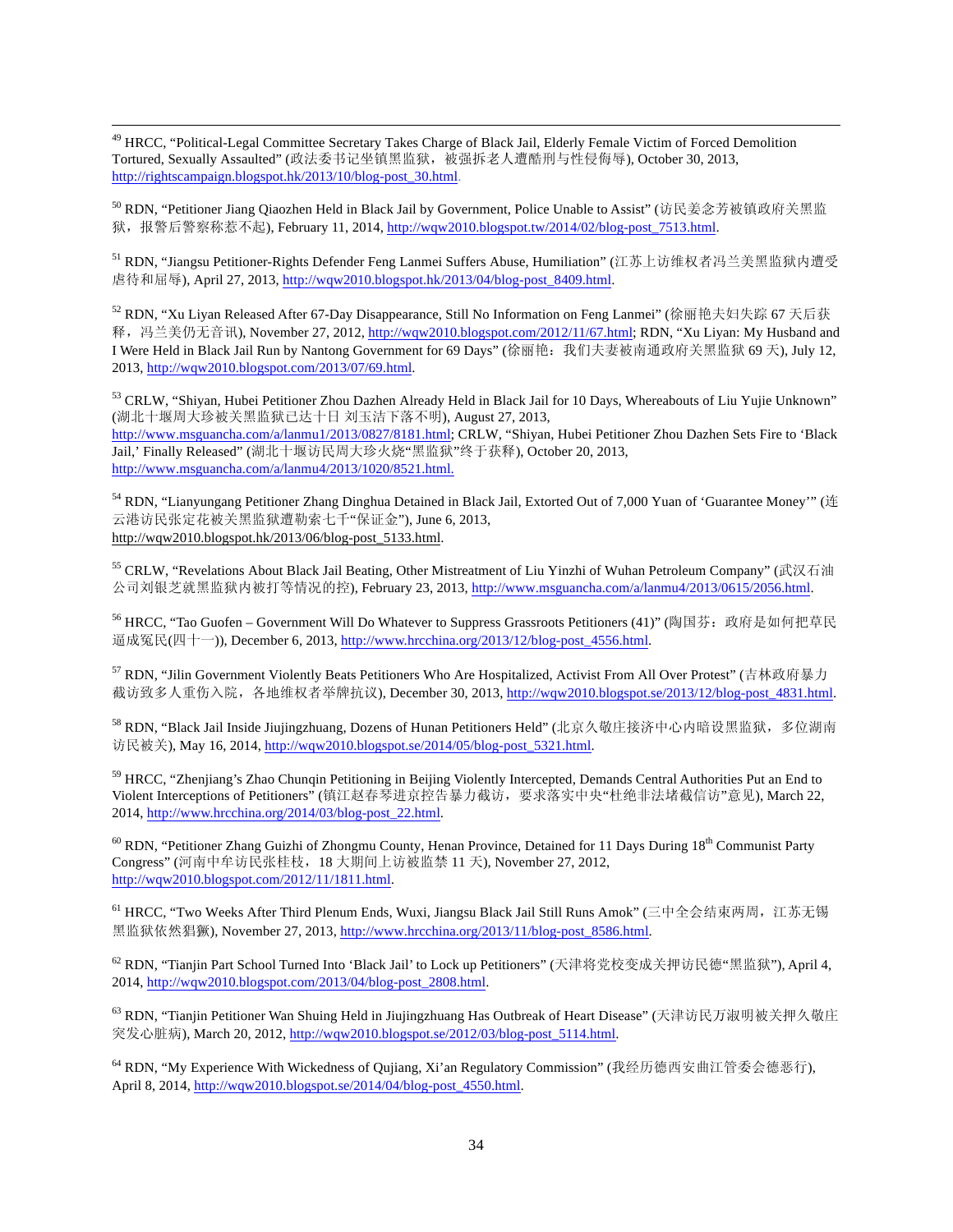<sup>65</sup> "China 'black jails' shield leaders from complaints," Komonews.com, November 11, 2009, http://www.komonews.com/news/national/69825247.html. For previous research on petitioning and the civil evaluation system, see: CHRD, Silencing Complaints: Human Rights Abuses Against Petitioners in China, March 14, 2008, http://chrdnet.com/2008/03/silencing-complaints-human-rights-abuses-against-petitioners-in-china/.

!!!!!!!!!!!!!!!!!!!!!!!!!!!!!!!!!!!!!!!!!!!!!!!!!!!!!!!!!!!!!!!!!!!!!!!!!!!!!!!!!!!!!!!!!!!!!!!!!!!!!!!!!!!!!!!!!!!!!!!!!!!!!!!!!!!!!!!!!!!!!!!!!!!!!!!!!!!!!!!!!!!!!!!!!!!!!!!!!!

<sup>66</sup> Vienna Convention of the Laws of Treaties (1969), Article 18,

http://legal.un.org/ilc/texts/instruments/english/conventions/1\_1\_1969.pdf. Under customary international law, this convention establishes the rules for treaties.

 $67$  See: UN Committee Against Torture, Concluding Observations on China (December 12, 2008), UN Doc. CAT/C/CHN/CO/4, para.14. Commenting on black jails, the Committee Against Torture remarked that "[d]etention in such facilities constitutes per se disappearance." http://www.refworld.org/docid/496c854b2.html.

<sup>68</sup> See: International Convention for the Protection of All Persons from Enforced Disappearance (December 20, 2006, December 23, 2010), Article 2, UN Doc A/RES/61/177, http://www.ohchr.org/en/hrbodies/ced/pages/conventionced.aspx.

 $^{69}$  See: UN Committee Against Torture, Concluding Observations on China (December 12, 2008), UN Doc. CAT/C/CHN/CO/4, para. 14, http://www.refworld.org/docid/496c854b2.html.

 $70$  See: UN Committee against Torture, "Comments by the Government of the People's Republic of China concerning the concluding observations and recommendations of the Committee against Torture (CAT/C/CHN/CO/4)," December 18, 2009, page 7, http://www.refworld.org/docid/4ef36c272.html.

 $<sup>71</sup>$  See: Beijing Declaration and Platform for Action, Fourth World Conference on Women, September 15, 1995, A/CONF.177/20</sup> (1995) and A/CONF.177/20/Add.1 (1995), http://www.un.org/womenwatch/daw/beijing/pdf/BDPfA%20E.pdf; Declaration on the Elimination of Violence Against Women (December 20, 1993) UN Doc. A/RES/48/104, http://www.un.org/documents/ga/res/48/a48r104.htm.

 $72$  See: UN Committee on the Elimination of All Forms of Discrimination against Women, "Combined seventh and eighth periodic reports of States parties: Hong Kong, China (CEDAW/C/CHN-HKG/7-8)," January 13, 2013, http://daccess-ddsny.un.org/doc/UNDOC/GEN/G13/403/67/PDF/G1340367.pdf?OpenElement; UN Committee on the Elimination of All Forms of Discrimination against Women, "Combined fifth and sixth periodic report of States Parties: China (CEDAW/C/CHN/5-6)," June 10, 2004, http://daccess-dds-ny.un.org/doc/UNDOC/GEN/N04/403/05/PDF/N0440305.pdf?OpenElement.

 $73$  See: UN Rules for the Treatment of Women Prisoners and Non-custodial Measures for Women Offenders ('the Bangkok Rules'); Body of Principles for the Protection of All Persons under Any Form of Detention or Imprisonment, http://www.un.org/documents/ga/res/43/a43r173.htm.

<sup>74</sup> See: UN Committee against Torture, "Comments by the Government of the People's Republic of China concerning the concluding observations and recommendations of the Committee against Torture (CAT/C/CHN/CO/4)," December 18, 2009, page 16, http://www.refworld.org/docid/4ef36c272.html.

<sup>75</sup> See: Law of the People's Republic of China on the Protection of Rights and Interests of Women (1992, 2005), http://www.china.org.cn/government/laws/2007-04/17/content\_1207408.htm.

<sup>76</sup> See: Criminal Law of the People's Republic of China (1997), Article 238: http://www.fmprc.gov.cn/ce/cgvienna/eng/dbtyw/jdwt/crimelaw/t209043.htm.

<sup>77</sup> See: "National Human Rights Action Plan of China (2009-2010)," http://english.gov.cn/official/2009- 04/13/content\_1284128.htm; "National Human Rights Action Plan of China (2012-2015)," http://news.xinhuanet.com/english/china/2012-06/11/c\_131645029.htm.

<sup>78</sup> See: Constitution of the People's Republic of China (1982), Article 45: http://www.npc.gov.cn/englishnpc/Constitution/node\_2825.htm.

 $79$  See: Regulations on Letters and Visits, State Council of the People's Republic of China (2005), Articles 40 and 46: http://www.gjxfj.gov.cn/xffg/2009-11/24/c\_1395090.htm.

<sup>80</sup> See: Regulations on Letters and Visits, State Council of the People's Republic of China (2005), Articles 47: http://www.gjxfj.gov.cn/xffg/2009-11/24/c\_1395090.htm.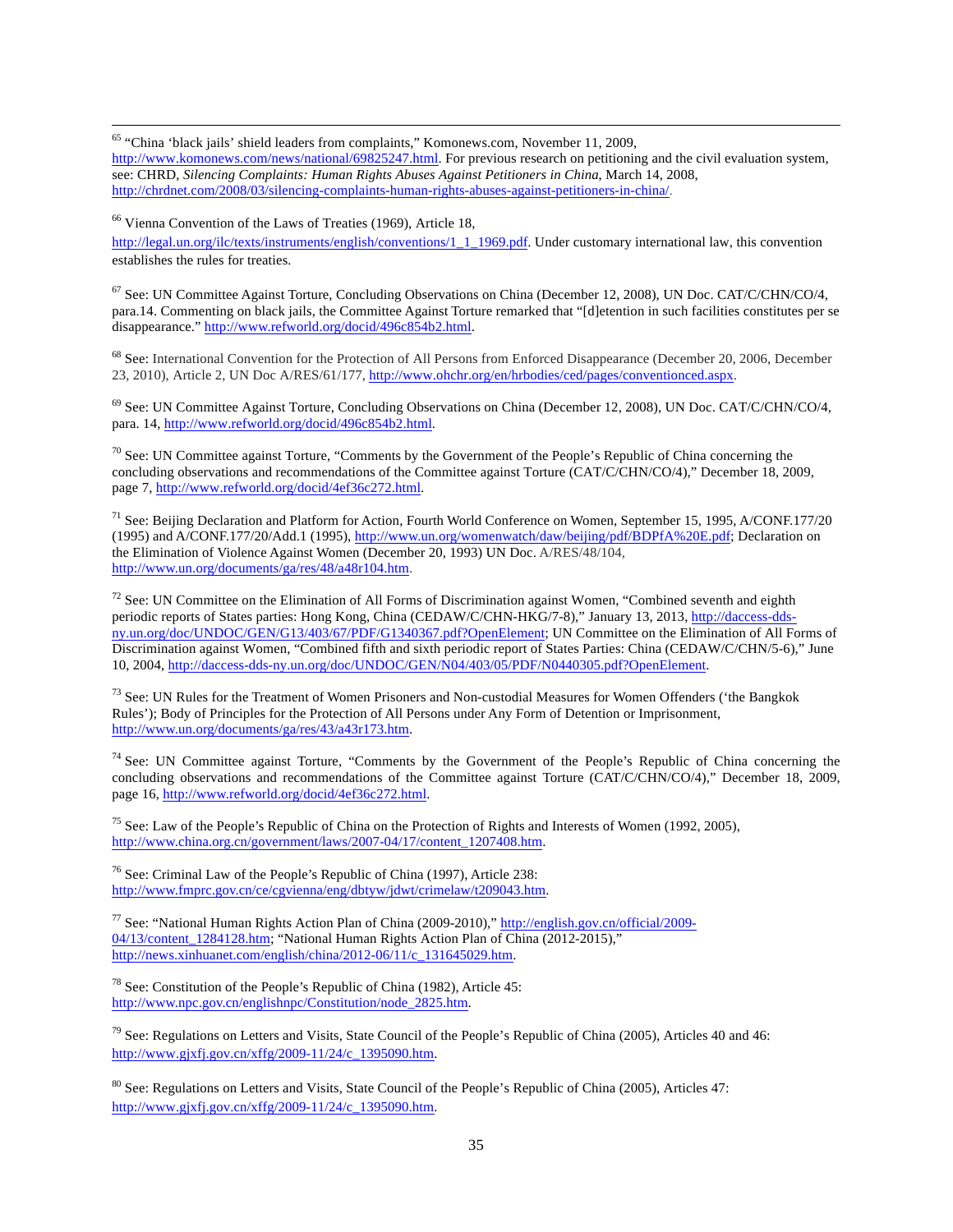$81$  See: Constitution of the People's Republic of China (1982), Article 41: http://www.npc.gov.cn/englishnpc/Constitution/node\_2825.htm.

<sup>82</sup> "Report of the Working Group on the Universal Periodic Review: China (A/HRC/11/25)," United Nations Human Rights Council, October 5, 2009, http://daccess-dds-ny.un.org/doc/UNDOC/GEN/G09/162/99/PDF/G0916299.pdf?OpenElement.

<sup>83</sup> "China 'black jails' shield leaders from complaints," Komonews.com, November 11, 2009, http://www.komonews.com/news/national/69825247.html. A summary of abuses from the 2009 report by Human Rights Watch formed the basis of the question on black jails posed to the Ministry of Public Security spokesperson.

!!!!!!!!!!!!!!!!!!!!!!!!!!!!!!!!!!!!!!!!!!!!!!!!!!!!!!!!!!!!!!!!!!!!!!!!!!!!!!!!!!!!!!!!!!!!!!!!!!!!!!!!!!!!!!!!!!!!!!!!!!!!!!!!!!!!!!!!!!!!!!!!!!!!!!!!!!!!!!!!!!!!!!!!!!!!!!!!!!

<sup>84</sup> "Response of the Chinese Government to Questions Concerning the Combined 3<sup>rd</sup> and 4<sup>th</sup> Periodic Reports on the Implementation of the UN Convention on the Rights of the Child" (CRC/C/CHN/Q/3-4/Add.1), UN CRC - Session 64 (September 16, 2013 - October 4, 2013), pg. 23, http://tbinternet.ohchr.org/\_layouts/treatybodyexternal/Download.aspx?symbolno=CRC%2fC%2fCHN%2fQ%2f3- 4%2fAdd.1&Lang=en.

<sup>85</sup> "Report of the Working Group on the Universal Periodic Review: China (A/HRC//25/5)," United Nations Human Rights Council, December 4, 2013, para. 156, http://daccess-ddsny.un.org/doc/UNDOC/GEN/G13/188/55/PDF/G1318855.pdf?OpenElement.

86 "Interceptors' 'Chain of Gray Enterprises' Already Large-Scale Problem, Seriously Tarnishes Government's Image" (接访"灰 色产业链"已成规模严重损害政府形象), China News, November 24, 2009, http://www.chinanews.com/gn/news/2009/11-24/1981112.shtml.

 $87$  Also in September 2010, a Xinhua report revealed that city and provincial governments were using 73 different places in Beijing to temporarily hold petitioners; all the holding cells were inside either non-operating rental units for rural migrants or guesthouses, hotels, and hostels. It was unknown how many of these locations were being operated by Anyuanding. "Modern China Allows for 'Black Jails'" (现代中国, 岂容有"黑监狱"), China Human Rights, September 25, 2010, http://www.humanrights.cn/cn/zt/xwgzrd/2011/34/xg/t20100925\_778665.htm.

<sup>88</sup> Among many other deals, the security firm had been contracted to sweep up 18 female petitioners from Fujian Province who had gone to Beijing before the Summer Olympics in 2008. "Anyuanding: Investigation of Interceptors & 'Black Jails'" ( $\overline{\mathcal{G}}\overline{\mathcal{F}}$ ) 鼎: 北京截访"黑监狱"调查), *Southern Metropolis Daily*, September 24, 2010, http://news.nfmedia.com/nfdsb/content/2010-09/24/content\_16146756.htm; "Rare State Spotlight Shone On China's Black Jails," China Bystander, September 27, 2010, http://chinabystander.wordpress.com/2010/09/27/3312/; "Xinhua Blocks Report on Black Jail Set Up by 'Anyuanding'" (新华网 封杀"安元鼎"设"黑监狱"报道), Boxun.com, September 28, 2010, http://news.boxun.com/news/gb/china/2010/09/201009282123.shtml.

89 "'Anyuanding' Changes Its Name, But All Sorts of Black Interceptors Operate Unabated," ("安元鼎"改名了, 但各种黑截访 从未停止), Nandu.com, June 19, 2013, http://www.nandu.com/nis/201306/19/67658.html.

<sup>90</sup> "Chinese Media Retreat After Reports of Unexpected 'Black Jail' Verdict," *The New York Times*, December 2, 2012, http://www.nytimes.com/2012/12/03/world/asia/chinese-media-retreat-after-reports-of-unexpected-black-jailverdict.html?emc=tnt&tntemail1=y. See original report: "Beijing Court Issues First Decision for Illegal Detention Against Outside Interceptors" (北京首次判决外地截访人员非法拘禁罪), *China Youth Daily*, December 2, 2012, http://article.cyol.com/news/content/2012-12/02/content\_7448827.htm.

<sup>91</sup> "Controversial list of 'illegal' petitioners is halted," *South China Morning Post*, May 13, 2013, http://www.scmp.com/news/china/article/1236325/controversial-list-illegal-petitioners-halted; "China's Illegal 'Black Jails': How A Government Incentive Created More Corruption," *International Business Times*, May 13, 2013, http://www.ibtimes.com/chinas-illegal-black-jails-how-government-incentive-created-more-corruption-1254695; "Letters and visits system abolishes ranking of names; black jails and intercepting petitioners now history," (信访制度取消排名 黑保安黑监 狱截访成历史), news.e23.cn, November 11, 2013, http://news.e23.cn/content/2013-11-11/2013B1100482.html.

<sup>92</sup> "China Online Petition Site Crashes on Day One," *The Wall Street Journal*, July 1, 2013, http://blogs.wsj.com/chinarealtime/2013/07/01/china-online-petition-website-crashes-on-first-day/.

<sup>93</sup> "Official pledges reforms to China's petition system," Xinhuanet.com, November 28, 2013,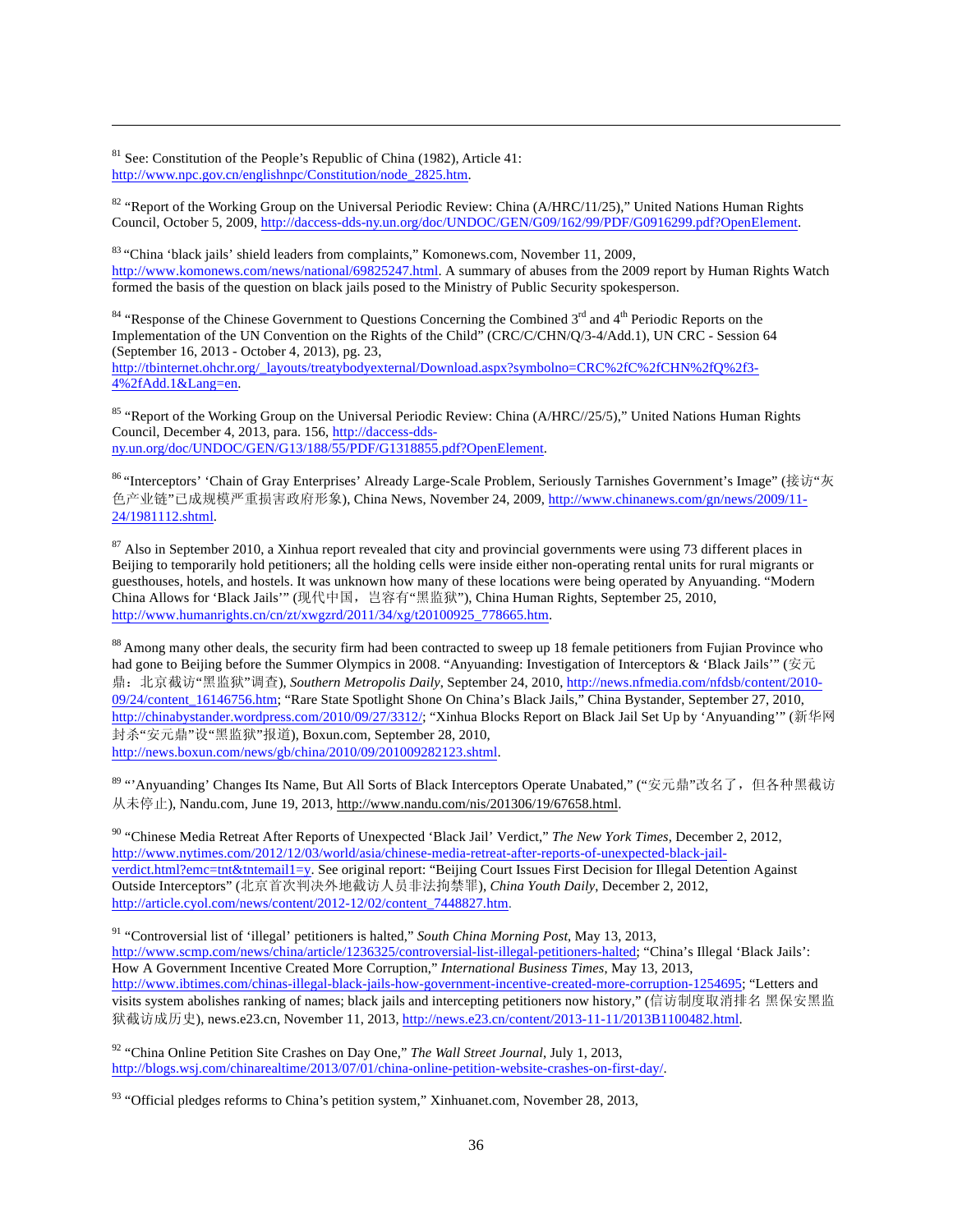!!!!!!!!!!!!!!!!!!!!!!!!!!!!!!!!!!!!!!!!!!!!!!!!!!!!!!!!!!!!!!!!!!!!!!!!!!!!!!!!!!!!!!!!!!!!!!!!!!!!!!!!!!!!!!!!!!!!!!!!!!!!!!!!!!!!!!!!!!!!!!!!!!!!!!!!!!!!!!!!!!!!!!!!!!!!!!!!!! http://news.xinhuanet.com/english/china/2013-11/28/c\_132926517.htm; "China's Reform of Petitioning System 'Unlikely' to Mean More Justice," Radio Free Asia, November 29, 2013, http://www.rfa.org/english/news/china/petition-11292013103445.html.

<sup>94</sup> "Regarding Methods to Advance: Standards of Procedural Guidelines for Handling Petitioner Visits According to Law" ( $\H\oplus\H$ ǿ ňǘLJFǦ&ȡzźdźƕÙàÃķǦ/@ŚȃơdzǦƄdŚ) http://politics.people.com.cn/n/2014/0423/c99014- 24934756.html; "Petitions down after new regulation," *Shanghai Daily*, June 13, 2014, http://www.shanghaidaily.com/article/article\_xinhua.aspx?id=224262.

<sup>95</sup> See example: RDN, "Guesswork of Beijing Public Security and Black Jail: Victim Gets No Reply After 51 Reports" (北京市 公安与黑监狱之猜想:受害者 51 次反映无答复), May 8, 2014, http://www.hrcchina.org/2013/05/51.html.

<sup>96</sup> "Beijing to crack down on 'black jails,'" BBC News, December 2, 2011, http://www.bbc.co.uk/news/world-asia-china-15998076. Zhang Bing, then-deputy head of the Beijing Municipal PSB, was quoted as saying that more than half of about 300,000 private security guards in the capital worked for "unlicensed" companies.

 $97$  According to its plan, the Beijing PSB would ensure that security firms were licensed and their guards properly certified, keep records on the companies' recruitment and operations, and prohibit security firm cars from bearing police insignia. "Beijing police crack down on black jails," *Global Times*, December 2, 2011, http://www.globaltimes.cn/NEWS/tabid/99/ID/686788/Beijing-police-crack-down-on-black-jails.aspx; "Eliminate 'black security,' also cut chain of 'interceptors' interests" (肃清"黑保安", 更要斩断"截访"利益链), Nandu.com, December 3, 2011, http://gcontent.oeeee.com/1/d9/1d94108e907bb831/Blog/555/ca56e9.html; "Beijing News editorial: Eliminating security 'interceptors' still requires punishment by law" (新京报社论: 杜绝保安"截访"还需依法惩处), Sina.com, December 2, 2011, http://news.sina.com.cn/pl/2011-12-02/071423562125.shtml.

<sup>98</sup> RDN, "Shandong 70-Year Old Petitioner Kidnapped in Beijing, Taken to Harbin" (山东古稀老人两会期间赴京上访被绑架 到哈尔滨), March 24, 2014, http://wqw2010.blogspot.se/2014/03/blog-post\_925.html.

<sup>99</sup> RDN, "Petitioner Gu Julian, Reports Black Jail Detention to Police, Who Tell Her to Take Up Matter With Commission for Discipline Inspection" (被关黑监狱的女访民顾菊莲向警局报案, 警察竟然要她去找纪委), March 29, 2012, http://wqw2010.blogspot.com/2012/03/blog-post\_9439.html.

100 RDN, "Black Jail Case Dismissed by Nantong City Intermediate Court, Feng Lanmei Appeals to Provincial High Court" (黑 监狱案被南通中院驳回, 冯兰美向省高院上诉), October 19, 2013, http://wqw2010.blogspot.com/2013/10/blogpost\_6989.html; RDN, "Feng Lanmei of Jiangsu Reports on Black Jail, Nantong Procuratorate Turns Blind Eye" (江苏冯兰美等 人举报黑监狱, 南通检察院避而不见), April 27, 2013, http://wqw2010.blogspot.com/2013/04/blog-post\_5723.html; "Feng Lanmei vs. Rugao City Government, Second-Hearing Administrative Decision on Government Information Disclosure" ( $\ddot{\theta} \stackrel{\text{d}}{=} \ddot{\theta}$ 与如皋市人民政府政府信息公开二审行政判决书), January 26, 2014, http://www.cnnexis.com/case\_4E4451344E44677A/.

<sup>101</sup> RDN, "Rape of Female Petitioner in Beijing Black Jail; Police Still Have No Explanation" (北京黑监狱女访民被强奸案: 警方迄今仍无交待), August 9, 2009, http://www.weiquanwang.org/?p=16710; "Case of Female Petitioner Raped in Black Jail Tried in Closed Court in Beijing" (女访民黑监狱内被强奸案在北京不公开开庭), RDN, November 4, 2009, http://weiquanwang.org/?p=18094; "Black Jail Guard Sentenced Today for Raping Female Petitioner" (黑监狱看守强奸处女访 民案今日已宣判), China Rights 2 (blog), December 10, 2009, http://chinarights2.blogspot.com/2009/12/2920.html.

<sup>102</sup> "Treating the symptoms," *The Economist*, March 2, 2013, http://www.economist.com/news/china/21572814-name-socialorder-government-turns-blind-eye-black-jails-treating-symptoms; "Beijing Court Takes Rare Swipe at 'Black Jails,'" *Wall Street Journal*, February 5, 2013, http://blogs.wsj.com/chinarealtime/2013/02/05/beijing-court-takes-rare-swipe-at-black-jail-system/; "For the First Time, a Court in Beijing Condemns the System of 'Black Jails,'" *Asia News*, November 30, 2012, http://www.asianews.it/news-en/For-the-first-time,-a-court-in-Beijing-condemns-the-system-of-black-jails-26493.html.

103 "Trial for 'black jail' case in Beijing should face public opinion out of focus" (北京开审"黑监狱"案 应正视舆论失焦现象), *Legal Daily*, August 27, 2014,

http://www.legaldaily.com.cn/The\_analysis\_of\_public\_opinion/content/2014-08/27/content\_5736536.htm; "Beijing Court Tries 'Interceptors' Over Black Jail Torture Claims," Radio Free Asia, August 14, 2014,

http://www.rfa.org/english/news/china/torture-08142014132815.html. The latter report cites the case of petitioner Li Ning, who was tortured so badly in a black jail that it drove her to commit suicide. Her abusers received prison terms of less than three years.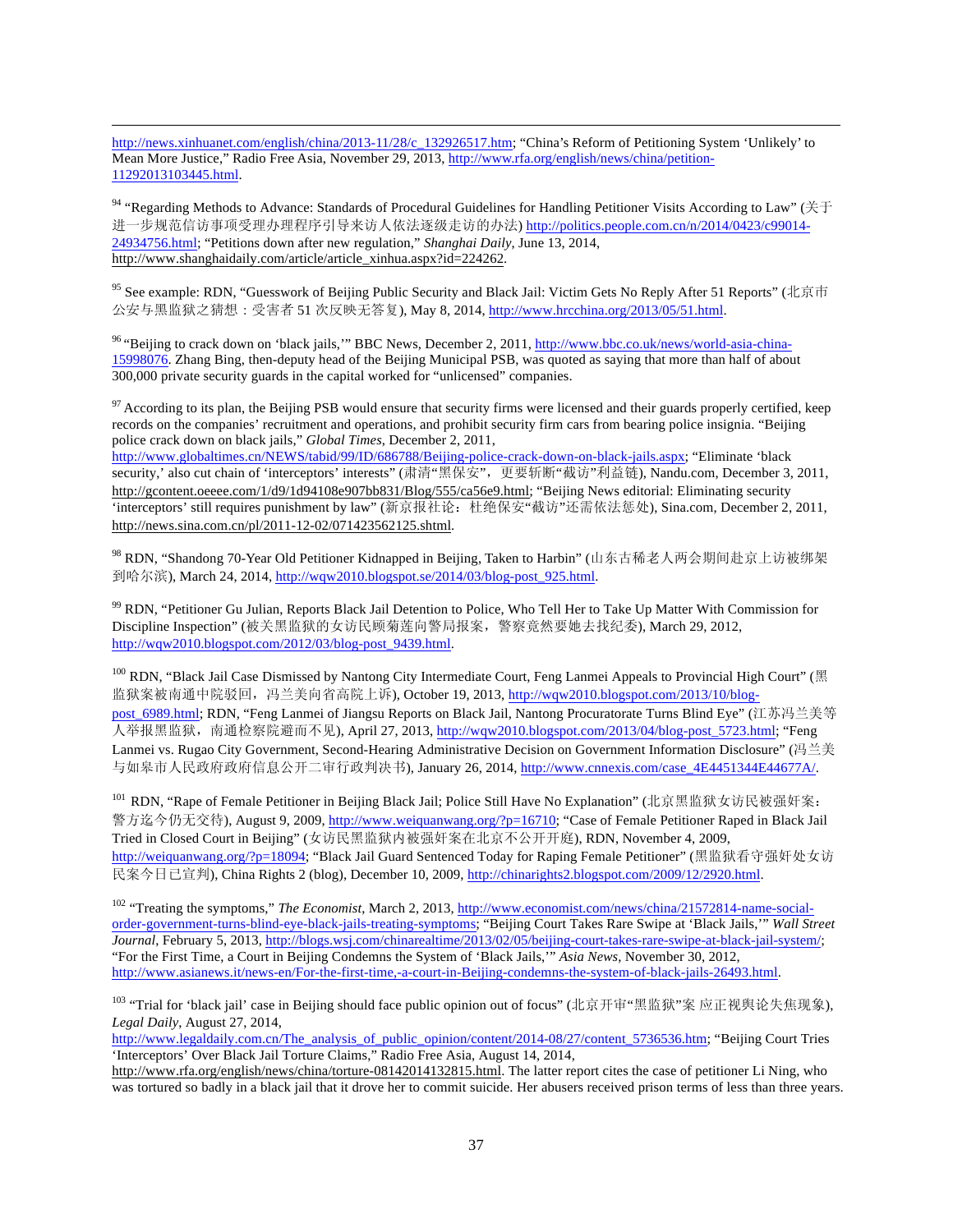<sup>104</sup> For more information on Li Hongwei, see: CHRD, Prisoner of Conscience – Li Hongwei, http://chrdnet.com/2011/03/prisoner-of-conscience-li-hongwei/; CHRD, Submission to UN on Li Hongwei – January 9, 2012, http://www.chrdnet.com/2012/02/submission-to-un-on-li-hongwei-january-9-2012/;

!!!!!!!!!!!!!!!!!!!!!!!!!!!!!!!!!!!!!!!!!!!!!!!!!!!!!!!!!!!!!!!!!!!!!!!!!!!!!!!!!!!!!!!!!!!!!!!!!!!!!!!!!!!!!!!!!!!!!!!!!!!!!!!!!!!!!!!!!!!!!!!!!!!!!!!!!!!!!!!!!!!!!!!!!!!!!!!!!!

 $105$  See example: RDN, "Inside Turmoil in Wuxi, Jiangsu: Black Jails Contain Secret Information on Party System" (江苏无锡爆 惊世内幕: 黑监狱属党委系统涉密信息), June 2, 2013, http://wqw2010.blogspot.com/2013/06/blog-post\_9103.html.

<sup>106</sup> "31 Lawyers Submit Request Public Disclosure for Details on Henan's Irregular Petitioning Reprimand Centers" (31 名律师 申请公开河南非正常上访训诫中心详情), Sina.com, February 22, 2014, http://news.sina.com.cn/c/2014-02-22/173229538984.shtml.

 $107$  The centers sprang up in 2008, when the provincial letters and visits bureau in Henan demanded that lower-level authorities find ways to punish petitioners who had made their way to Beijing. Over time, officials from the township to district levels established fixed locations for the centers, operating them independent of any set regulations. "Henan Responds: Immediately Investigate 'Irregular Petitioning Reprimand Centers'" (河南回应: 立即排查清理"非正常上访训诫中心"), Xinhua.net, February 13, 2014, http://news.xinhuanet.com/local/2014-02/13/c\_119327535.htm; "China Youth Online: 'Irregular Petitioning Reprimand Education' Involves Illegal Detention" (中青报: "非正常上访训诫教育"涉嫌非法拘禁), Caijing.com, February 14, 2014, http://comments.caijing.com.cn/2014-02-14/113913113.html; "Henan officials order shutdown of 'reprimand centres' after media storm," *South China Morning Post*, February 14, 2014, http://www.scmp.com/news/china/article/1427703/henan-officialsorder-shutdown-reprimand-centres-after-media-storm.

108 See example: HRCC, "Wuhan, Hubei Petitioners Visit 'Legal Education Black Jail,' Subjected to Violence" (湖北武汉访民探 望"法教班黑监狱"访友遭到暴力), March 13, 2013, http://www.hrcchina.org/2013/03/blog-post\_13.html.

<sup>109</sup> CHRD, Submission to UN on Jiang Tianyong, Tang Jitian, Wang Cheng, and Zhang Junjie – May 16, 2014, http://chrdnet.com/2014/06/submission-to-un-on-jiang-tianyong-tang-jitian-wang-cheng-and-zhang-junjie-may-16-2014/.

110 "Statement Firmly Calling for Release Ding Hongfen & Others, Immediate Abolishment of Black Jails" (强烈要求释放丁红 芬等公民、立即取缔黑监狱的呼吁书), Boxun.com, August 19, 2013, http://blog.boxun.com/hero/201308/tengb/2\_1.shtml; CHRD, **"**5 Jiangsu Activists Face Trial Over Black Jail Rescue," *China Human Rights Briefing: July 25-30, 2014*, http://chrdnet.com/2014/07/chrb-accused-murder-suspects-severely-beaten-several-activists-trials-beginning/; RDN, "Trial of Ding Hongfen Case of Wuxi Black Jail Break-in Opens on October 25" (无锡丁红芬冲击黑监狱案定于 10 月 25 日开庭), October 17, 2014, http://wqw2010.blogspot.com/2014/10/1025.html; "Attacking a Black Jail" (攻打黑监狱) (video), https://www.youtube.com/watch?v=48ko4HA60-Y.

<sup>111</sup> RDN, "Petitioner Wang Delan of Yicheng, Hubei Intercepted in Beijing, Dies While Held in Black Jail" (湖北宜城访民王德 兰北京上访被关黑监狱致死), August 10, 2013, http://wqw2010.blogspot.hk/2013/08/blog-post\_7850.html.

<sup>112</sup> RDN, "Beijing Municipal PSB Take Away Victim, Witnesses of Rape in Black Jail; Liu Shasha Again Detained" (北京市公 安局带走黑监狱强奸受害人及 报案人 刘沙沙再次被抓), August 4, 2009, http://www.weiquanwang.org/?p=16630; RDN, "Liu Shasha Forced Out of Black Jail While Defending Human Rights" (刘沙沙冲出黑监狱维权经过), August 8, 2009, http://www.weiquanwang.org/?p=16691; RDN, "Li Ruirui, Raped in Black Jail, May Face Detention in Psychiatric Institution" ("黑监狱"被强奸的李蕊蕊面临被送精神病院), August 10, 2009, http://www.weiquanwang.org/?p=16722.

113 "A Year Since Shandong Petitioner Li Shulian 'Committed Suicide,' Family Disappeared for Three Months" (山东访民李淑 莲被自杀一年,亲属失踪 3 个月), Boxun.com, September 20, 2010, http://news.boxun.com/news/gb/china/2010/09/201009201126.shtml.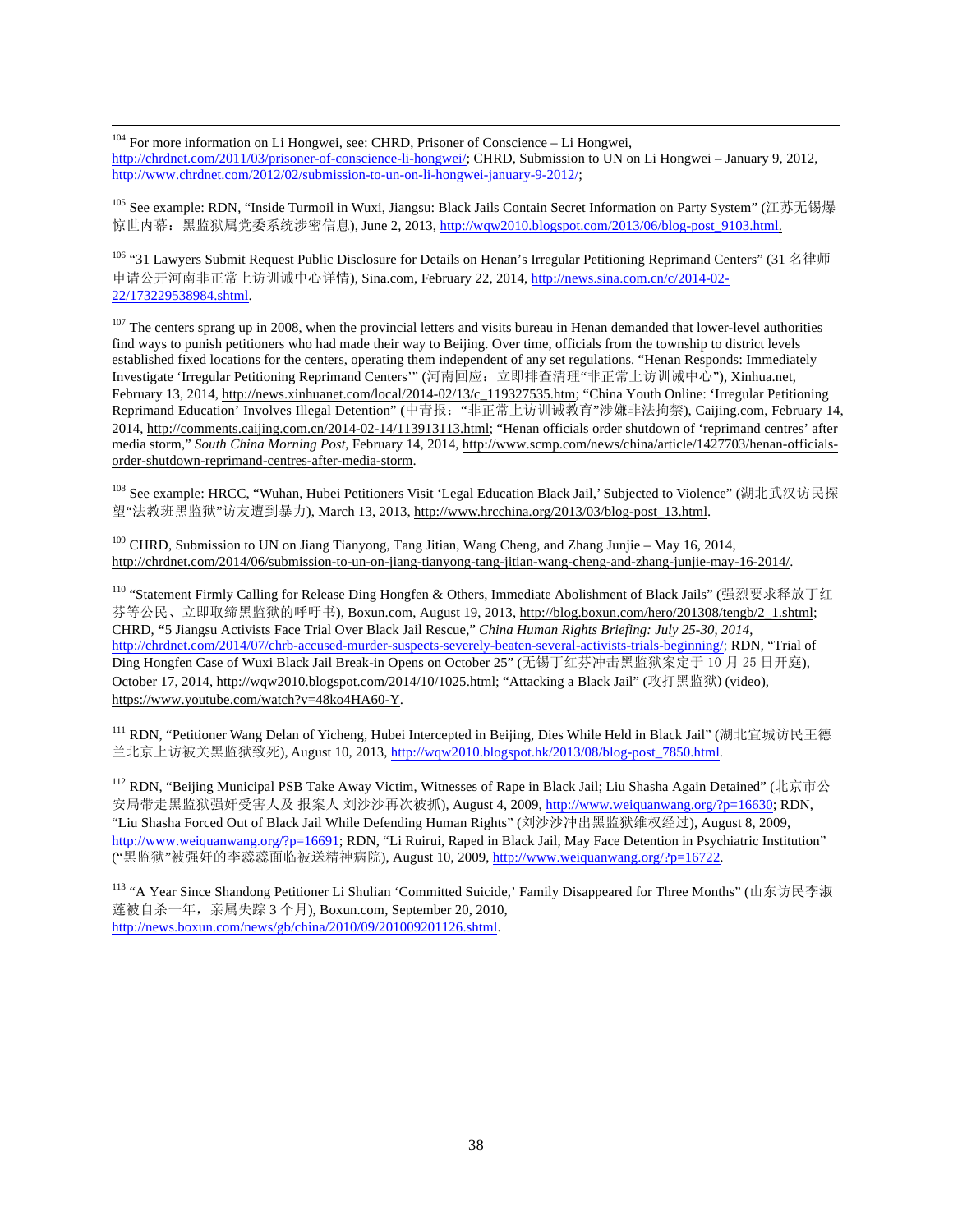# **Appendix I: Map - Locations of Black Jails**

This map indicates the locations of black jails in cases noted in the report, though extralegal detention facilities exist in every province and municipality in China.

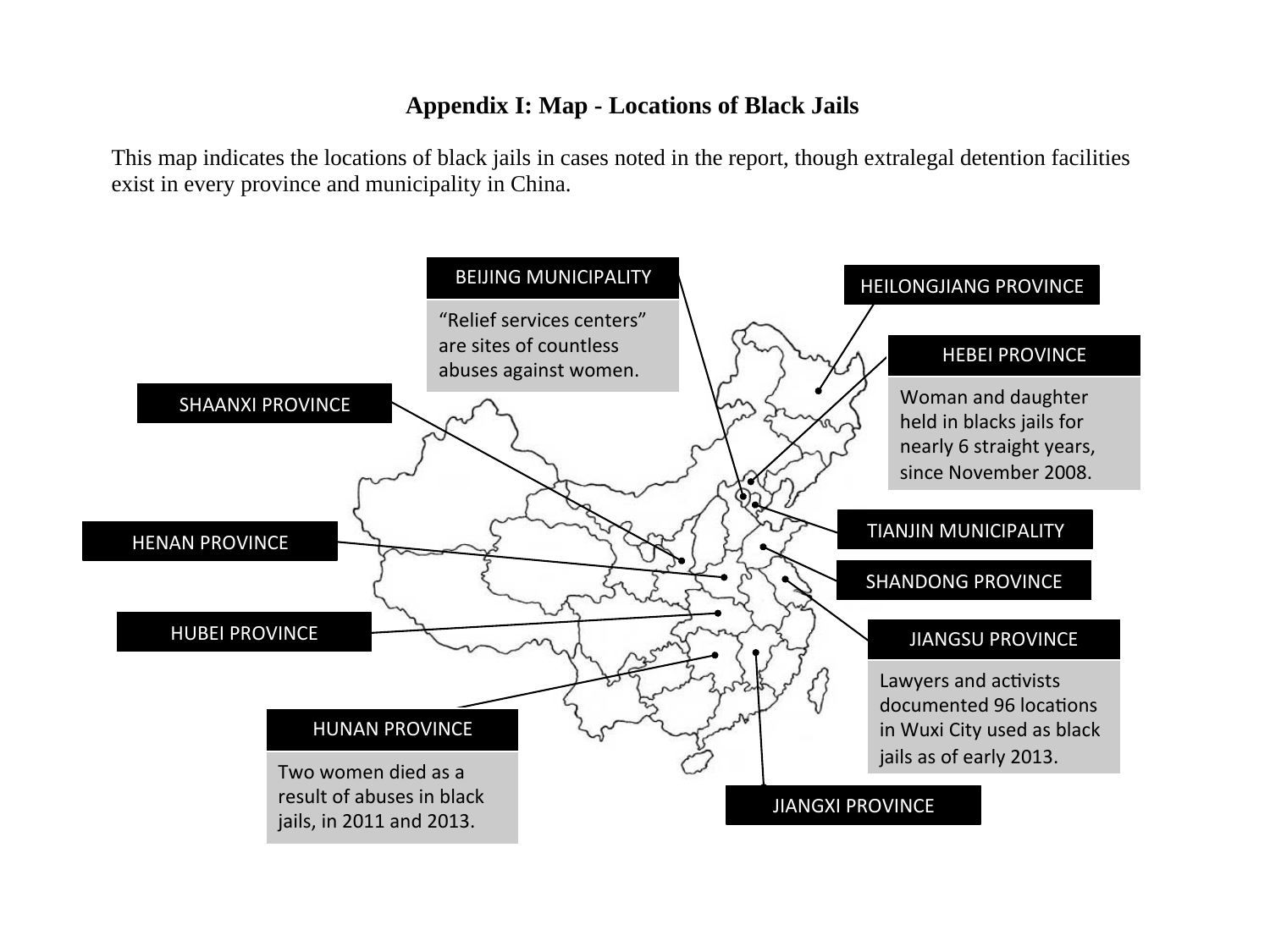# **Appendix II: Women Detained in Black Jails (Partial Data)**

The table below lists case information for 163 women who have been detained in black jails between January 2009 and September 2014, according to data compiled by human rights groups, activists, and lawyers based in China.

If not listed with a detainee's name, the "Detention Location" includes her place of residence; for women detained in Beijing and another location, the second location is her place of residence. Some black jail locations could not be identified or confirmed.

Page numbers beneath detainee names indicate where a case is discussed in the report.

| <b>Detainee</b><br><b>Name</b>                            | <b>Detention</b><br>Location                                                                                                                               | <b>Dates/Duration of</b><br><b>Detention</b>         |
|-----------------------------------------------------------|------------------------------------------------------------------------------------------------------------------------------------------------------------|------------------------------------------------------|
| Cao Xingfen (曹杏芬)<br>(page 6)                             | Wuxi City, Jiangsu Province<br>New Peace South Lake Garden Guesthouse, Plum Garden Guesthouse,<br>Dongfengzhou Xinchang Dragon Hotel                       | February 2012-July 2013<br>(91 days total)           |
| Chen Azhen (沈阿珍)                                          | Wuxi City, Jiangsu Province<br>New Lixin Guesthouse                                                                                                        | January 12-29, 2010                                  |
| Chen Chunhong (陈春红)<br>(pages 9, 12)                      | Zhenjiang City, Jiangsu Province<br>beauty parlor, Zhouyu Guesthouse, Zhangshan Board of Management<br>office, Guixilai Guesthouse, New City Garden        | January 26-September 9, 2013                         |
| Chen Meilian (陈美莲)<br>of Hainan Province                  | <b>Beijing Municipality</b><br>Shiyan City Liaison Office                                                                                                  | March 17, 2012                                       |
| Chen Suying (陈素英)<br>of Jiangsu Province                  | <b>Beijing Municipality</b><br>Majialou "relief services center"                                                                                           | September-October 2012 (46+ days)                    |
| Chen Xiling (陈喜玲)                                         | Xuchang City, Henan Province<br>Xuchang County Illegal Petitioning Reprimand Center                                                                        | $2014(30+days)$                                      |
| Chen Xiulan (陈秀兰)                                         | <b>Beijing Municipality</b><br>Majialou "relief services center"                                                                                           | December 2013 (9 days)                               |
| Cheng Wanjun (程婉君)                                        | Binhu District, Wuxi City, Jiangsu Province<br>Qingshanwan Jinhai Garden Hotel, East Suburb Peaceful Commercial<br>Guesthouse                              | June 2009, September-October 2009 (40 days)          |
| Deng Rongjuan (邓荣娟)                                       | Wuxi City, Jiangsu Province<br>New Fangyuan Guesthouse                                                                                                     | January 2013 (7 days)                                |
| Deng Xiaoying (邓晓英)                                       | <b>Beijing Municipality</b><br>Jiujingzhuang "relief services center," Tuoyue Guesthouse                                                                   | October 1-3, 2012                                    |
| Ding Hongfen (丁红芬)                                        | Wuxi City, Jiangsu Province<br>Baolong Guesthouse, Qingshanwan Jinhai Garden Hotel, East Suburb<br>Peaceful Commercial Guesthouse, New Fangyuan Guesthouse | July-September, 2012 (83 days), November 11-28, 2012 |
| Dong Chunmo (董春模)<br>of Sichuan Province                  | <b>Beijing Municipality</b><br>Jiujingzhuang "relief services center," Tuoyue Guesthouse                                                                   | December 29-30, 2011                                 |
| Dong Kuihong (董奎红)<br>of Jilin Province<br>(pages 11, 13) | <b>Beijing Municipality</b><br>Majialou "relief services center"                                                                                           | December 15, 2013                                    |
| Duan Jingling (段静玲)                                       | <b>Beijing Municipality</b><br>Jiujingzhuang "relief services center"                                                                                      | June 30, 2012                                        |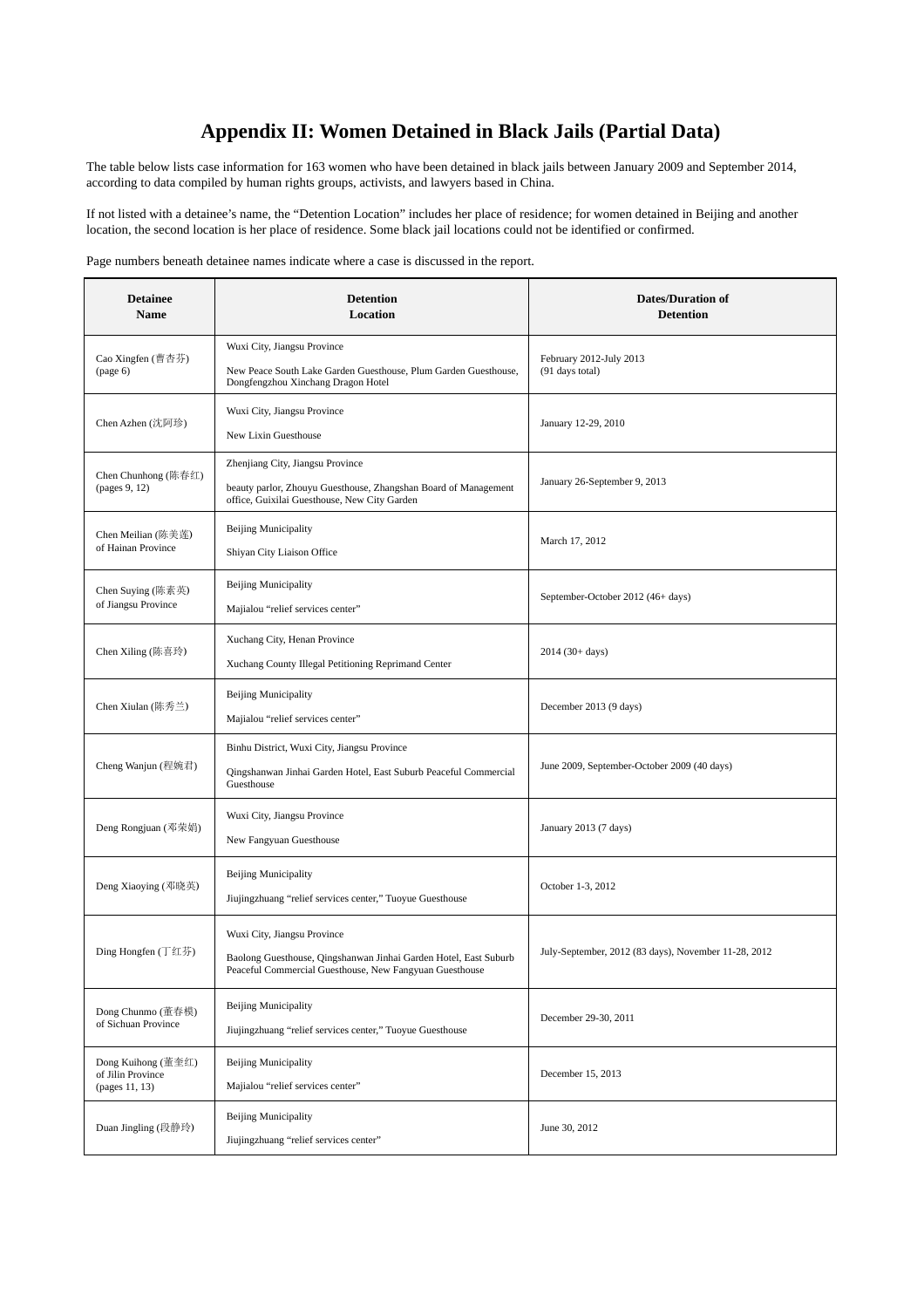| <b>Detainee</b><br>Name                              | <b>Detention</b><br><b>Location</b>                                                                                                                                                             | <b>Dates/Duration of</b><br><b>Detention</b> |
|------------------------------------------------------|-------------------------------------------------------------------------------------------------------------------------------------------------------------------------------------------------|----------------------------------------------|
| Fan Bangmin (范帮敏)                                    | Zaoyang City, Hubei Province                                                                                                                                                                    | November-December 2013 (21+ days)            |
| Feng Guifang (冯桂芳)                                   | Nanning City, Guangxi Zhuang Autonomous Region                                                                                                                                                  | September 24, 2012                           |
| Feng Jiawen (凤加文)<br>of Zhejiang Province            | <b>Beijing Municipality</b><br>Jiujingzhuang "relief services center"                                                                                                                           | June 28-July 4, 2012                         |
| Feng Lanmei (冯兰美)<br>(pages 12, 22)                  | Rugao City, Jiangsu Province                                                                                                                                                                    | March 18-April 15, 2013                      |
| Feng Ya (凤雅)<br>of Zhejiang Province                 | <b>Beijing Municipality</b><br>Jiujingzhuang "relief services center"                                                                                                                           | June 28-July 4, 2012                         |
| Fu Wenxia (付文侠)<br>(page 9)                          | Langfang City, Hebei Province<br>Fengyuan Country Villa Village                                                                                                                                 | November 10-17, 2012                         |
| Gan Fenying (甘芬英)                                    | Nanning City, Guangxi Zhuang Autonomous Region                                                                                                                                                  | September 24, 2012                           |
| Gu Julian (顾菊莲)<br>(page 21)                         | Xinyu City, Jiangxi Province<br>Celebrity Island (on Fairy Maiden Lake)                                                                                                                         | March 3-16, 2012                             |
| Gu Yinying (顾银英)<br>(page 14)                        | Wuxi City, Jiangsu Province<br>Zhouxing Changlong Guesthouse                                                                                                                                    | November 4-26, 2013                          |
| Gu Yinying (顾银英)                                     | Wuxi City, Jiangsu Province<br>Huazhuang Construction Guesthouse, Southern Springs South Garden<br>Guesthouse, Meiyuan No. 2 Guesthouse                                                         | February-March 2013 (40+ days)               |
| Guan Yingbao (管英宝)                                   | <b>Beijing Municipality</b><br>Jiujingzhuang "relief services center"<br>Wuxi City, Jiangsu Province<br>Hongbo Garden Cafeteria, Nanyuan Guesthouse, Middle Bridge<br><b>Baolong Guesthouse</b> | December 2012                                |
| He Zhuqing (何竹青)<br>of Zhejiang Province             | <b>Beijing Municipality</b><br>Majialou "relief services center"                                                                                                                                | March 13, 2014                               |
| Hu Chunliang (胡春良)<br>of Hunan Province<br>(page 13) | <b>Beijing Municipality</b><br>Majialou "relief services center"                                                                                                                                | May 2014                                     |
| Hu Huifen (胡惠芬)<br>of Zhejiang Province              | <b>Beijing Municipality</b><br>Jiujingzhuang "relief services center"                                                                                                                           | November 8, 2012                             |
| Hu Meizhen (胡美珍)<br>of Anhui Province                | <b>Beijing Municipality</b><br>Jiujingzhuang "relief services center"                                                                                                                           | March 5, 2012                                |
| Hu Qinfen (胡琴芬)                                      | Wuxi City, Jiangsu Province<br>Meiyuan No. 2 Hotel, East Suburb Peaceful Commercial Guesthouse                                                                                                  | September 2012 (8+ days)                     |
| Hua Lianfen (华莲芬)                                    | Wuxi City, Jiangsu Province<br>Fangqian New Fangyuan Guesthouse                                                                                                                                 | February 2010 (6 days)                       |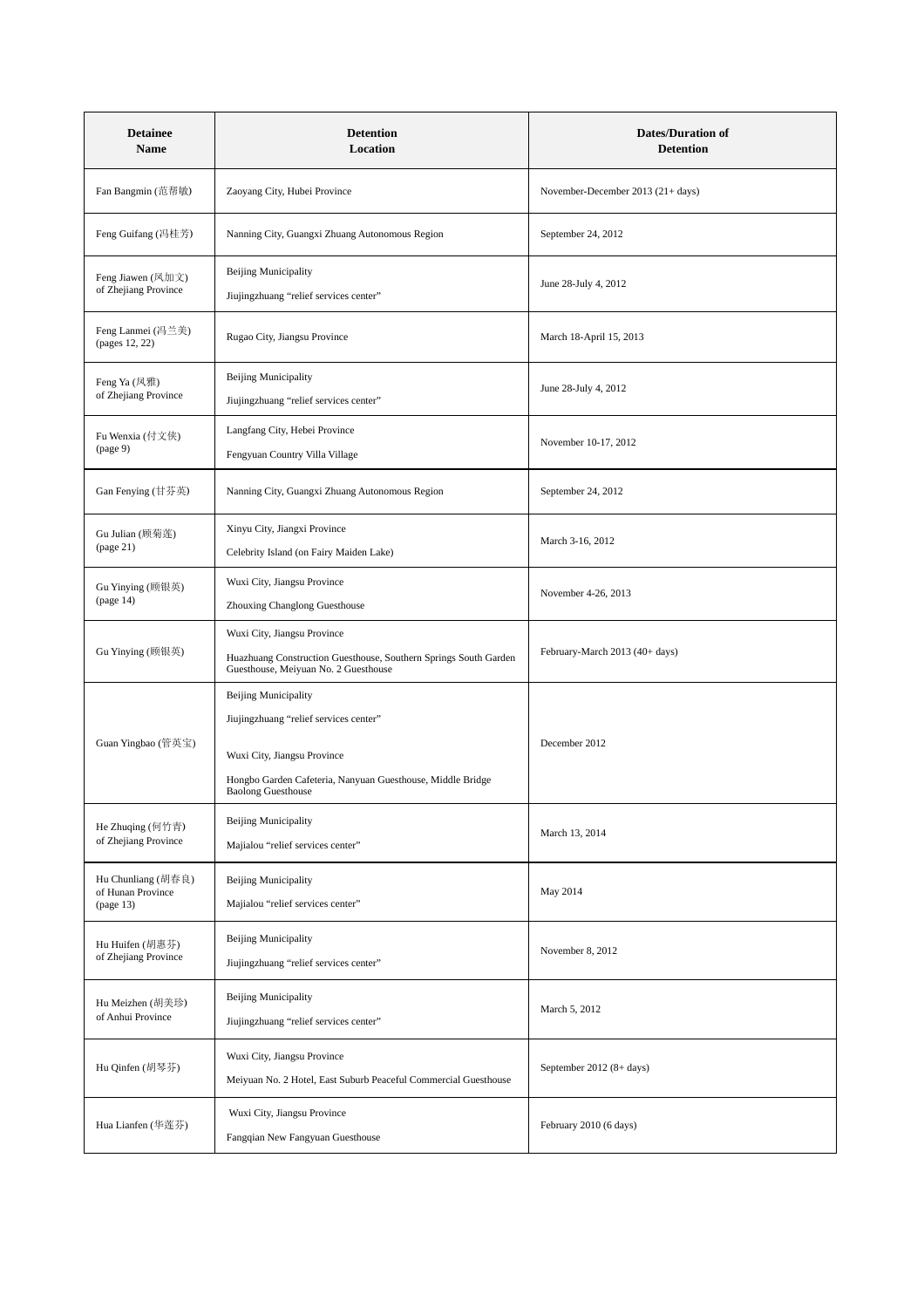| <b>Detainee</b><br>Name                  | <b>Detention</b><br>Location                                                                                                              | <b>Dates/Duration of</b><br><b>Detention</b> |
|------------------------------------------|-------------------------------------------------------------------------------------------------------------------------------------------|----------------------------------------------|
| Huang Lei (黄磊)                           | Shanghai Municipality                                                                                                                     | August 2013 (13+ days)                       |
| Huang Meizhen (黄美珍)<br>of Hunan Province | <b>Beijing Municipality</b><br>Jiujingzhuang "relief services center"                                                                     | June 30, 2013                                |
| Huang Miaoyun (黄苗云)<br>of Henan Province | <b>Beijing Municipality</b><br>Jiujingzhuang "relief services center"                                                                     | May 8, 2012                                  |
| Huang Minju (黄民菊)                        | Wuxi City, Jiangsu Province<br>Fangqian New Fangyuan Guesthouse, Qingshanwan Jinhai Gardens<br>Hotel, International Technology Park       | October 2010-2013 (100+ days)                |
| Hui Qinyuan (惠琴媛)                        | Beijing Municipality<br>Jiujingzhuang "relief services center"<br>Wuxi City, Jiangsu Province<br>Guanhao Hotel, Baolong Guesthouse        | June 28-August 20, 2012                      |
| Ji Laijuan (季来娟)<br>of Zhejiang Province | Beijing Municipality<br>Majialou "relief services center"                                                                                 | March 12, 2014                               |
| Jiang Hong (蒋红)<br>of Zhejiang Province  | <b>Beijing Municipality</b><br>Majialou "relief services center"<br>Zhoushan City, Zhejiang Province<br>government office building        | November $2013(11 + days)$                   |
| Jiang Nianfang (姜念芳)<br>(pages 10-12)    | Zibo City, Shandong Province                                                                                                              | January 2014                                 |
| Jiang Xuemei (江雪梅)                       | Chengdu City, Sichuan Province<br>bed and breakfast                                                                                       | November 2-17, 2012                          |
| Jiang Zichun (蒋子春)                       | Wuxi City, Jiangsu Province<br>Meiyuan No. 2 Hotel, East Fengyueliang Guesthouse, Xuelang Meijia<br>Guesthouse, Xuelang Haojia Guesthouse | June 2012, November 2012                     |
| Jin Fang (金芳)                            | Hangzhou City, Zhejiang Province<br>country villa                                                                                         | September 21, 2012                           |
| Jin Hanqin (金汉琴)                         | Shiyan City, Hubei Province<br>cottage                                                                                                    | March 1, 2014                                |
| Jin Hanyan (金汉艳)                         | Shiyan City, Hubei Province<br>cottage                                                                                                    | March 1, 2014                                |
| Jin Yuehua (金月花)                         | <b>Beijing Municipality</b><br>Jiujingzhuang "relief services center"                                                                     | October 24, 2012                             |
| Li Fenghua (李凤华)                         | Gaobeidian City, Hebei Province<br>Jiujiu Guesthouse                                                                                      | November-December 2013 (28+ days)            |
| Li Hongwei (李红卫)<br>(page 23)            | Jinan City, Shandong Province<br>Dongyi Guesthouse                                                                                        | February 26-March 14, 2010                   |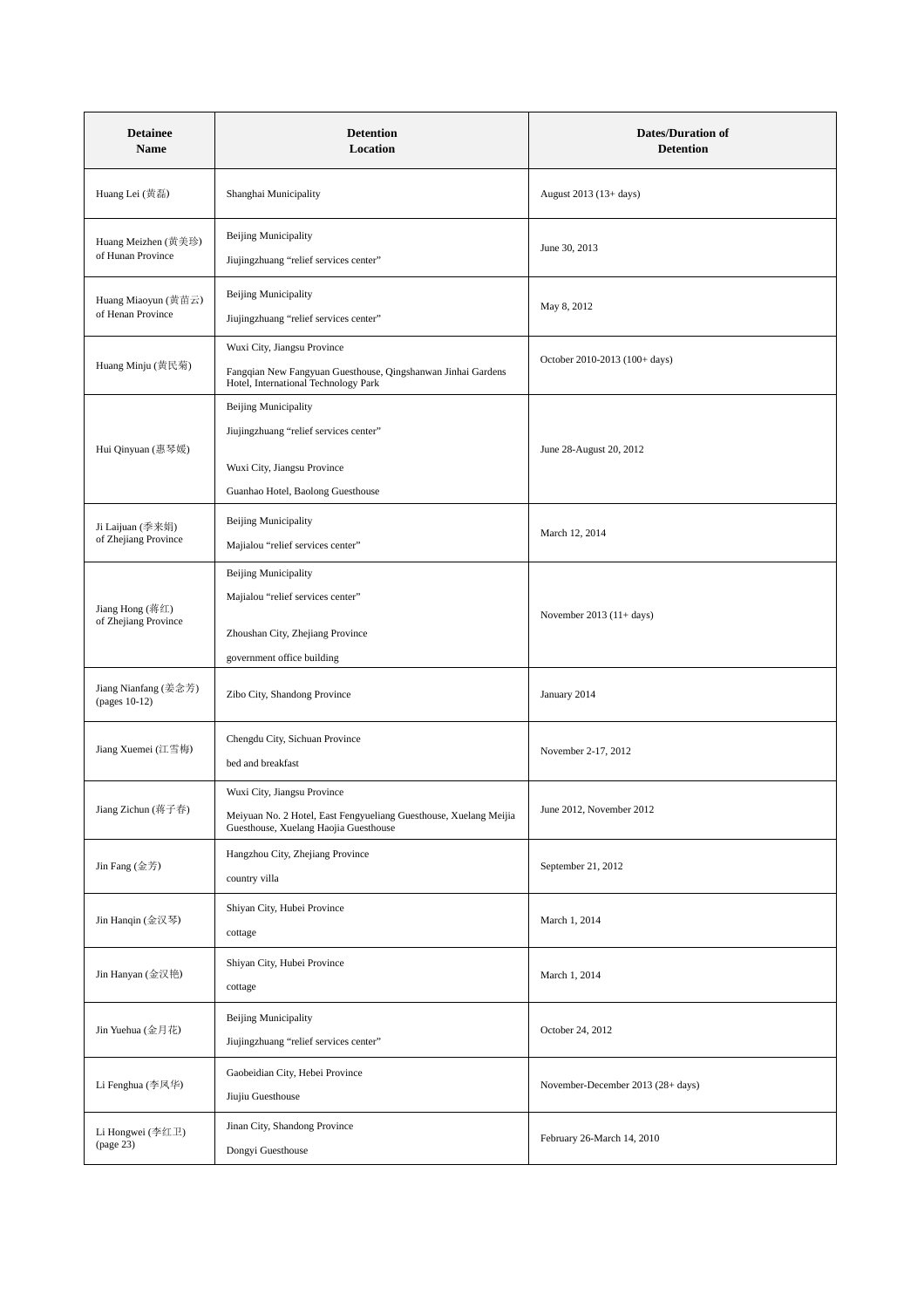| <b>Detainee</b><br>Name                                      | <b>Detention</b><br>Location                                                                                                                                                                                                | <b>Dates/Duration of</b><br><b>Detention</b>       |
|--------------------------------------------------------------|-----------------------------------------------------------------------------------------------------------------------------------------------------------------------------------------------------------------------------|----------------------------------------------------|
| Li Huifang (李惠芳)<br>of Shanghai Municipality                 | <b>Beijing Municipality</b><br>Majialou "relief services center"                                                                                                                                                            | February 25, 2012                                  |
| Li Meifang (李梅芳)                                             | Wuxi City, Jiangsu Province<br>Anzhen National Defense Education & Training Base, Fangqian New<br>Fangyuan Guesthouse, Chinese Communist Party School (in Wushan<br>District)                                               | September 18-October 9, 2011, March 13-23, 2013    |
| Li Mingcui (李明翠)                                             | Ruzhou City, Henan Province                                                                                                                                                                                                 | May 5-8, 2012                                      |
| Li Ruirui (李蕊蕊)<br>of Anhui Province<br>(pages 9, 22-23, 25) | <b>Beijing Municipality</b><br>Jiyuan Guesthouse                                                                                                                                                                            | August 2009                                        |
| Li Shulian (李淑莲)<br>(pages 10, 25)                           | Longkou City, Shandong Province<br>guesthouse                                                                                                                                                                               | August 1, 2009                                     |
| Li Zhiyan (李志艳)<br>(page 8)                                  | Baoding City, Hebei Province<br>Qingyuan County Fire Station, Langyashan Scenic Area, Fanzhuang<br>Nursing Home                                                                                                             | November 2008-Present                              |
| Lin Lanying (林兰英)                                            | Fuzhou City, Fujian Province                                                                                                                                                                                                | June 4, 2014                                       |
| Ling Xiaomei (凌小妹)<br>of Zhejiang Province                   | <b>Beijing Municipality</b><br>Jiujingzhuang "relief services center"                                                                                                                                                       | October 31-November 1, 2012                        |
| Liu Cunqin (刘存钦)                                             | Chengdu City, Sichuan Province<br>courtyard                                                                                                                                                                                 | March 8, 2012                                      |
| Liu Guiqin (刘贵琴)<br>of Hubei Province                        | <b>Beijing Municipality</b><br>Majialou "relief services center"                                                                                                                                                            | April 10, 2012                                     |
| Liu Hualin (刘华琳)                                             | <b>Beijing Municipality</b><br>Majialou "relief services center"                                                                                                                                                            | July 27, 2012                                      |
| Liu Yinzhi (刘银芝)<br>(page 13)                                | Wuhan City, Hubei Province<br>guesthouse                                                                                                                                                                                    | September 9-28, 2012                               |
| Liu Yujie (刘玉洁)                                              | Shiyan City, Hubei Province<br>Maojian Guesthouse                                                                                                                                                                           | August-September 2013 (43+ days)                   |
| Lu Dongcai (陆冬菜)                                             | <b>Beijing Municipality</b><br>Jiujingzhuang "relief services center"<br>Tiantai County, Zhejiang Province<br>Fengyalan Village                                                                                             | September-October 2013 (16+ days)                  |
| Lu Fengjuan (陆凤娟)                                            | <b>Beijing Municipality</b><br>Jiujingzhuang "relief services center"<br>Wuxi City, Jiangsu Province<br>Huazhuang Construction Guesthouse, Xin'an South Lake Park<br>Guesthouse, East Suburb Peaceful Commercial Guesthouse | March 2012, June 22-September, 2012, February 2013 |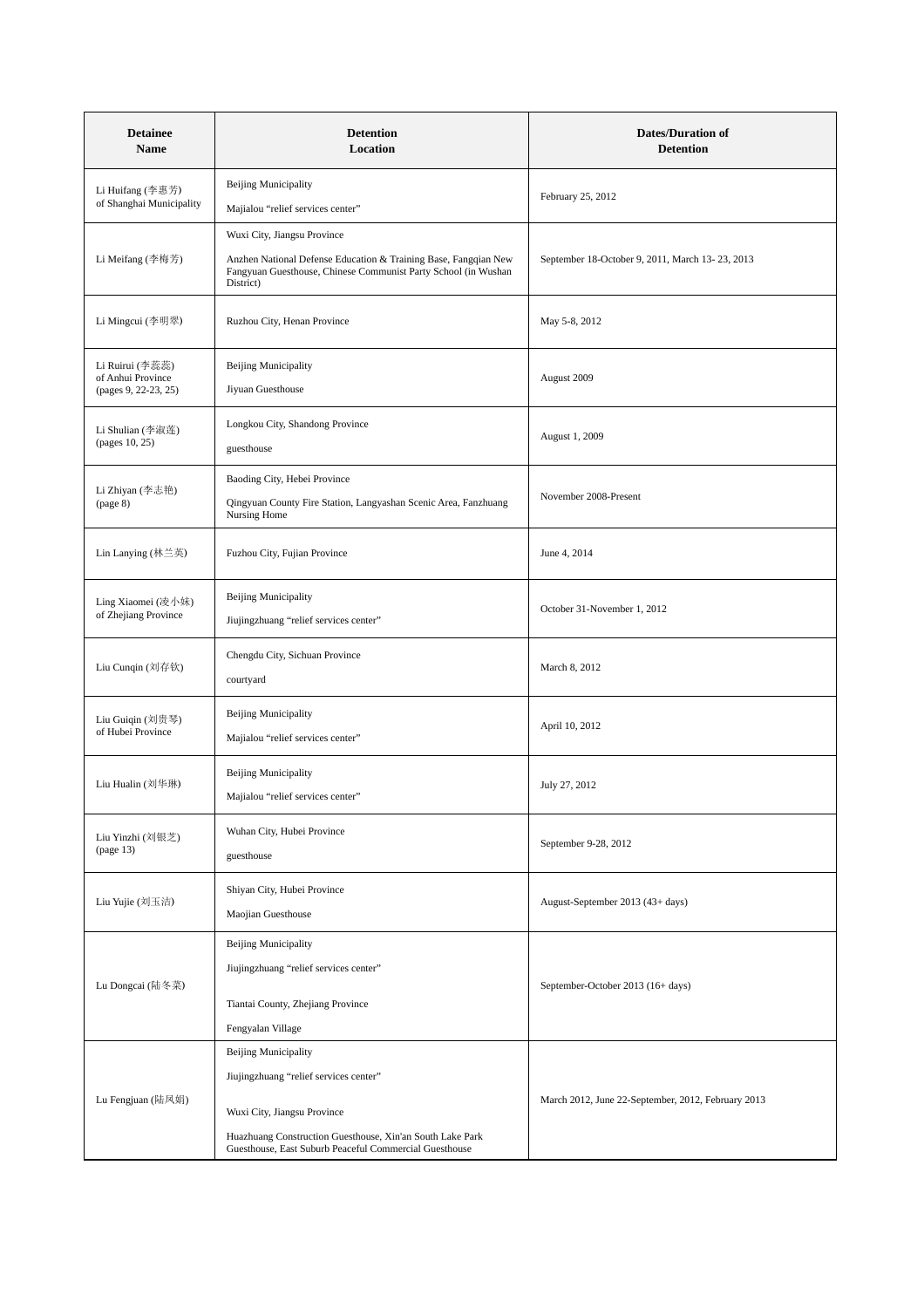| <b>Detainee</b><br>Name                                | <b>Detention</b><br>Location                                                                | <b>Dates/Duration of</b><br><b>Detention</b> |
|--------------------------------------------------------|---------------------------------------------------------------------------------------------|----------------------------------------------|
| Luo Guiying (罗桂英)                                      | <b>Beijing Municipality</b><br>Jiujingzhuang "relief services center"                       | March $2014(4 + days)$                       |
| Luo Xianyin (罗先英)                                      | Sanming City, Fujian Province<br>Zhongcun Township Government building                      | October 2012-2013 $(5 + months)$             |
| Mao Hengfeng (毛恒风)                                     | <b>Beijing Municipality</b><br>Shanghai Municipality Liaison Office                         | April 4-6, 2012                              |
| Ni Ronghao (黎容好)                                       | Dongguan City, Guangdong Province                                                           | December 9, 2013                             |
| Niu Chunying (牛春英)                                     | Xuchang City, Henan Province<br>Xuchang County Illegal Petitioning Reprimand Center         | 2013-2014 (75 days)                          |
| Pan Jianfang (潘建芳)                                     | Changzhou City, Jiangsu Province<br>guesthouse                                              | October 28, 2012                             |
| Pan Zhihua (潘志花)                                       | Fengcheng City, Liaoning Province<br>hotel                                                  | October 24, 2012                             |
| Peng Lanlan (彭兰岚)                                      | Fenghuang County, Hunan Province<br>guesthouse                                              | March 3-17, 2014                             |
| Qiu Donglian (邱冬连)                                     | <b>Beijing Municipality</b><br>Majialou "relief services center"                            | December 2013 (9 days)                       |
| Qiu Meie (裘美娥)<br>of Zhejiang Province                 | <b>Beijing Municipality</b><br>Jiujingzhuang "relief services center"                       | November 19, 2013                            |
| Shan Yajuan (单亚娟)<br>of Heilongjiang Province          | <b>Beijing Municipality</b><br>Jiujingzhuang "relief services center," residential building | March 9-10, 2012                             |
| Shao Guiping (邵贵萍)                                     | Xinyu City, Jiangxi Province<br>hostel                                                      | February 28, 2012                            |
| Shen Jianqun (沈建群)                                     | Wuxi City, Jiangsu Province<br>Wuxi branch of State Council building                        | March 2009, January 2010                     |
| Shen Lihua (沈利华)<br>of Zhejiang Province               | <b>Beijing Municipality</b><br>Jiujingzhuang "relief services center"                       | December 10, 2012                            |
| Shen Yuefen (沈月份)<br>of Zhejiang Province              | <b>Beijing Municipality</b><br>Jiujingzhuang "relief services center"                       | October 31, 2012                             |
| Shen Zhihua (沈志华)<br>of Zhejiang Province<br>(page 11) | <b>Beijing Municipality</b><br>Majialou "relief services center"                            | November 11, 2013                            |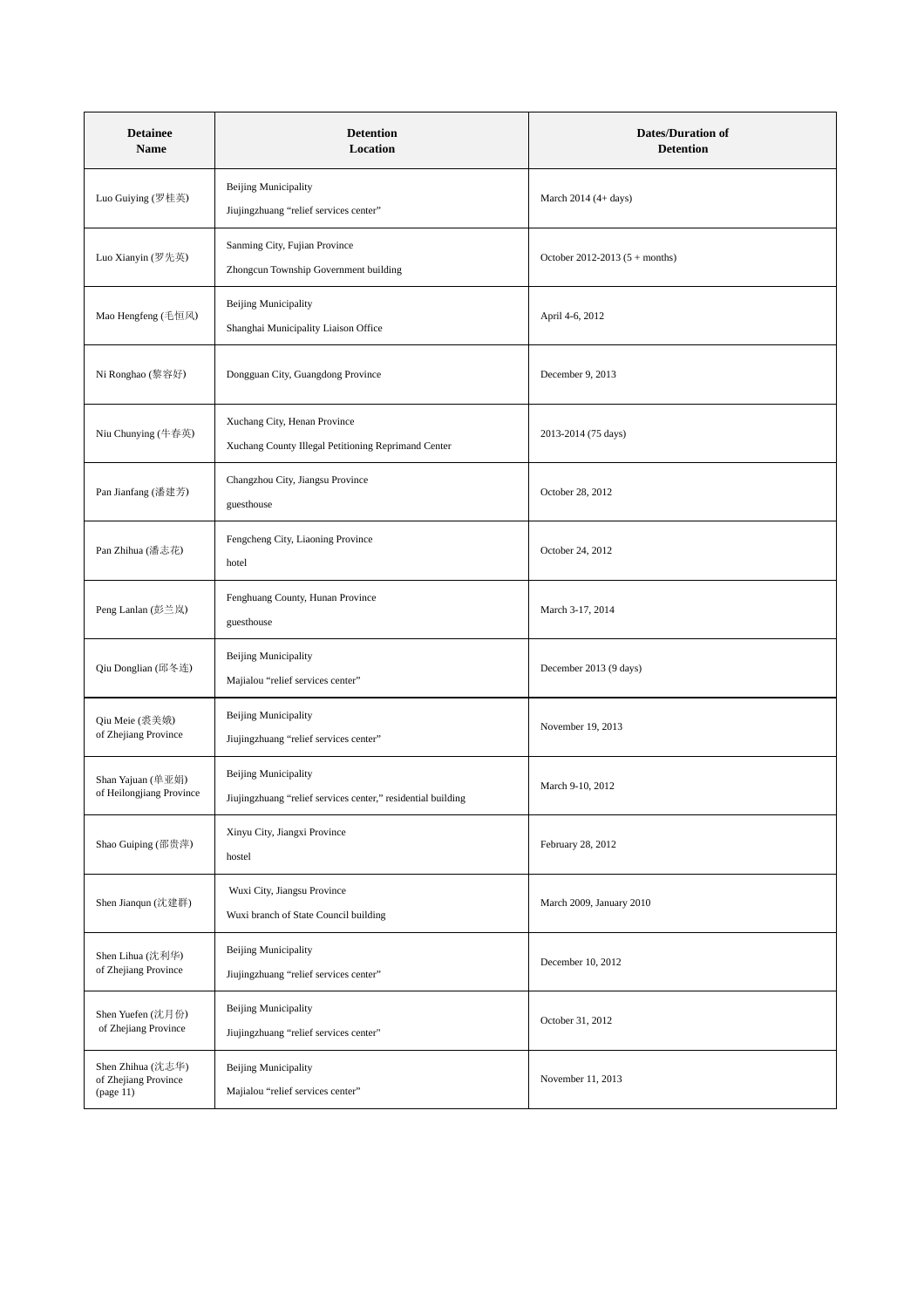| <b>Detainee</b><br><b>Name</b>                            | <b>Detention</b><br>Location                                                                                                                                                                                                                                                          | <b>Dates/Duration of</b><br><b>Detention</b> |
|-----------------------------------------------------------|---------------------------------------------------------------------------------------------------------------------------------------------------------------------------------------------------------------------------------------------------------------------------------------|----------------------------------------------|
| Shen Zhihua (沈志华)<br>of Jiangsu Province                  | Wuxi City, Jiangsu Province<br>New Anzhen South Lake Hotel, Qian Bridge Longsheng Country Villa<br>Qingdao City, Shandong Province<br>Wangzhuang Changjiang Hotel, Mashantao Park Country Villa, Lipin<br>Hotel, abandoned housing in Wangzhuang Town, Wangzhuang<br>Xinlianxin Hotel | June 2011, November 8-11, 2011               |
| Sheng Qiaozhen (盛巧真)<br>page 10)                          | Jining City, Shandong Province<br>guesthouse                                                                                                                                                                                                                                          | February-March 2014                          |
| Shi Xinhong (石新红)<br>of Anhui Province                    | <b>Beijing Municipality</b><br>Jiujingzhuang "relief services center"<br>Bengbu City, Anhui Province<br>guesthouse                                                                                                                                                                    | March 2013 (4+ days)                         |
| Song Cuirong (宋翠荣)                                        | Jalaad Banner, Inner Mongolia<br>guesthouse                                                                                                                                                                                                                                           | March $2014(5 + days)$                       |
| Song Qiaozhi (宋巧枝)<br>of Henan Province<br>(page 9)       | <b>Beijing Municipality</b><br>Majialou "relief services center"                                                                                                                                                                                                                      | February, 2013                               |
| Tan Fengrong (谭风荣)<br>(page 15)                           | Tianjin Municipality<br>Hedong District Government Communist Party School                                                                                                                                                                                                             | November 2013 & March 2014                   |
| Tan Lanying (谈兰英)<br>of Shanghai Municipality             | <b>Beijing Municipality</b><br>Jiujingzhuang "relief services center"                                                                                                                                                                                                                 | June 28, 2012                                |
| Tan Yin'e (谭银娥)                                           | <b>Beijing Municipality</b><br>Majialou & Jiujingzhuang "relief services centers"                                                                                                                                                                                                     | August $2013(4 + days)$                      |
| Tao Fenya (陶芬雅)<br>of Zhejiang Province                   | <b>Beijing Municipality</b><br>Jiujingzhuang "relief services center"                                                                                                                                                                                                                 | November 8, 2012                             |
| Tao Guofen (陶国芬)<br>(page 13)                             | Wuxi City, Jiangsu Province<br>Xiajingang Guesthouse                                                                                                                                                                                                                                  | November-December 2013                       |
| Wan Shaohua (万少华)                                         | Wuhan City, Hubei Province<br>legal education class                                                                                                                                                                                                                                   | August 21, 2013                              |
| Wan Shuming (万淑明)<br>of Tianjin Municipality<br>(page 15) | <b>Beijing Municipality</b><br>Jiujingzhuang "relief services center"                                                                                                                                                                                                                 | March 19, 2012                               |
| Wang Chunmei (王春梅)<br>of Liaoning Province                | <b>Beijing Municipality</b><br>Majialou "relief services center"                                                                                                                                                                                                                      | February 10, 2012                            |
| Wang Delan (王德兰)<br>(pages 10, 25)                        | Yicheng City, Hubei Province<br>Yancheng Neighborhood Committee office                                                                                                                                                                                                                | August 1-7, 2013                             |
| Wang Gongying (王功英)<br>(page 2)                           | Linyi City, Shandong Province<br>guesthouse                                                                                                                                                                                                                                           | November-December 2012                       |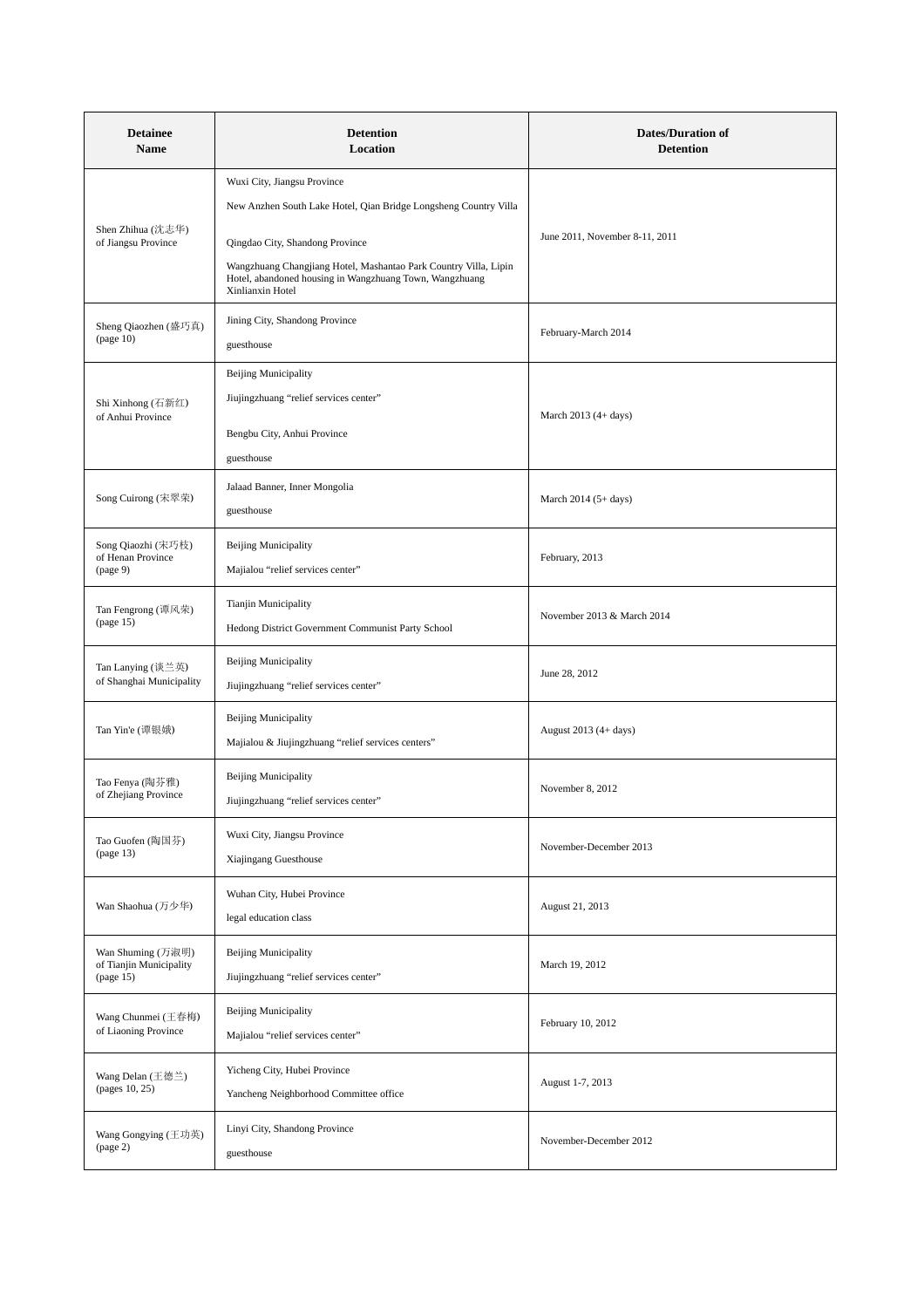| <b>Detainee</b><br>Name                              | <b>Detention</b><br>Location                                                                                                                              | <b>Dates/Duration of</b><br><b>Detention</b>                            |
|------------------------------------------------------|-----------------------------------------------------------------------------------------------------------------------------------------------------------|-------------------------------------------------------------------------|
| Wang Jianfen (王建芬)                                   | Wuxi City, Jiangsu Province<br>Fangqian New Fangyuan Guesthouse, East Tinghanyou Hotel                                                                    | January-Feburary 2010 (14 days), December 10-28, 2010                   |
| Wang Jindi (王金娣)                                     | Wuxi City, Jiangsu Province                                                                                                                               | August 27-September 10, 2013                                            |
| Wang Jufang (王菊芳)                                    | Wuxi City, Jiangsu Province<br>Southern Springs South Garden Guesthouse                                                                                   | July 2011 (10 days)                                                     |
| Wang Junfang (汪俊芳)<br>of Hubei Province<br>(page 11) | <b>Beijing Municipality</b><br>Jiujingzhuang "relief services center"                                                                                     | October 1, 2012                                                         |
| Wang Rulan (王汝兰)<br>(page 21)                        | Harbin City, Heilongjiang Province<br>residence on farm                                                                                                   | March 2-16, 2014                                                        |
| Wang Xiaoping (王晓平)                                  | Wuxi City, Jiangsu Province<br>Three Kingdoms City Guanhao Hotel, Middle Bridge Baolong Hotel                                                             | June-August 2012 (53 days)                                              |
| Wang Xifeng (王喜凤)                                    | Wuhan City, Hubei Province                                                                                                                                | June 2012 (13+ days)                                                    |
| Wang Yinghua (王英华)                                   | Wuxi City, Jiangsu Province<br>Lixin Guesthouse, Qianqiao Huiquan Hostel, Yangshan Huadong Hostel,<br>Yangshan Xunda Guesthouse, Qianqiao Blue Dawn Hotel | February 14-19, 2011, March 3-20, 2012, September 26-October 3,<br>2012 |
| Wang Yuehua (王月花)                                    | Shanghai Municipality<br>Jianhe Hotel                                                                                                                     | August 6, 2012                                                          |
| Wang Yujie (王玉洁)<br>page 10)                         | Wuhan City, Hubei Province<br>Hubei Provincial Legal Education Institute                                                                                  | March-May 2011                                                          |
| Wang Yuling (王玉玲)<br>of Jilin Province               | <b>Beijing Municipality</b><br>Jiujingzhuang "relief services center"                                                                                     | December 1, 2012                                                        |
| Wei Lanyu (魏兰玉)                                      | Linyi City, Shandong Province<br>guesthouse                                                                                                               | December 9-11, 2012                                                     |
| Wen Dingyuan (文定元)                                   | Langfang City, Hebei Province<br>guesthouse                                                                                                               | March 6-19, 2013                                                        |
| Wu Guoxin (吴国新)                                      | <b>Beijing Municipality</b><br>Jiujingzhuang "relief services center"<br>Wuxi City, Jiangsu Province<br>Lixin Guesthouse                                  | December 26, 2012-February 28, 2013                                     |
| Wu Hedi (吴荷娣)                                        | Wuxi City, Jiangsu Province<br>Blue Sky Guesthouse, Hengshan Guesthouse                                                                                   | January-February 2010                                                   |
| Wu Xiaoyan (吴晓燕)                                     | Changshu City, Jiangsu Province<br>legal education class                                                                                                  | March 8, 2014                                                           |
| Wu Yanli (吴艳丽)                                       | Wuhan City, Hubei Province                                                                                                                                | November 12, 2012                                                       |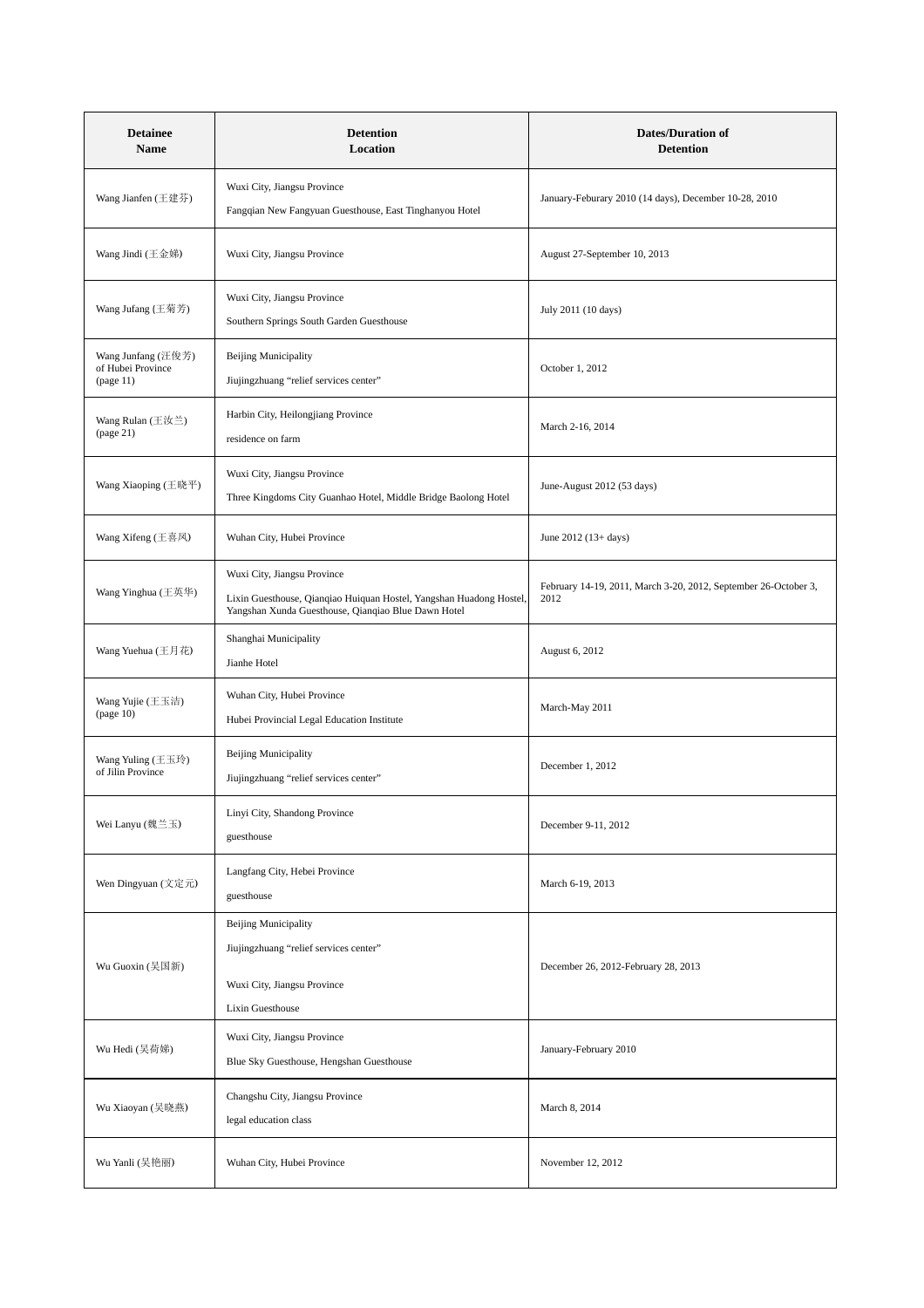| <b>Detainee</b><br>Name                     | <b>Detention</b><br>Location                                                                                                                                              | <b>Dates/Duration of</b><br><b>Detention</b> |
|---------------------------------------------|---------------------------------------------------------------------------------------------------------------------------------------------------------------------------|----------------------------------------------|
| Wu Yuanxiu (吴远秀)                            | Danjiangkou City, Hubei Province<br>guesthouse                                                                                                                            | September-October 2012 (35+ days)            |
| Wu Zhongqin (吴忠琴)<br>(pages 15-16)          | <b>Beijing Municipality</b><br>Jiujingzhuang "relief services center"                                                                                                     | November 9, 2012, November 7, 2013           |
| Xi Zhiying (席志英)                            | Beijing Municipality<br>Majialou "relief services center"<br>Wuxi City, Jiangsu Province<br>Chongan Guangyi Materials Factory, Longshan Guesthouse, Baolong<br>Guesthouse | March-April 2013 (47 days)                   |
| Xie Shuzhen (谢书珍)<br>of Hubei Province      | <b>Beijing Municipality</b><br>Jiujingzhuang "relief services center"<br>Qianjiang City, Hubei Province                                                                   | March 1, 2012                                |
| Xie Yuhua (谢玉花)<br>(page 8)                 | Baoding City, Hebei Province                                                                                                                                              | January 2, 2013-January 9, 2014              |
| Xu Baozhu (许宝珠)<br>of Jiangsu Province      | <b>Beijing Municipality</b>                                                                                                                                               | February-March 2014 (4+ days)                |
| Xu Dejuan (许德娟)                             | Nanning City, Guangxi Zhuang Autonomous Region                                                                                                                            | September 24, 2012                           |
| Xu Heping (徐和平)                             | Hangzhou City, Zhejiang Province<br>Holiday Inn                                                                                                                           | November 6, 2012                             |
| Xu Jiangjiao (徐江姣)                          | Tiantai County, Zhejiang Province<br>Tiantai Guesthouse                                                                                                                   | November-December 2012 (30+ days)            |
| Xu Jinyuan (徐锦媛)                            | Wuxi City, Jiangsu Province<br>Middle Branch Food Research Center                                                                                                         | March 8-12, 2012                             |
| Xu Liyan (徐丽艳)                              | Nantong City, Jiangsu Province                                                                                                                                            | September 17-November 25, 2012               |
| Xu Qiuqin (徐秋琴)<br>of Shanghai Municipality | <b>Beijing Municipality</b><br>Jiujingzhuang "relief services center"                                                                                                     | February 25, 2012                            |
| Xu Xiaoli (许小丽)                             | <b>Beijing Municipality</b>                                                                                                                                               | February-March 2014 (4+ days)                |
| Xu Xiaoqin (许小琴)                            | <b>Beijing Municipality</b>                                                                                                                                               | February-March 2014 (4+ days)                |
| Yan Yaxin (严雅言)                             | Wuxi City, Jiangsu Province<br>Rujia Guesthouse, Nanchang Jianhonglü Hotel, Fubang Guesthouse                                                                             | June-August 2012 (60 days)                   |
| Yang Baoqin (杨宝琴)                           | Xuchang City, Henan Province<br>Xuchang County Illegal Petitioning Reprimand and Education Center                                                                         | 2013-2014 (72 days)                          |
| Yang Caiyun (杨彩云)                           | Xuchang City, Henan Province<br>Xuchang County Illegal Petitioning Reprimand and Education Center                                                                         | $2014 (20 + days)$                           |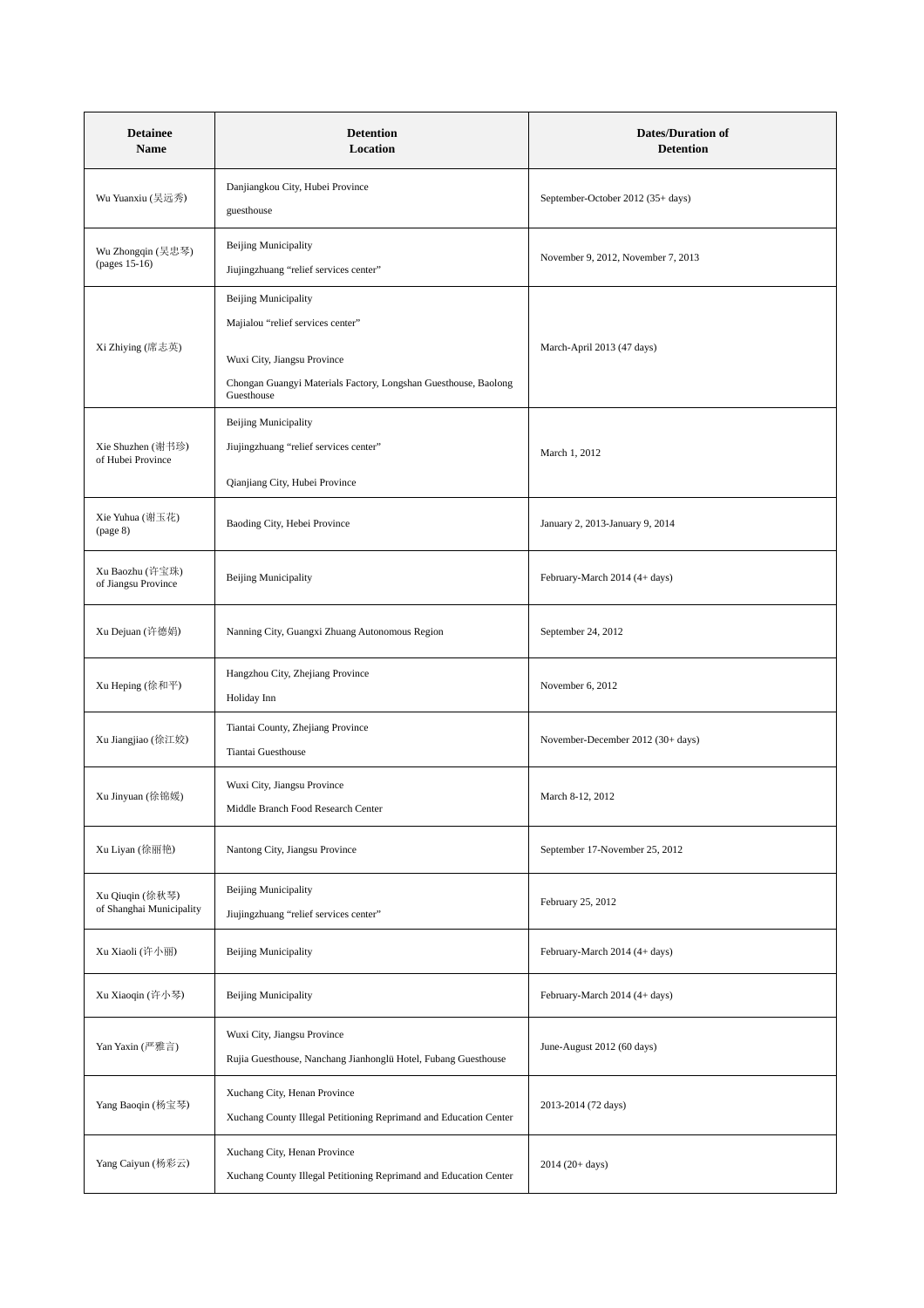| <b>Detainee</b><br>Name                        | <b>Detention</b><br>Location                                                                                                                                                       | <b>Dates/Duration of</b><br><b>Detention</b>               |
|------------------------------------------------|------------------------------------------------------------------------------------------------------------------------------------------------------------------------------------|------------------------------------------------------------|
| Yang Jianyan (杨剑艳)                             | Wuxi City, Jiangsu Province<br>Anzhen East Suburb Commercial Guesthouse                                                                                                            | June 1, 2013                                               |
| Yang Jijing (杨积静)<br>of Sichuan Province       | Beijing Municipality<br>Jiujingzhuang "relief services center"                                                                                                                     | December 2, 2012                                           |
| Yang Qianzhan (杨乾珍)                            | <b>Beijing Municipality</b><br>Jiujingzhuang "relief services center"<br>Wuxi City, Jiangsu Province<br>Schistosomiasis Prevention Center, Wenyuan Guesthouse, Ximei<br>Guesthouse | December 2012-January 2013 (65 days)                       |
| Yang Xiaoxing (杨晓星)<br>of Sichuan Province     | <b>Beijing Municipality</b><br>Jiujingzhuang "relief services center"                                                                                                              | June 27-30, 2012                                           |
| Yang Zelian (杨泽莲)<br>of Hubei Province         | Beijing Municipality<br>Jiujingzhuang "relief services center"                                                                                                                     | March 13, 2012                                             |
| Yao Saiqun (姚赛群)                               | Changsha City, Hunan Province                                                                                                                                                      | April 17, 2012                                             |
| Yin Dengzhen (尹登珍)<br>of Hubei Province        | <b>Beijing Municipality</b><br>Jiujingzhuang "relief services center"<br>Yunxi County, Hubei Province                                                                              | November 2012 (4+ days)                                    |
| You Guifeng (尤桂凤)                              | Wuxi City, Jiangsu Province<br>Xishan Tiyu Guesthouse, Guangyi Beikang Wrapping Materials Factory,<br>Nanyuan Guesthouse                                                           | February 2009, February 2010, October 8-19, 2010 (99 days) |
| Yu Chunxiang (虞春香)<br>of Shanghai Municipality | <b>Beijing Municipality</b><br>Jiujingzhuang "relief services center"                                                                                                              | March 11, 2012                                             |
| Zhan Sangui (詹三桂)                              | Wuhan City, Hubei Province                                                                                                                                                         | September 11, 2012                                         |
| Zhang Dinghua (张定花)<br>(page 12)               | Lianyungang City, Jiangsu Province                                                                                                                                                 | March 2012-January 2013 (3 times, 1 month total)           |
| Zhang Fengmei (张凤梅)                            | <b>Beijing Municipality</b><br>Majialou "relief services center"<br>Nantong City, Jiangsu Province<br>Nantong City Illegal Petitioning Reprimand and Education Center              | February 2014                                              |
| Zhang Guizhi (张桂枝)<br>(page 14)                | Zhengzhou City, Henan Province                                                                                                                                                     | November 12-23, 2012                                       |
| Zhang Julan (张菊兰)                              | Xinyu City, Jiangxi Province<br>bed and breakfast                                                                                                                                  | October-November 2012 (27+ days)                           |
| Zhang Lijun (张丽君)                              | Xuchang City, Henan Province<br>Xuchang County Illegal Petitioning Reprimand Center                                                                                                | January 1, 2014                                            |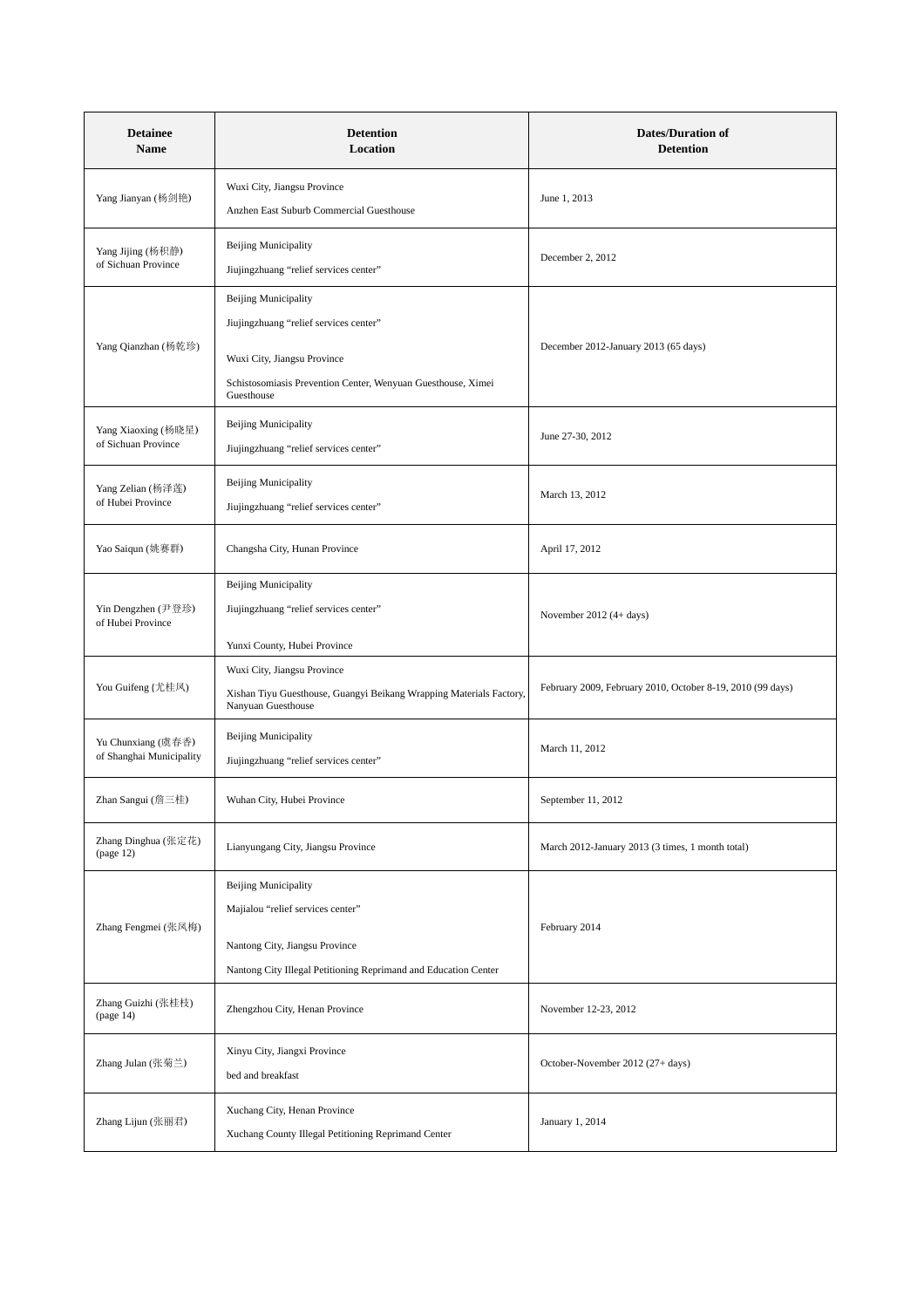| <b>Detainee</b><br>Name                             | <b>Detention</b><br>Location                                                                                                                                     | <b>Dates/Duration of</b><br><b>Detention</b> |
|-----------------------------------------------------|------------------------------------------------------------------------------------------------------------------------------------------------------------------|----------------------------------------------|
| Zhang Shanjiao (张善姣)                                | Shiyan City, Hubei Province<br>Shangjin Town Retirement Home                                                                                                     | July 25, 2012                                |
| Zhang Shizhen (张仕珍)                                 | Hefei City, Anhui Province                                                                                                                                       | February 9, 2012                             |
| Zhang Suzhen (张素珍)                                  | Luoyang City, Henan Province<br>irregular petitioning reprimand center                                                                                           | October-November 2012                        |
| Zhang Xianjuan (张贤娟)<br>of Zhejiang Province        | <b>Beijing Municipality</b><br>Jiujingzhuang "relief services center"                                                                                            | October 31, 2012                             |
| Zhang Yaohua (张耀花)                                  | Pingdingshan City, Henan Province<br>guesthouse                                                                                                                  | November 13, 2012                            |
| Zhang Yueling (张月玲)<br>(page 10)                    | Xuchang City, Henan Province<br>Xuchang County Illegal Petitioning Reprimand and Education Center                                                                | January 9-29, 2014                           |
| Zhang Zijuan (张紫娟)<br>(page 8)                      | Baoding City, Hebei Province<br>Qingyuan County Fire Station, Langyashan Scenic Area, Fanzhuang<br>Nursing Home                                                  | November 2008-Present                        |
| Zhao Chunqin (赵春琴)<br>(page 14)                     | Zhenjiang City, Jiangsu Province<br>Daiweifu Farm                                                                                                                | March 3-11, 2014                             |
| Zhao Guoli (赵国莉)                                    | Shenzhen City, Guangdong Province<br>guesthouse                                                                                                                  | September 2009                               |
| Zhao Xuemei (赵学梅)<br>of Jiangsu Province            | Beijing Municipality                                                                                                                                             | February-March 2014                          |
| Zheng Chunying (郑春英)<br>of Fujian Province          | <b>Beijing Municipality</b><br>Huaqile Hotel                                                                                                                     | March 1, 2013                                |
| Zhou Dazhen (周大珍)<br>of Hubei Province<br>(page 12) | <b>Beijing Municipality</b><br>Jiujingzhuang "relief services center"                                                                                            | August 2013 (3+ days)                        |
| Zhou Jingjuan (周静娟)                                 | Wuxi City, Jiangsu Province<br>legal education class                                                                                                             | November 4-25, 2013                          |
| Zhou Qinfen (周琴芬)                                   | Wuxi City, Jiangsu Province<br>New Lixin Guesthouse                                                                                                              | November 2012 (48 days)                      |
| Zhou Xijuan (周锡娟)                                   | Wuxi City, Jiangsu Province<br>Qingshanwan Jinhai Flower Garden Hotel                                                                                            | June 29-July 30, 2012                        |
| Zhou Xingping (周兴萍)                                 | Shiyan City, Hubei Province<br>Maojian Guesthouse                                                                                                                | March 2012 (25+ days)                        |
| Zhou Yahong (周亚红)                                   | Wuxi City, Jiangsu Province<br>Qingshanwan Jinhai Flower Garden Hotel, Fangqian New Fangyuan<br>Guesthouse, Wangzhuang Xinlianxin Hotel, Longsheng Country Villa | July 28-August 7, 2012, November 2012        |
| Zhu Caixia (朱彩霞)                                    | Xuchang City, Henan Province<br>Xuchang County Illegal Petitioning Reprimand and Education Center                                                                | 2013-2014 (68 days)                          |